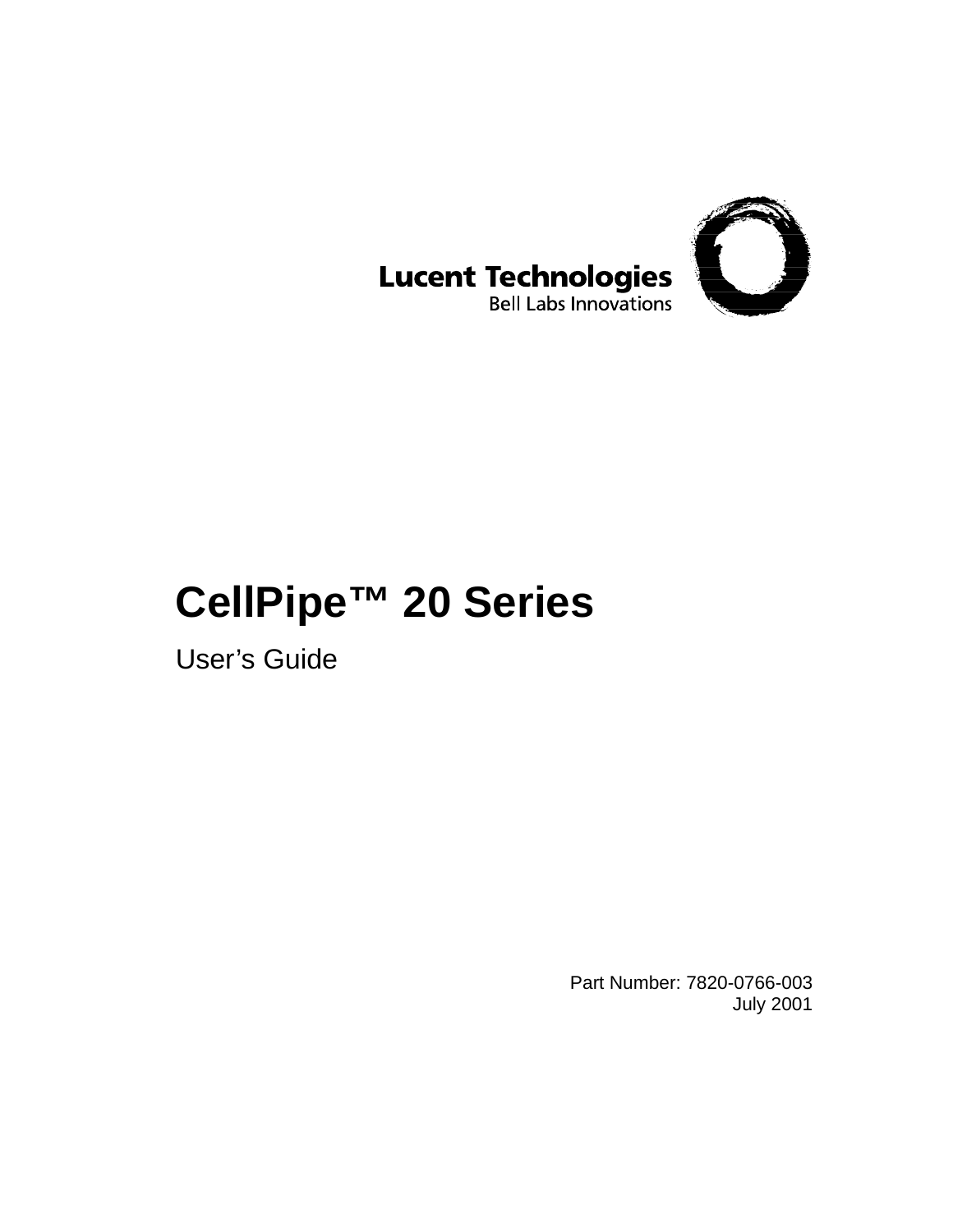#### **Copyright © 2001 Lucent Technologies Inc. All rights reserved.**

This material is protected by the copyright laws of the United States and other countries. It may not be reproduced, distributed, or altered in any fashion by any entity (either internal or external to Lucent Technologies), except in accordance with applicable agreements, contracts, or licensing, without the express written consent of Lucent Technologies. For permission to reproduce or distribute, please email your request to tech-comm@lucent.com.

#### **Notice**

Every effort was made to ensure that the information in this document was complete and accurate at the time of printing, but information is subject to change.

#### **European Community (EC) RTTE compliance**

Hereby, Lucent Technologies, declares that the equipment documented in this publication is in compliance with the essential requirements € and other relevant provisions of the Radio and Telecommunications Technical Equipment (RTTE) Directive 1999/5/EC.

To view the official *Declaration of Conformity* certificate for this equipment, according to EN 45014, access the Lucent INS online documentation library at http://www.lucent.com/ins/doclibrary.html and click the CE symbol.

#### **Safety, compliance, and warranty information**

Before handling any Lucent Access Networks hardware product, read the *Edge Access Safety and Compliance Guide* included in your product package. See that guide also to determine how products comply with the electromagnetic interference (EMI) and network compatibility requirements of your country. See the warranty card included in your product package for the limited warranty that Lucent Technologies provides for its products.

#### **Security statement**

In rare instances, unauthorized individuals make connections to the telecommunications network through the use of access features.

#### **Trademarks**

Lucent, the Lucent logo, and all Lucent brand and product names are trademarks or registered trademarks of Lucent Technologies Inc. Other brand and product names are trademarks of their respective holders.

#### **Copyrights for third-party software included in Lucent Access Networks software products**

C++ Standard Template Library software copyright© 1994 Hewlett-Packard Company and copyright© 1997 Silicon Graphics. Permission to use, copy, modify, distribute, and sell this software and its documentation for any purpose is hereby granted without fee, provided that the above copyright notice appear in all copies and that both that copyright notice and this permission notice appear in supporting documentation. Neither Hewlett-Packard nor Silicon Graphics makes any representations about the suitability of this software for any purpose. It is provided "as is" without express or implied warranty.

Berkeley Software Distribution (BSD) UNIX software copyright© 1982, 1986, 1988, 1993 The Regents of California. All rights reserved. Redistribution and use in source and binary forms, with or without modification, are permitted provided that the following conditions are met: 1. Redistributions of source code must retain the above copyright notice, this list of conditions, and the following disclaimer. 2. Redistributions in binary form must reproduce the above copyright notice, this list of conditions, and the following disclaimer in the documentation and/or other materials provided with the distribution. 3. All advertising materials mentioning features or use of this software must display the following acknowledgement: This product includes software developed by the University of California, Berkeley, and its contributors. 4. Neither the name of the University nor the names of its contributors may be used to endorse or promote products derived from this software without specific prior written permission.

THIS SOFTWARE IS PROVIDED BY THE REGENTS AND CONTRIBUTORS "AS IS" AND ANY EXPRESS OR IMPLIED WARRANTIES, INCLUDING, BUT NOT LIMITED TO, THE IMPLIED WARRANTIES OF MERCHANTABILITY AND FITNESS FOR A PARTICULAR PURPOSE ARE DISCLAIMED. IN NO EVENT SHALL THE REGENTS OR CONTRIBUTORS BE LIABLE FOR ANY DIRECT, INDIRECT, INCIDENTAL, SPECIAL, EXEMPLARY, OR CONSEQUENTIAL DAMAGES (INCLUDING, BUT NOT LIMITED TO, PROCUREMENT OF SUBSTITUTE GOODS OR SERVICES; LOSS OF USE, DATA OR PROFITS; OR BUSINESS INTERRUPTION) HOWEVER CAUSED AND ON ANY THEORY OF LIABILITY, WHETHER IN CONTRACT, STRICT LIABILITY, OR TORT (INCLUDING NEGLIGENCE OR OTHERWISE) ARISING IN ANY WAY OUT OF THE USE OF THIS SOFTWARE, EVEN IF ADVISED OF THE POSSIBILITY OF SUCH DAMAGE.

#### **Feedback**

Lucent Technologies appreciates customer comments about this manual. Please send them to techcomm@lucent.com.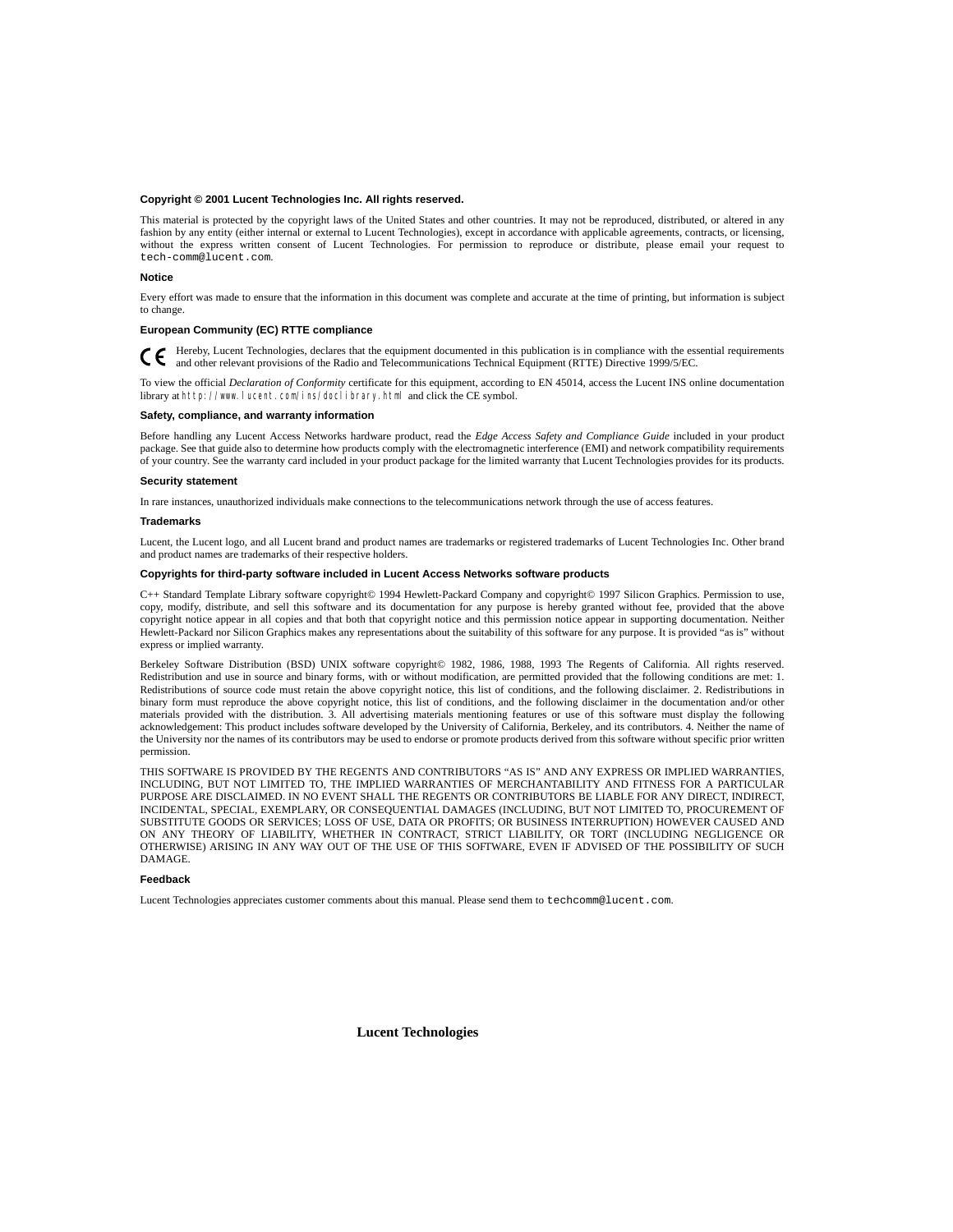### <span id="page-2-0"></span>**Customer Service**

Visit the eSight™ Service Center at http://www.esight.com for a variety of technical support and information. The center is open 24 hours a day, seven days a week.

#### <span id="page-2-1"></span>**Finding information and software**

The eSight Service Center at http://www.esight.com provides technical information, product information, electronic versions of product manuals, software upgrades, release notes, addenda, and descriptions of available services. Log in and select a service.

#### <span id="page-2-2"></span>**Ordering information**

You can order computer-based training online at http://www.lucent.com/ins/bookstore.

#### <span id="page-2-3"></span>**Obtaining technical assistance**

The eSight™ Service Center provides access to technical support. You can also obtain technical assistance through email or by telephone.

If you need to contact Lucent Technologies for assistance, make sure that you have the following information available:

- Active contract number, product name, model, and serial number
- Software version
- Software and hardware options
- If supplied by your carrier, service profile identifiers (SPIDs) associated with your line
- Your local telephone company's switch type and operating mode, such as AT&T 5ESS Custom or Northern Telecom National ISDN-1
- Whether you are routing or bridging with your Lucent product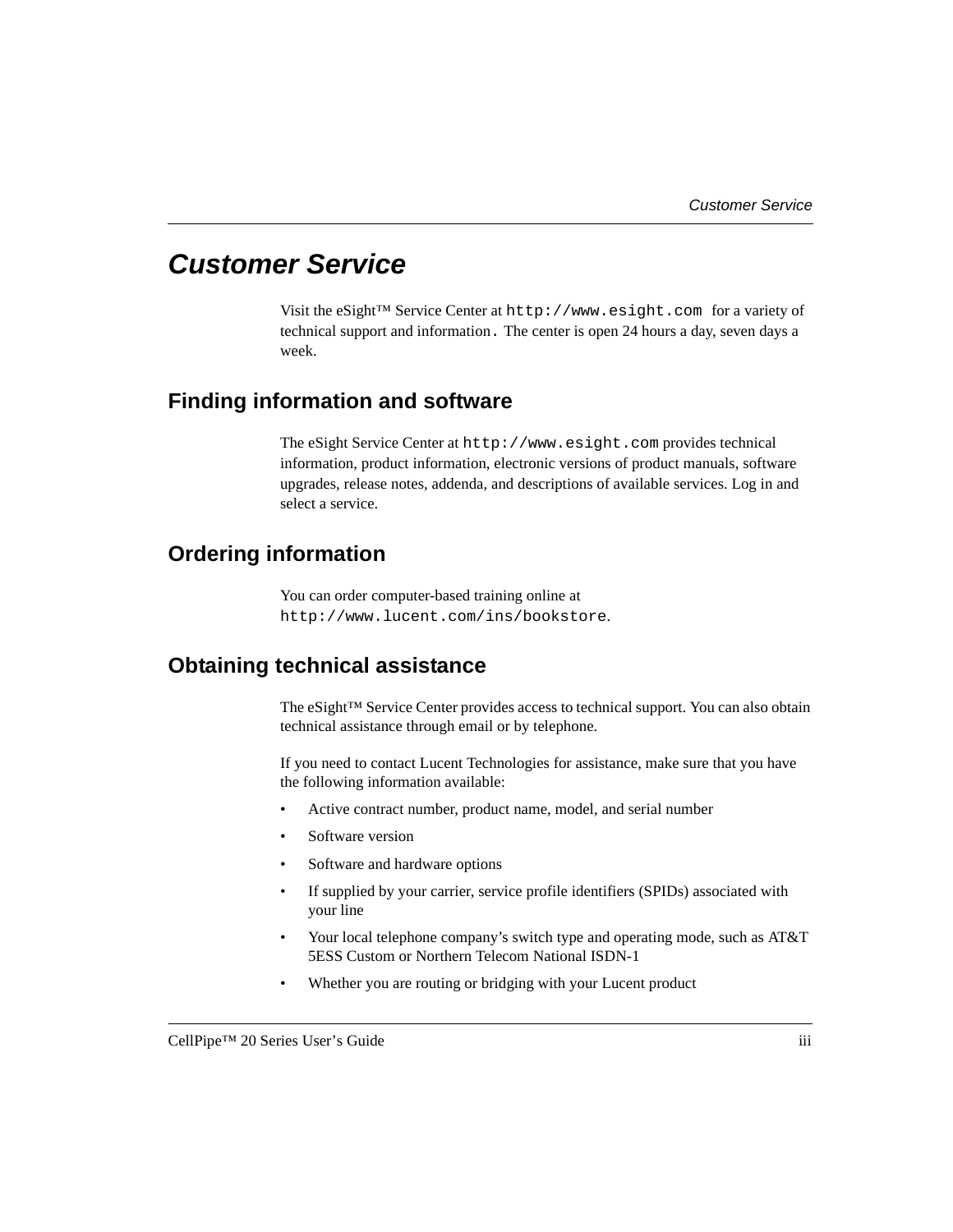- Type of computer you are using
- Description of the problem

#### Obtaining assistance through email or the Internet

If your service agreement allows, you can communicate directly with a technical engineer through Email Technical Support or eSight Live chat. Select one of these sites when you log in to http://www.esight.com.

#### Calling the technical assistance center (TAC)

If you cannot find an answer through the tools and information on eSight or if you have a very urgent need, contact TAC. Access the eSight Service Center at http://www.esight.com and click Contact Us below the Lucent Technologies logo for a list of telephone numbers inside and outside the United States.

You can alternatively call (800) 272-3634 for a menu of Lucent services, or call (510) 769-6001 for an operator. If you do not have an active services agreement or contract, you will be charged for time and materials.

### <span id="page-3-0"></span>**Important safety instructions**

#### A. General requirements

- **1** Read and follow all warning notices and instructions marked on the product or included in the manual.
- **2** There are no operator serviceable parts within the unit. Refer all servicing to trained service personnel.
- **3** Product installation should be performed by trained service personnel only.
- **4** Install only in restricted-access areas in accordance with UL1950, C22.2 No. 950, and IEC60950
- **5** The maximum recommended operating ambient is 122° F (50° C). Allow sufficient air circulation or space between units when installed in a closed or multiple-rack assembly.
- **6** Slots and openings in the cabinet are provided for ventilation. To ensure reliable operation of the product and to protect it from overheating, these slots and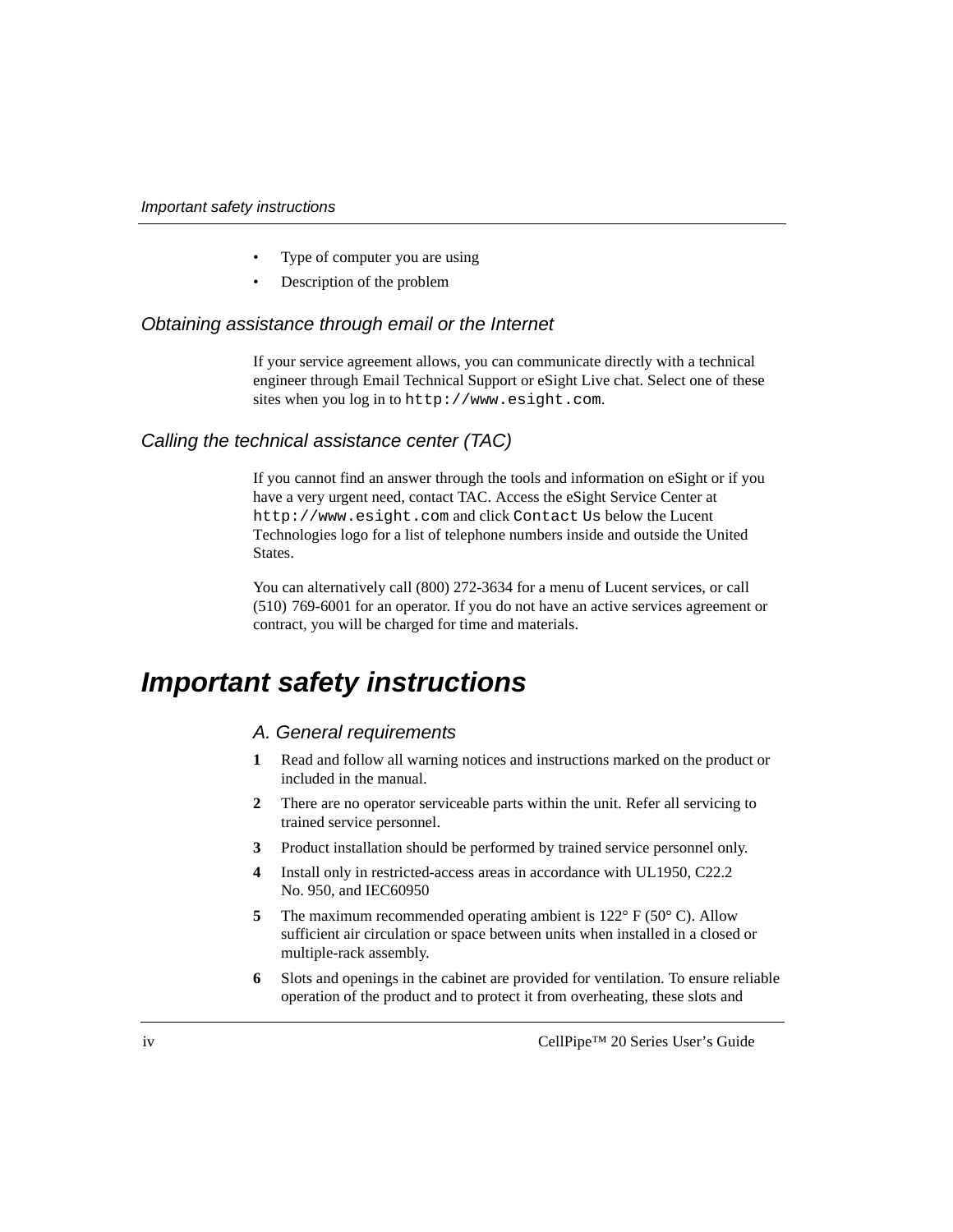openings must not be blocked or covered. Installation without sufficient airflow can be unsafe.

- **7** Equipment mounted in a rack should be distributed to prevent a possible hazardous condition due to uneven loading. The rack should safely support the combined weight of all equipment. This product weighs 2 lb.
- **8** The power source has to be adequately rated to assure safe operation of the equipment. The building installation and/or power source must provide overload protection.
- **9** Protective earth (PE) connection is essential to ensure safe operation before connecting to the power supply and telecommunication network. Do not defeat the purpose of the grounding-type plug by modifying the plug or using an adapter. Use an outlet tester or a voltmeter to check the ac receptacle for the presence of earth ground. If the receptacle is not properly grounded, the installation must not proceed until a qualified electrician has corrected the problem.

If the power supply is fed from a power source with no protective-earthing path (such as in certain Nordic countries), connect an earth-grounded copper wire to

the dedicated wiring terminal marked with  $\blacksquare$  (PE symbol) on the chassis. The minimum size of the wire for a CellPipe unit with rated input current not

exceeding 6A is AWG 18 and cross-sectional area 0.75 mm<sup>2</sup>.

Models with ac power inputs are intended for use with a single-phase three-wire power cord (which includes earthing conductor).

For models with dc power inputs, the protective earth connection must be established by using the dedicated earthing terminal marked with the PE symbol or, if provided, the earthing pin of the input terminal block.

- **10** Models with dc power inputs must be connected to a -48V dc supply source that is electrically isolated from the ac source in accordance with UL1950, C22.2 No. 950, and IEC60950.
- **11** For products installed in Nordic countries (except Central Office equipment), a type B plug or permanent connection must be used for connections to the main power supply.
- **12** Before installing wires to the dc power terminal block, verify that these wires are not connected to any power source. Installing live wires (that is, wires connected to a power source) is hazardous.
- **13** Do not allow anything to rest on the power cord, and do not locate the product where people will walk on the power cord.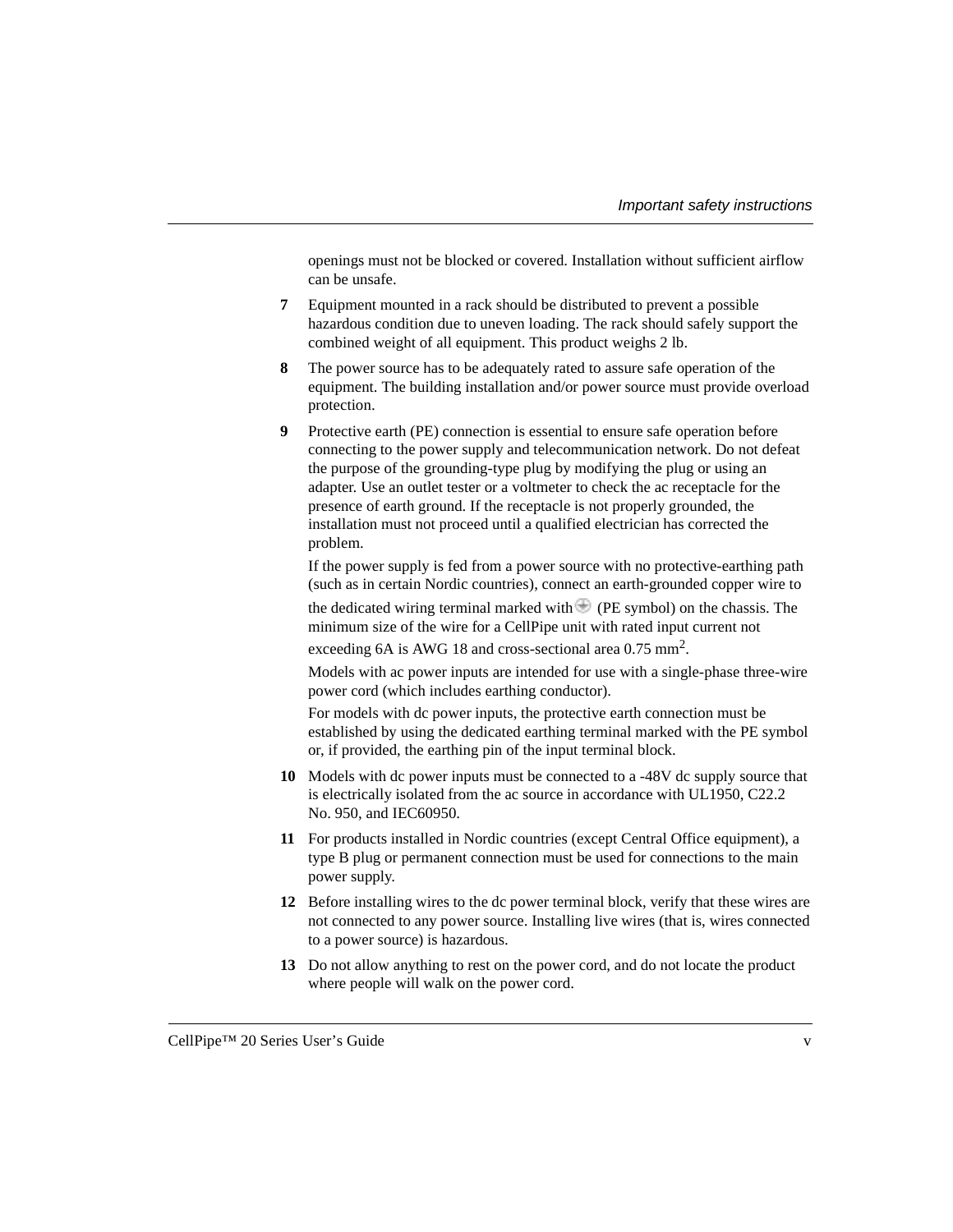- **14** Do not attempt to service this product yourself. Opening or removing covers can expose you to dangerous high voltage points or other risks. Refer all servicing to qualified service personnel.
- **15** General purpose cables are provided with this product. Special cables, which might be required by the regulatory inspection authority for the installation site, are the responsibility of the customer.
- **16** When installed in the final configuration, the product must comply with the applicable safety standards and regulatory requirements of the country in which it is installed. If necessary, consult with the appropriate regulatory agencies and inspection authorities to ensure compliance.
- **17** A rare phenomenon can create a voltage potential between the earth grounds of two or more buildings. If products installed in separate buildings are interconnected, the voltage potential might cause a hazardous condition. Consult a qualified electrical consultant to determine whether or not this phenomenon exists.

In addition, if the equipment is to be used with telecommunications circuits, take the following precautions:

- Never install telephone wiring during a lightning storm.
- Never install telephone jacks in wet locations unless the jack is specifically designed for wet locations.
- Never touch uninsulated telephone wires or terminals unless the telephone line has been disconnected at the network interface.
- Use caution when installing or modifying telephone lines.
- Avoid using equipment connected to telephone lines (other than a cordless telephone) during an electrical storm. There is a remote risk of electric shock from lightning.
- Do not use a telephone or other equipment connected to telephone lines to report a gas leak in the vicinity of the leak.

**!**

**/ Warning:** To reduce the risk of fire, communication cable conductors must be  $26$  AWG (0.13 mm<sup>2</sup>) or larger.

> **Avertissement:** A fin de réduire les risques d'incendie, les fils conducteurs du câble de communication doivent être d'un calibre minimum de 26 AWG (American Wire Gauge), c'est-à-dire d'un minimum de 0,13 mm².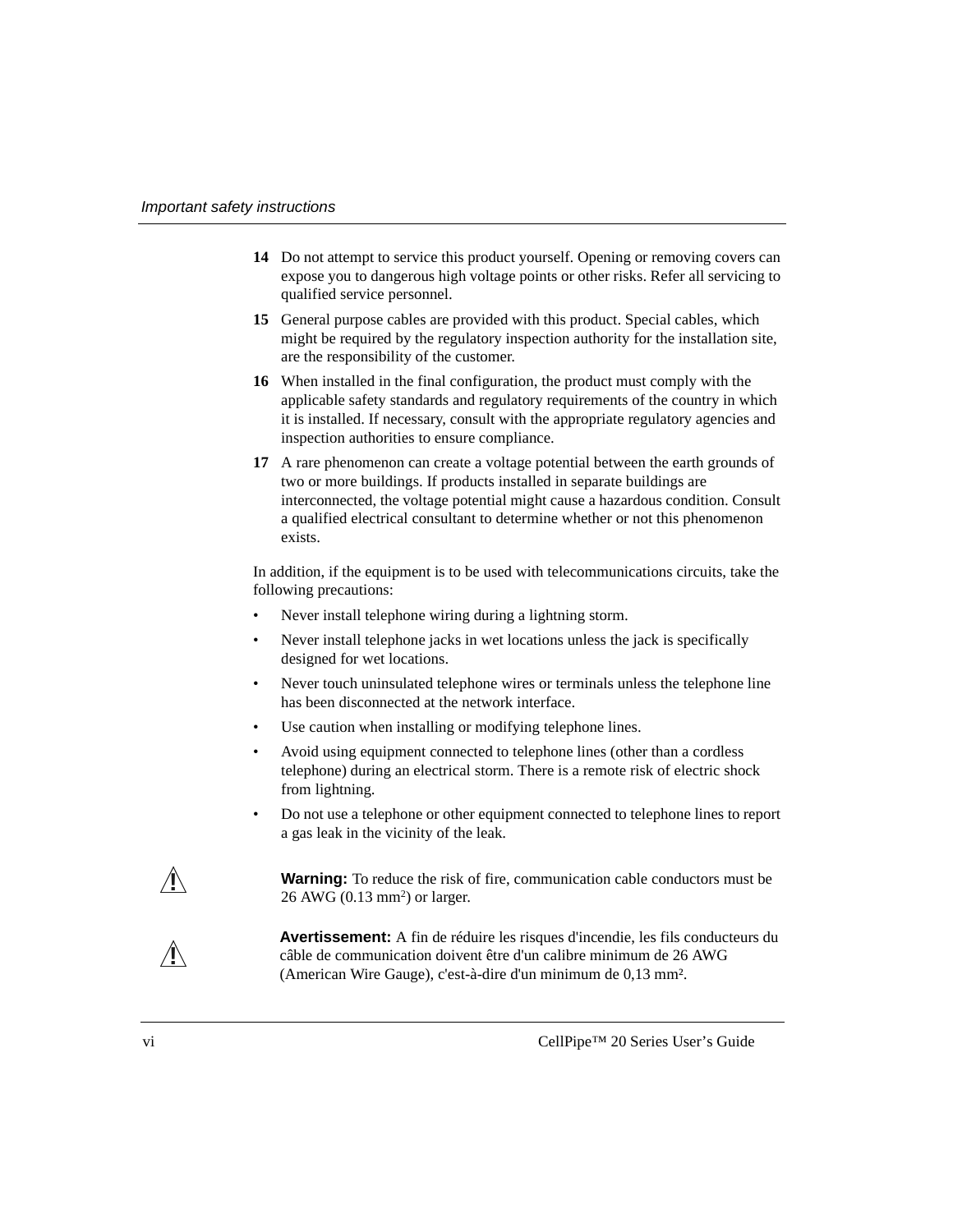**Warnung:** Um Feuer-Risiko zu reduzieren, müsssen die Querschnitte der Kommunikationskabel-Leiter 0,13 mm² oder größer sein.

#### B. Special requirements

**1** Lithium batteries:

**!**

**!**

**!**

**Warning:** The battery can explode if incorrectly replaced. Replace the battery only with the same or equivalent type recommended by the manufacturer. Dispose of used batteries according to the manufacturer's instructions.

**Avertissement:** Il y a danger d'explosion si la batterie n'est pas remplacée correctement. Remplacer uniquement avec une batterie du même type ou d'un type recommandé par le fabricant. Mettre au rebut les batteries usagées conformément aux instructions du fabricant.

**Warnung:** Die Batterie kann eventuell explodieren, wenn sie nicht ordnungsgemäß ausgetauscht wird. Ersetzen Sie die Batterie nur mit einer Batterie des gleichen oder eines ähnlichen vom Hersteller empfohlenen Typs. Entsorgen Sie gebrauchte Batterien gemäß den Anweisungen des Herstellers.

**2** Main Disconnect (no power switch):

**Caution:** The power supply cord is used as the main disconnect device. Make sure that the outlet socket is located/installed near the equipment and is easily accessible.

**! Attention:** Le cordon d'alimentation est utilisé comme interrupteur général. La prise de courant doit être située ou installée à proximité du matériel et être facile d'accès.

**! Vorsicht:** Zur sicheren Trennung des Gerätes vom Netz muß der Netzstecker gezogen werden. Stellen Sie sicher, daß sich die Steckdose in der Nähe des Gerätes befindet und leicht zugänglich ist.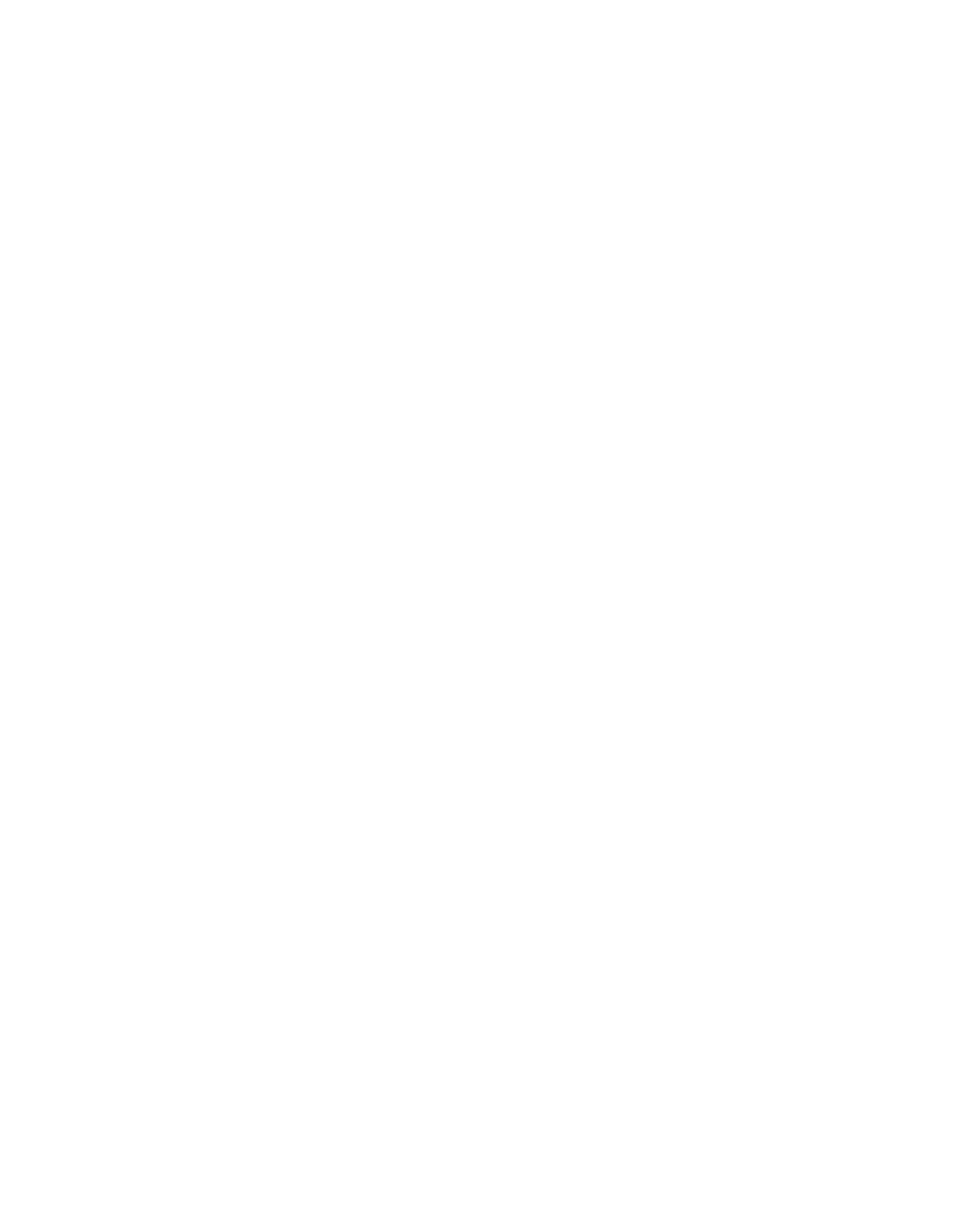## **Contents**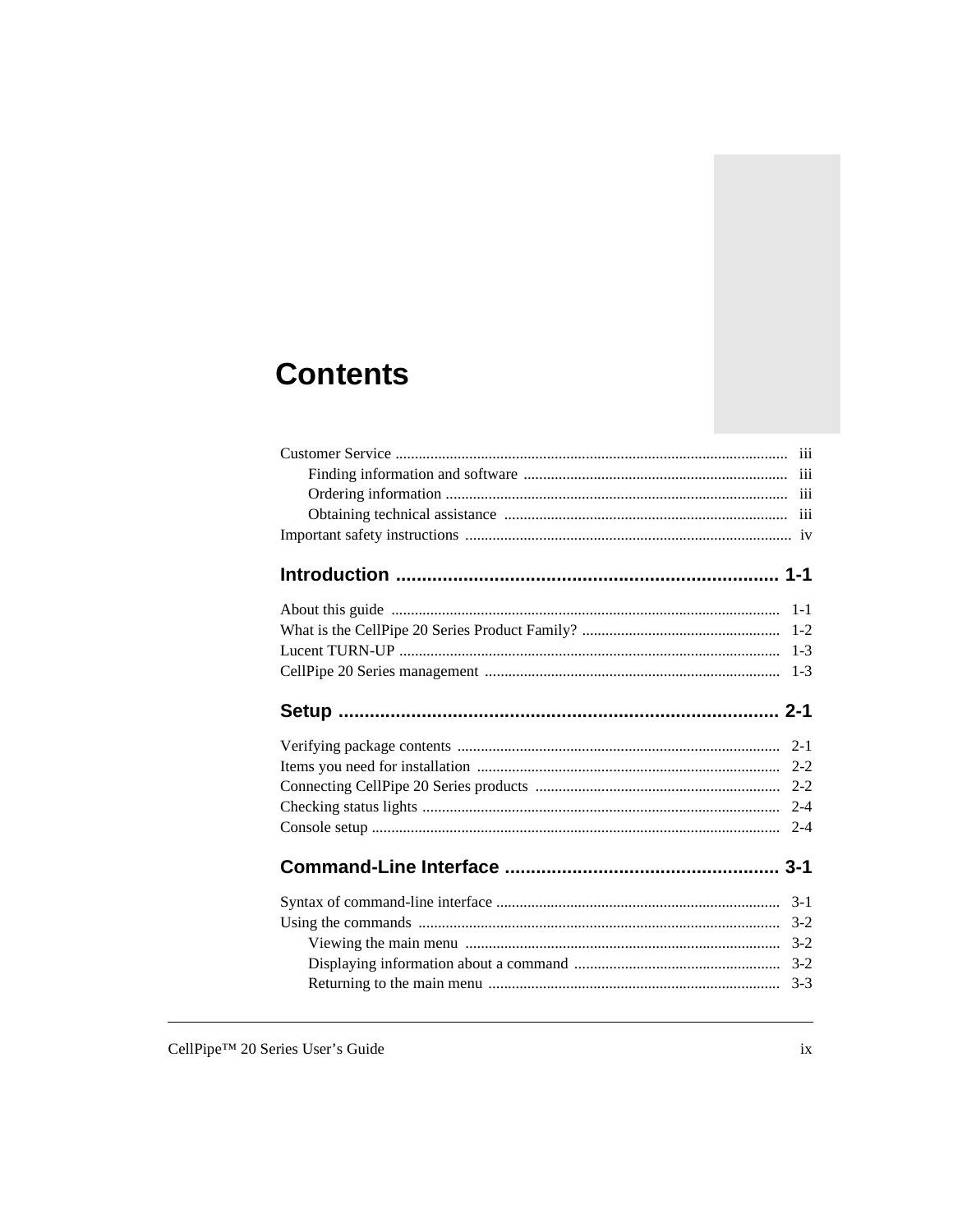**Contents** 

#### 

| $4-1$<br>$4 - 2$ |
|------------------|
| $4 - 2$          |
| $4 - 4$          |
| $4 - 7$          |
| $4 - 7$          |
| $4 - 8$          |
| $4-9$            |
|                  |
|                  |
| $4 - 10$         |
|                  |
|                  |
|                  |
|                  |
|                  |
|                  |
|                  |
|                  |
|                  |
|                  |
|                  |
|                  |
|                  |
|                  |
|                  |
|                  |
|                  |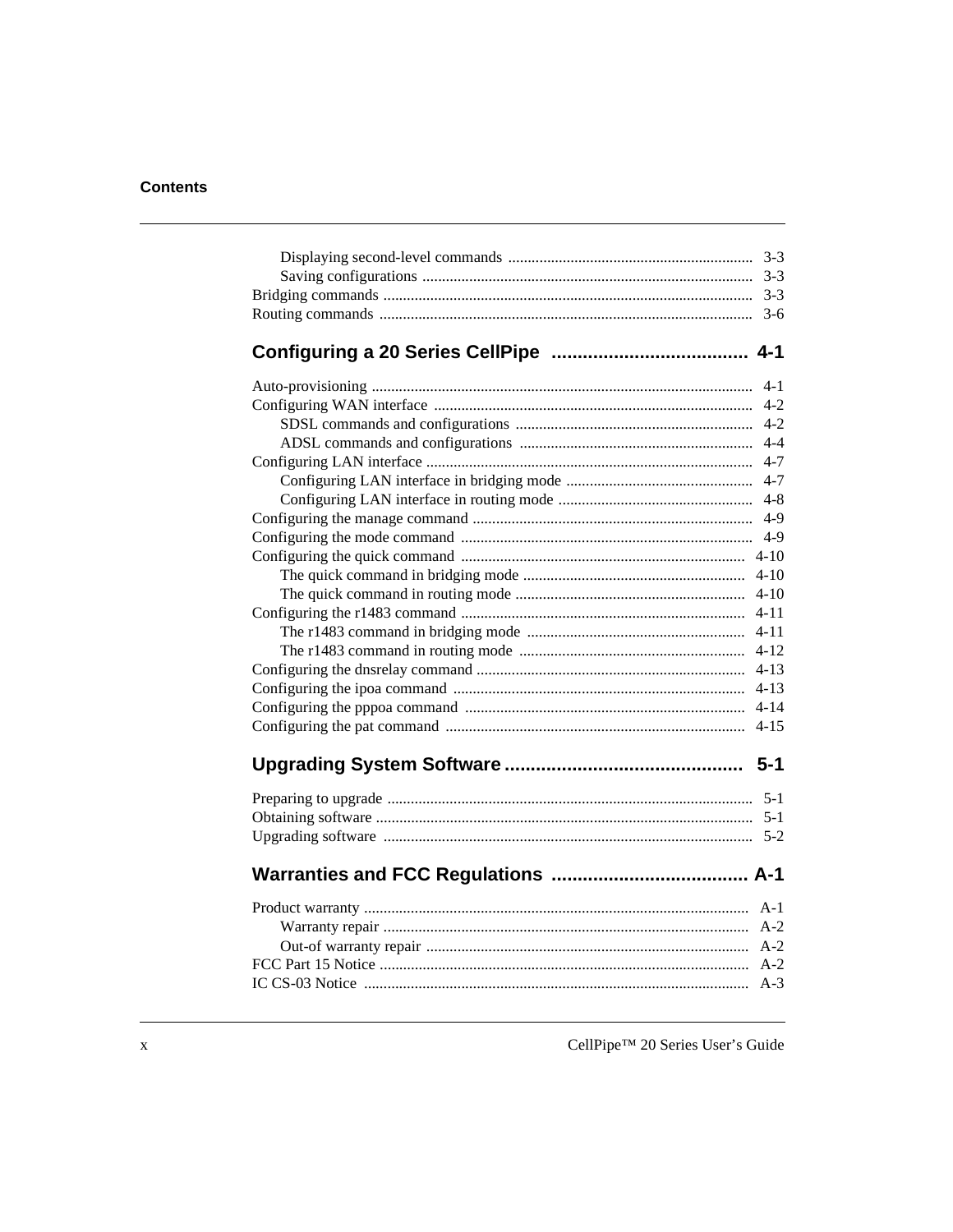|--|--|--|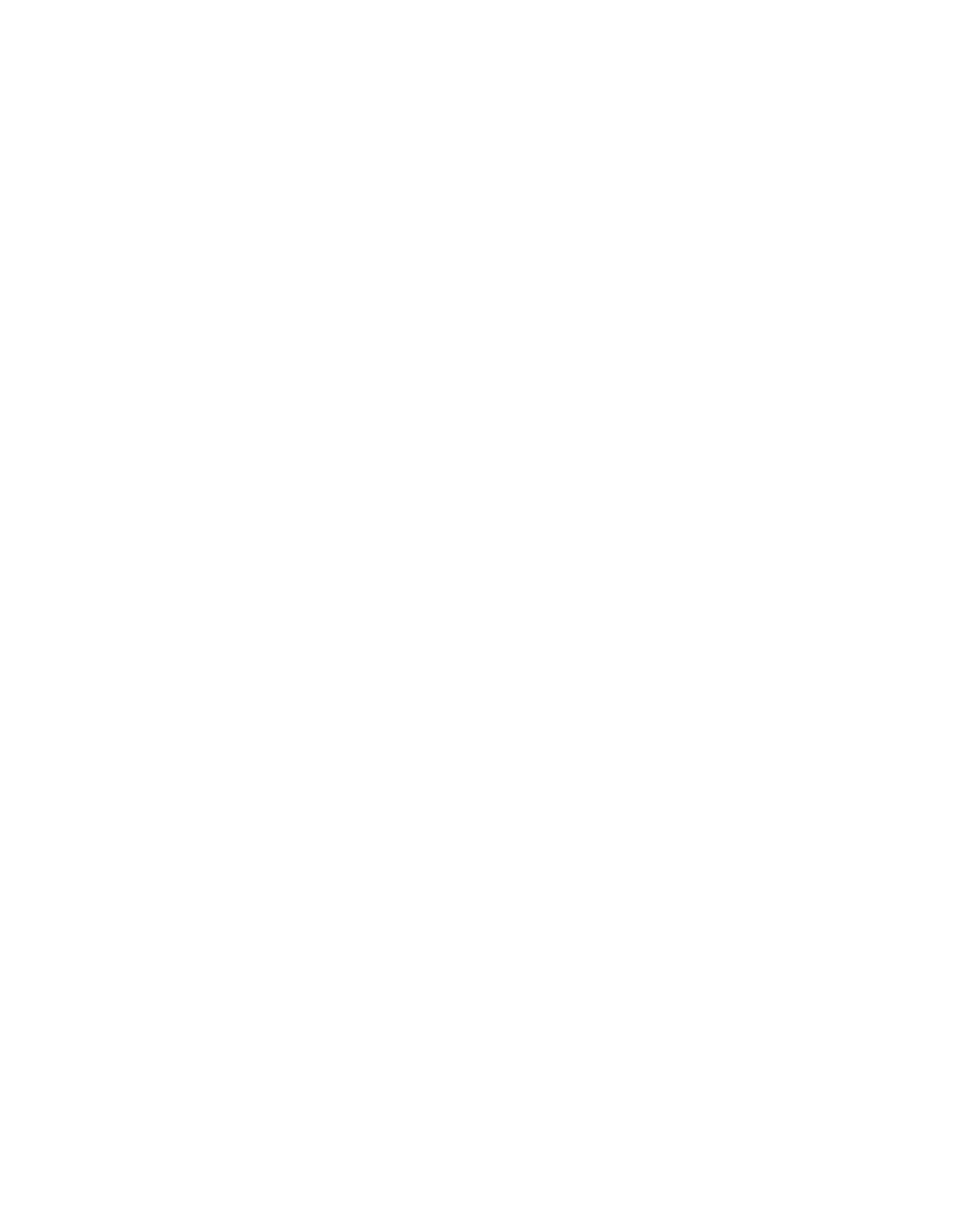### <span id="page-12-0"></span>**1 Introduction**

### <span id="page-12-1"></span>**About this guide**

This document is a combined user's guide for the CellPipe™ 20 Series Product Family. The products currently addressed by this guide include the following:

- CellPipe 20A-GX, supporting software version 1.17ML
- CellPipe 20S, supporting software version 2.31ML

The contents of this guide include basic information about the aforementioned units, such as standard features, setup instructions, and information on how to configure and administer the units. This guide is written primarily to provide information for network administrators responsible for configuring and administering the units and secondarily to acquaint users with the functionalities of the units.

For additional support, you can also visit the eSight™ Service Center at http://www.esight.com to download software upgrades, release notes, and manuals pertaining to this product family.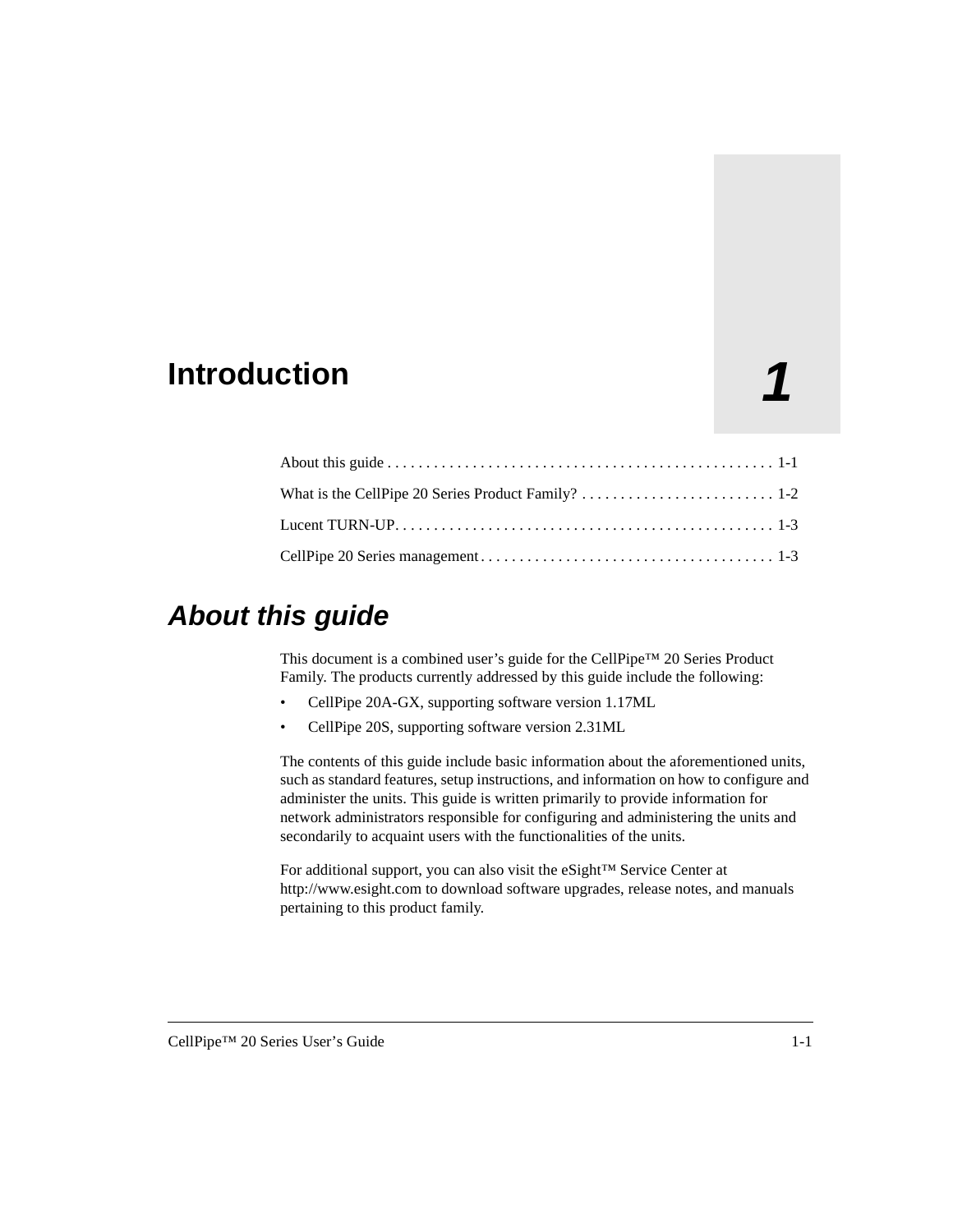### <span id="page-13-0"></span>**What is the CellPipe 20 Series Product Family?**

The current CellPipe 20 Series Product Family consists of two groups of products—symmetrical digital subscriber line (SDSL) and asymmetrical digital subscriber line (ADSL)—for Point-to-Point Protocol (PPP) or Frame Relay over asynchronous transfer mode (ATM).

Units that support a SDSL WAN interface operate with symmetrical transmission and receive rates in the range of 144Kbps to 2.32Mbps. Units that support an ADSL WAN interface operate with asymmetrical transmission and receive downstream rates of 64Kbps to 8.1Mbps and upstream rates of 64Kbps to 800Kbps See [Table 1-1](#page-13-1) for a summary of the features for each product.

<span id="page-13-1"></span>*Table 1-1. CellPipe 20 Series products*

| <b>CellPipe units</b> | <b>Description</b>                                                                                             |  |
|-----------------------|----------------------------------------------------------------------------------------------------------------|--|
| CellPipe 20A-GX       | Support for:                                                                                                   |  |
|                       | IP routing and bridging, PPP support                                                                           |  |
|                       | Asymmetrical transmission with downstream<br>rates of 64Kbps to 8Mbps and upstream rates of<br>64Kbps to 1Mbps |  |
|                       | One 10BaseT Ethernet port                                                                                      |  |
|                       | Eight PVCs in bridging mode                                                                                    |  |
|                       | Five PVCs in routing mode                                                                                      |  |
| CellPipe 20S          | Support for:                                                                                                   |  |
|                       | IP routing and bridging, PPP support                                                                           |  |
|                       | Symmetrical transmission rates in the range of<br>144Kbps to 2.32Mbps                                          |  |
|                       | Integrated four-port 10BaseT Ethernet hub                                                                      |  |
|                       | Eight PVCs in bridging mode                                                                                    |  |
|                       | Five PVCs in routing mode                                                                                      |  |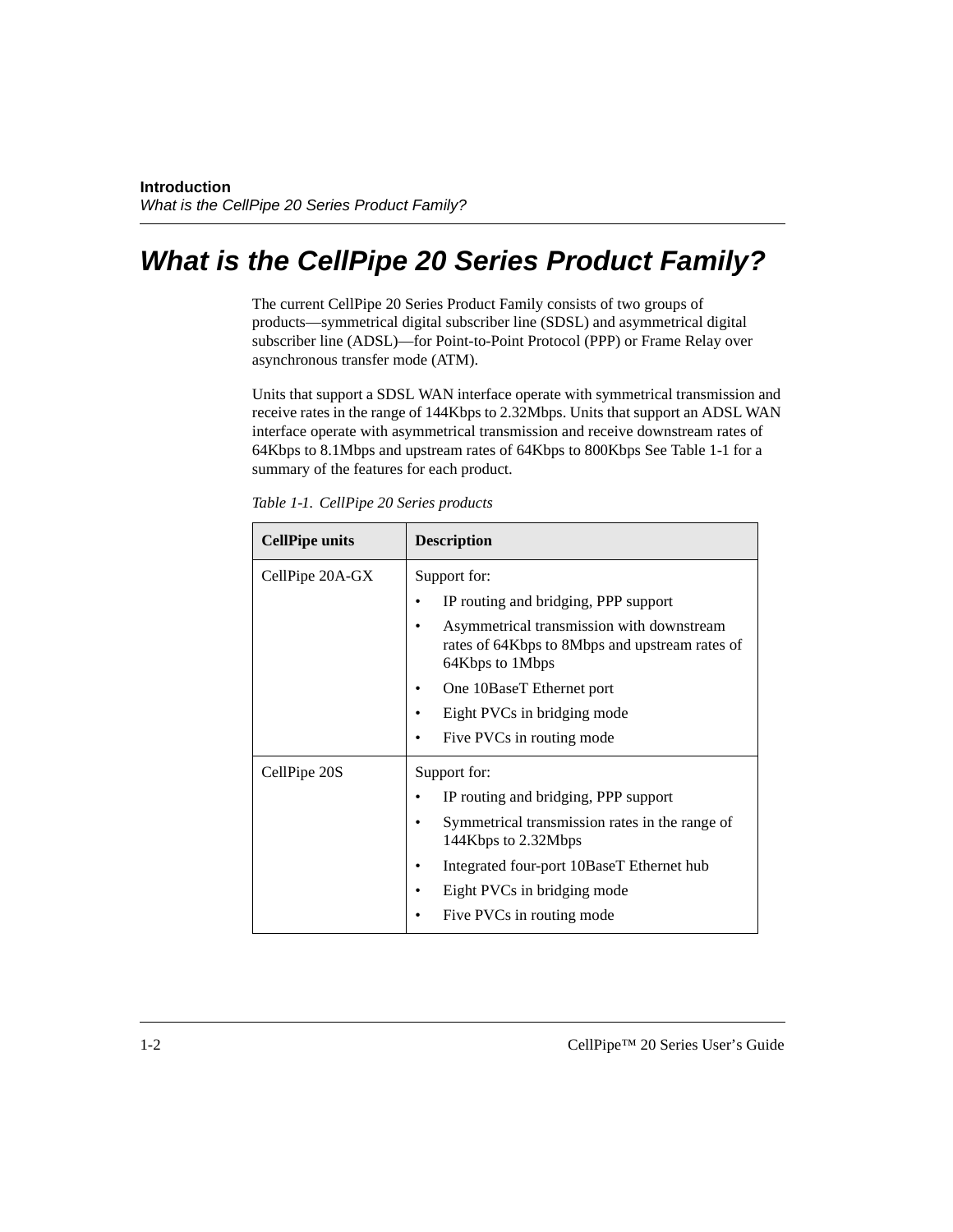### <span id="page-14-0"></span>**Lucent TURN-UP**

The CellPipe 20 Series Product Family supports the Lucent TURN-UP™ automated CPE provisioning system. TURN-Up is enabled when a user powers up his unit and allows service providers to quickly and efficiently distribute and provision CPE gear without the use of truck-rolls. Furthermore, TURN-UP stores configuration information on a central server, making configuration management efficient and easy.



 $\sqrt{\parallel}$  **Caution:** If you attempt to manually configure the unit, TURN-UP will be disabled. To re-enable TURN-UP, you need to select the default command and reinstall the factory default configuration.

### <span id="page-14-1"></span>**CellPipe 20 Series management**

CellPipe 20 Series units can be managed via three different connections:

- Console port
- Ethernet port
- WAN port

CellPipe 20 series units are managed through a command-line interface (CLI). Also, rudimentary management can be accomplished with SNMP. You set up a connection between your computer and the device and use VT100 emulation software to display and change configuration information. See [Chapter 3, "Command-Line Interface,"](#page-22-2) for a description of all the commands in the command-line interface.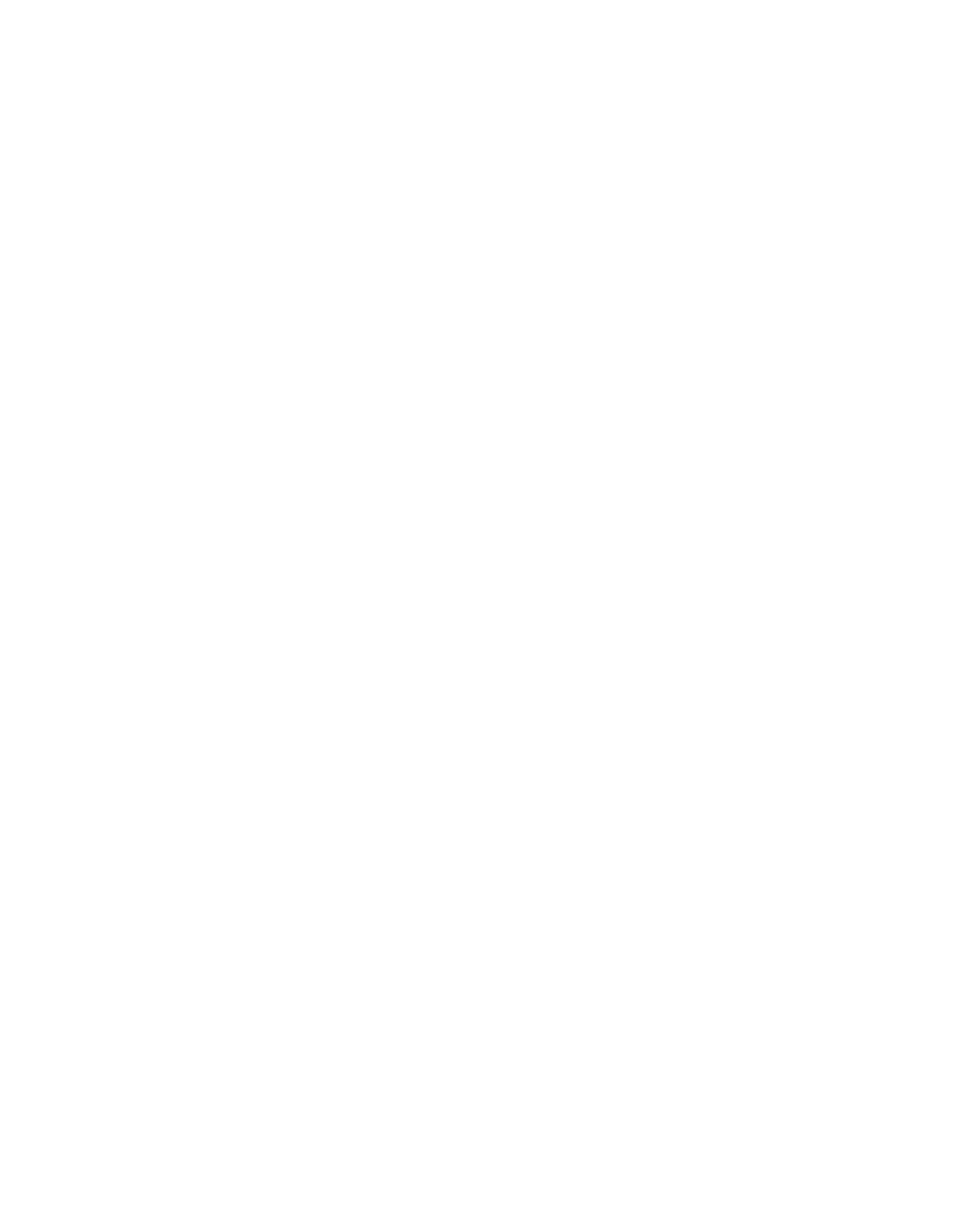# **2 Setup**

The CellPipe 20 Series units are easy to set up. Prior to setting up your unit, verify the contents of the package for your unit against the package-contents list provided in this chapter. After determining the contents are complete, connect the cables, verify all status lights are operating properly, and establish a serial connection from you computer to the unit.

### <span id="page-16-0"></span>**Verifying package contents**

Verify the contents of the CellPipe 20 Series package you receive.

The CellPipe 20 Series package contains the following items:

- CellPipe unit
- 10BaseT Ethernet cable
- WAN cable with RJ11 connector (blue)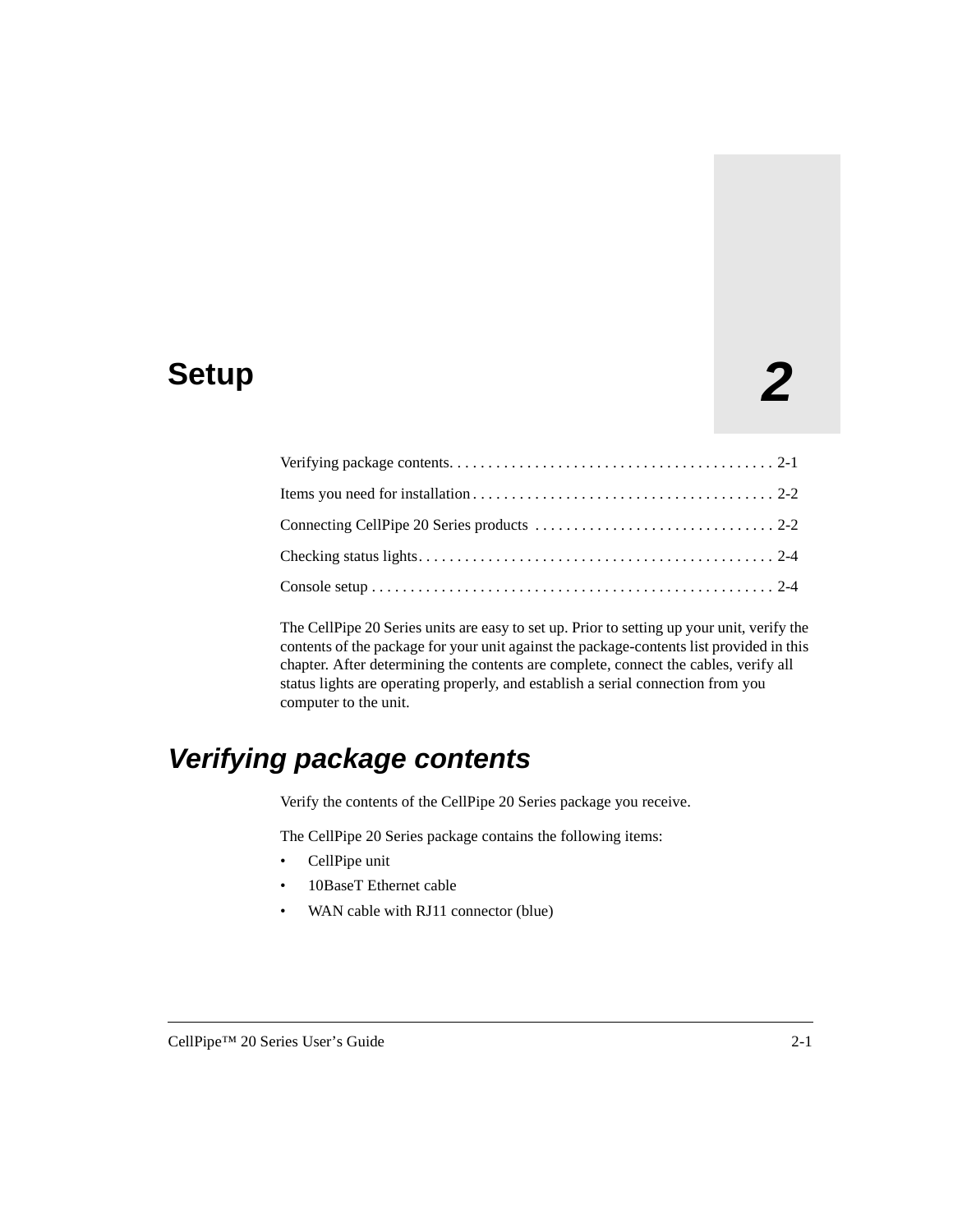- Power supply
- Warranty card

**Note:** All CellPipe units are shipped with a power supply. However, European users need to purchase an additional wall-outlet cable because of regional variations in wall outlets. Please check with your sales representative for the item specific to your unit.

*Figure 2-1. Power supplies*



U.S., Asia, Australia power supply

European power supply

### <span id="page-17-0"></span>**Items you need for installation**

In addition to the items provided with your CellPipe unit, you will also need the following item:

• An ethernet network interface card (NIC) for your PC

### <span id="page-17-1"></span>**Connecting CellPipe 20 Series products**

[Figure 2-2 on page 2-3](#page-18-0) shows the rear panel for each model. There are many similarities between the units and the procedure for connecting the units are quite similar as well.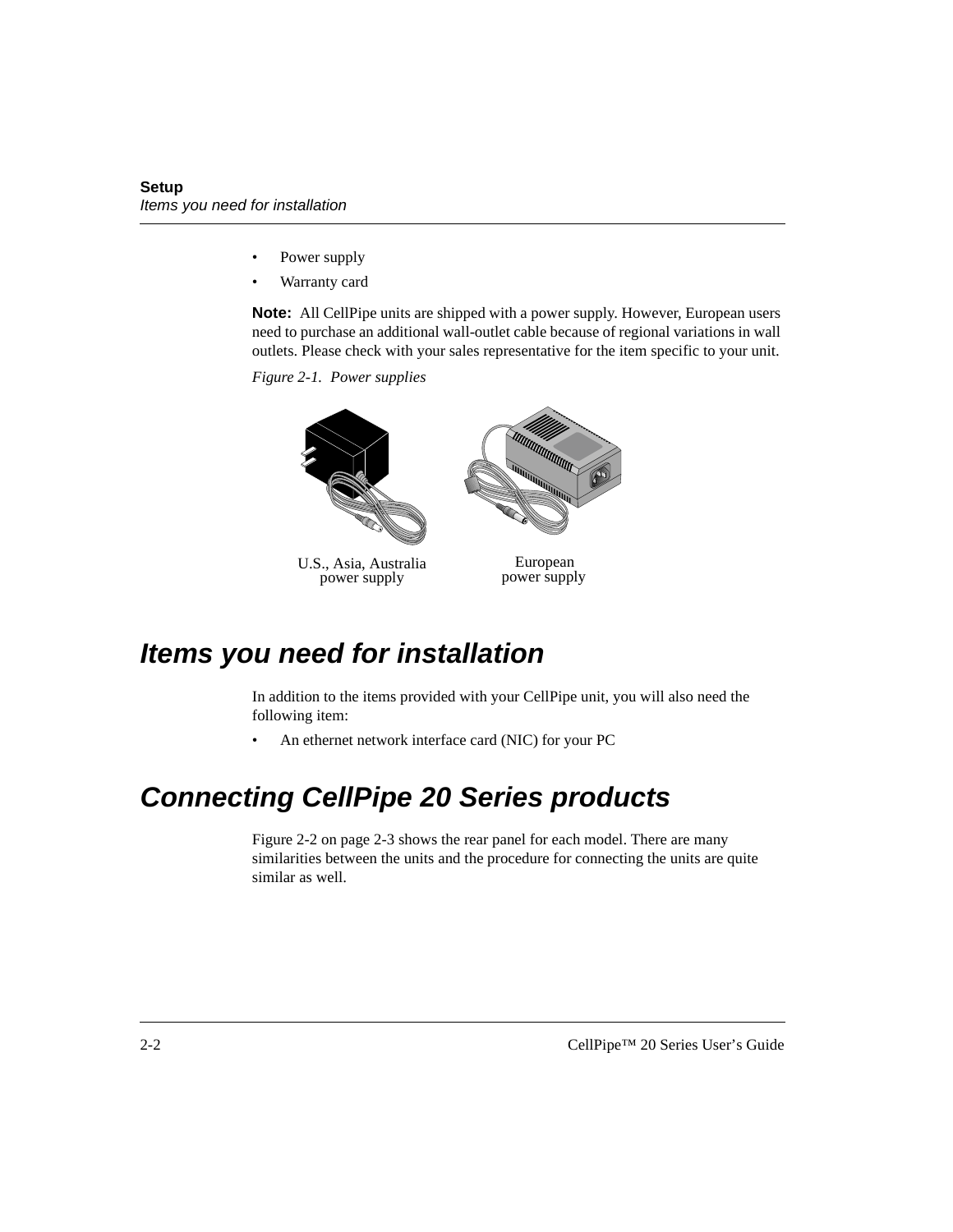

<span id="page-18-0"></span>*Figure 2-2. CellPipe 20 Series rear panels*



To connect up the CellPipe 20 Series units, proceed as follows:

- **1** LAN connections:
	- On the CellPipe 20A-GX, use the provided Ethernet cable to connect the LAN port to the NIC on a computer or to an appropriate networking component.
	- On the CellPipe 20S, use the provided Ethernet cables to connect the four LAN ports to NICs on computers or to appropriate networking components.
- **2** WAN connections:
	- Use the blue WAN cable to connect the WAN port to an xDSL connection.
- **3** Connect the power cable and power up the unit.

**Note:** Apply power last. Doing so turns on the unit, which does not have a power switch.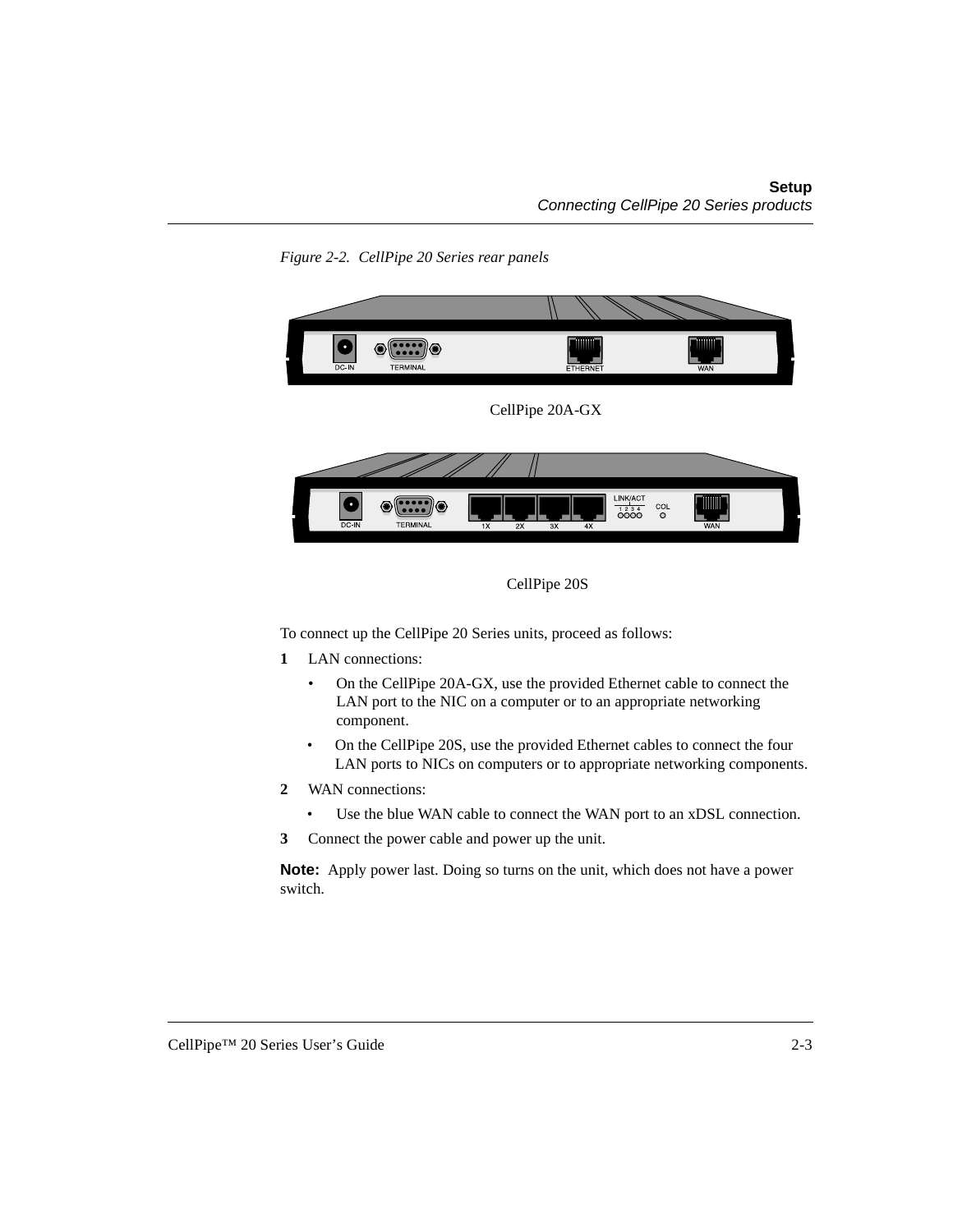### <span id="page-19-0"></span>**Checking status lights**

Observe the activity pattern of the lights at the front of the CellPipe units to verify that they are connected properly.

*Figure 2-3. Status lights*



When all the cables are connected, verify that:

- The pwr light comes on initially and remains on. If not on, make sure the power supply is properly connected.
- The act light blinks during any LAN traffic. Otherwise it remains off*.*
- The lnk light is on if there is an Ethernet connection established. If not on, check to make sure your Ethernet cable is properly connected.
- The wan light blinks until a connection is established and then it remains on.
- The con light is on only during the unit self-test.

### <span id="page-19-1"></span>**Console setup**

You need to set up a serial connection between the unit and your computer to access the command-line interface and configure a CellPipe 20 Series unit.

You need a 9-pin RS-232 serial cable to connect to the CellPipe unit through the console port.

You also need a terminal emulation program, such as HyperTerminal, PROCOMM PLUS, Zterm, or any other program that supports VT100 terminal emulation, to open a session directly with the unit.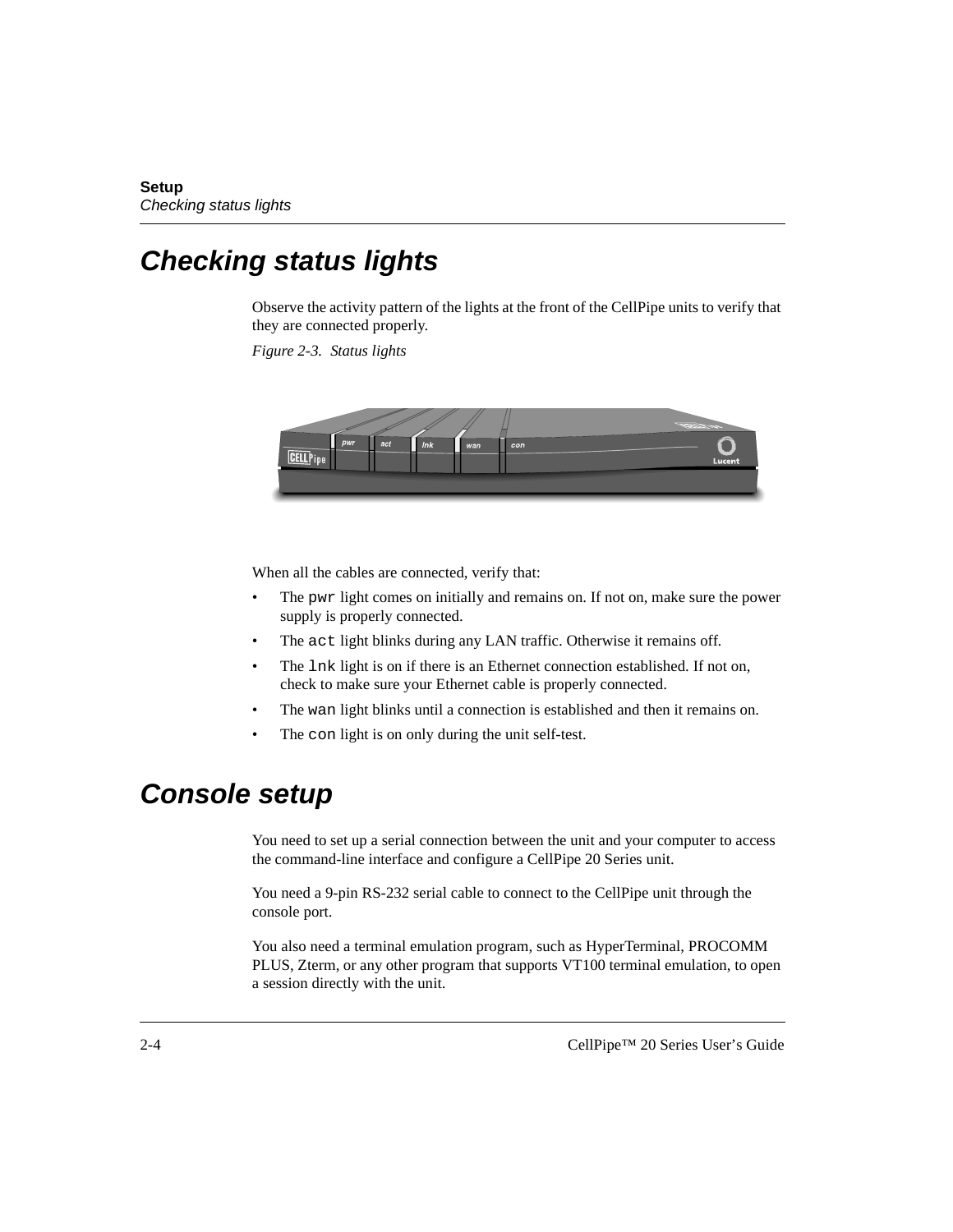Set your communications software to connect with the following settings:

- Connection—Specify a direct connection from the unit to the computer.
- Serial port—Specify the serial port on the computer the software is to use.
- Terminal type—Specify VT100.
- Duplex—Specify Full. This is the default for most communications software.
- Bits per second—Specify 9600.
- Data bits—Specify 8.
- Parity—Specify None.
- Stop bits—Specify 1.
- Flow control—Specify None.

A >> prompt appears when the connection is completed.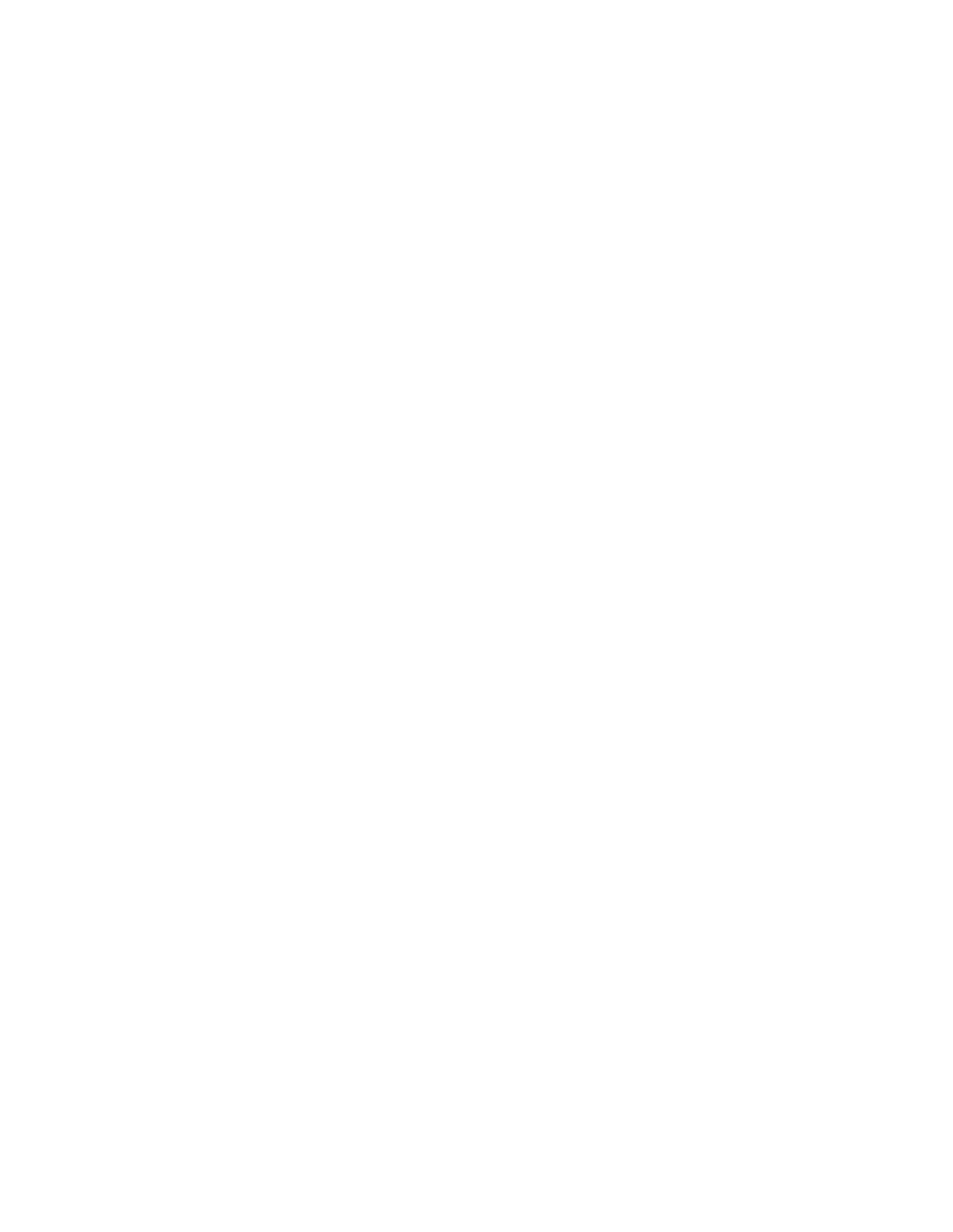### <span id="page-22-2"></span><span id="page-22-0"></span>**3 Command-Line Interface**

CellPipe 20 Series units are managed through a command-line interface (CLI). You set up a connection between your computer and the unit and use VT100 emulation software to display configuration information on your computer and input commands and parameter values to configure and manage the unit.

### <span id="page-22-1"></span>**Syntax of command-line interface**

Syntax for the CLI is as follows:

- >> prompt means commands can be entered without password
- $\bullet \quad \leq$  means the parameters are compulsory
- [ ] means the parameters are optional
- | between parameters means either/or
- "..." around parameters means the enclosed are key words
- A "space" is necessary between a command and its corresponding parameter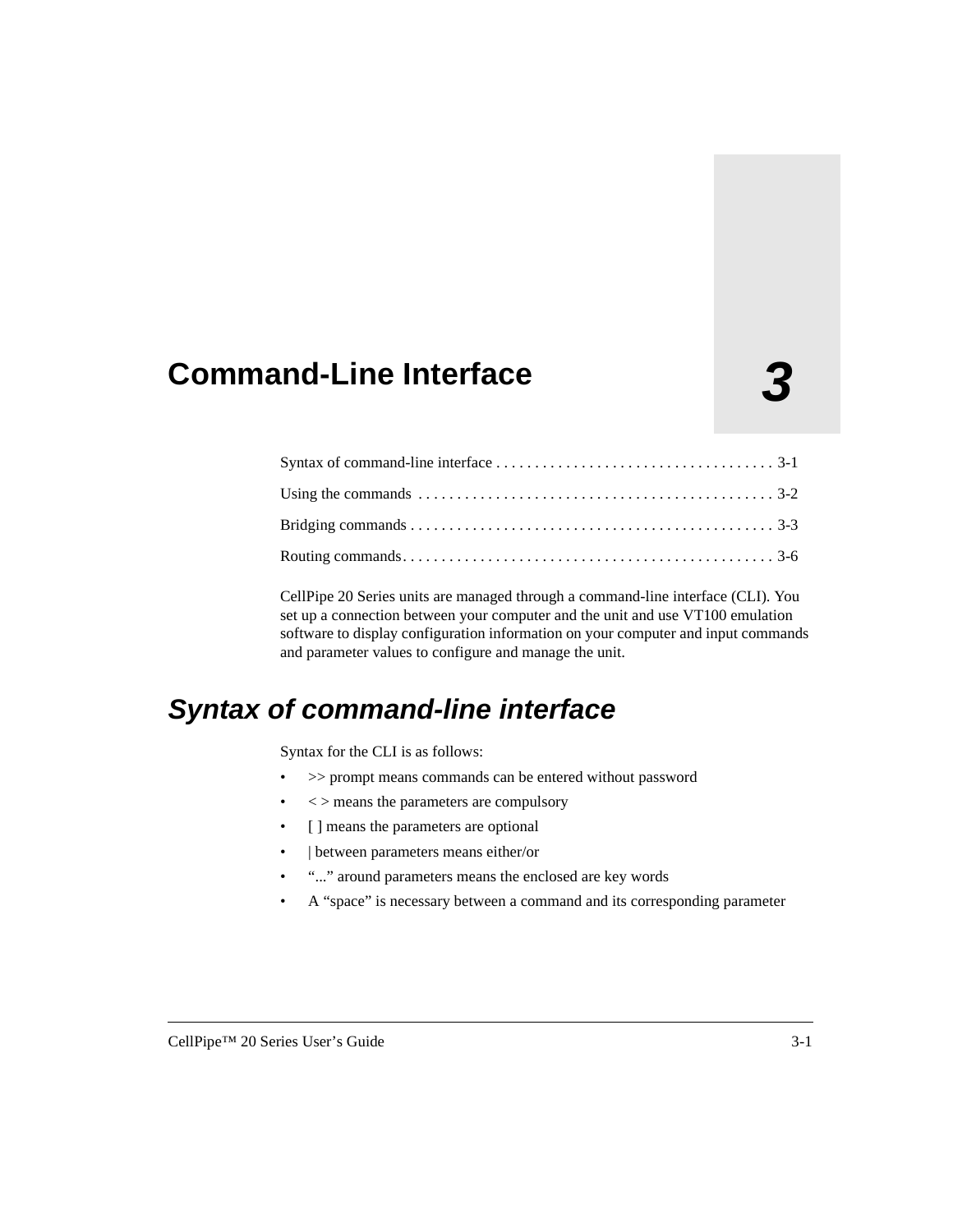### <span id="page-23-0"></span>**Using the commands**

The CLI of the CellPipe 20 Series consists of two hierarchical levels. Some of the second-level commands display values or status of the selected commands from the main level.

**Note:** Access to the CLI is possible without a password. When user enables a password, the unit will time-out after 10 minutes if there is no activity on the unit. Re-entering password is necessary to resume activity.

The CellPipe 20 Series units display two sets of main menu commands based on the mode of operation—bridging or routing. The default list of main menu commands is for bridging. See ["Bridging commands" on page 3-3.](#page-24-3) When selected for routing, the routing menus are displayed. See ["Routing commands" on page 3-6.](#page-27-0)

#### <span id="page-23-1"></span>**Viewing the main menu**

To view a list of the main menu commands, enter help at the >> prompt.

>> **help**

#### <span id="page-23-2"></span>**Displaying information about a command**

To display information about a command, enter help followed by the name of the command.

For example, in the LAN menu, you can display information about the setip command as follows:

```
>lan> help setip
setip - setip <etherip[/<masknum>]> [subnet mask]
```
where  $\epsilon$ therip is the required information and [masknum] and [subnet] mask] are optional information.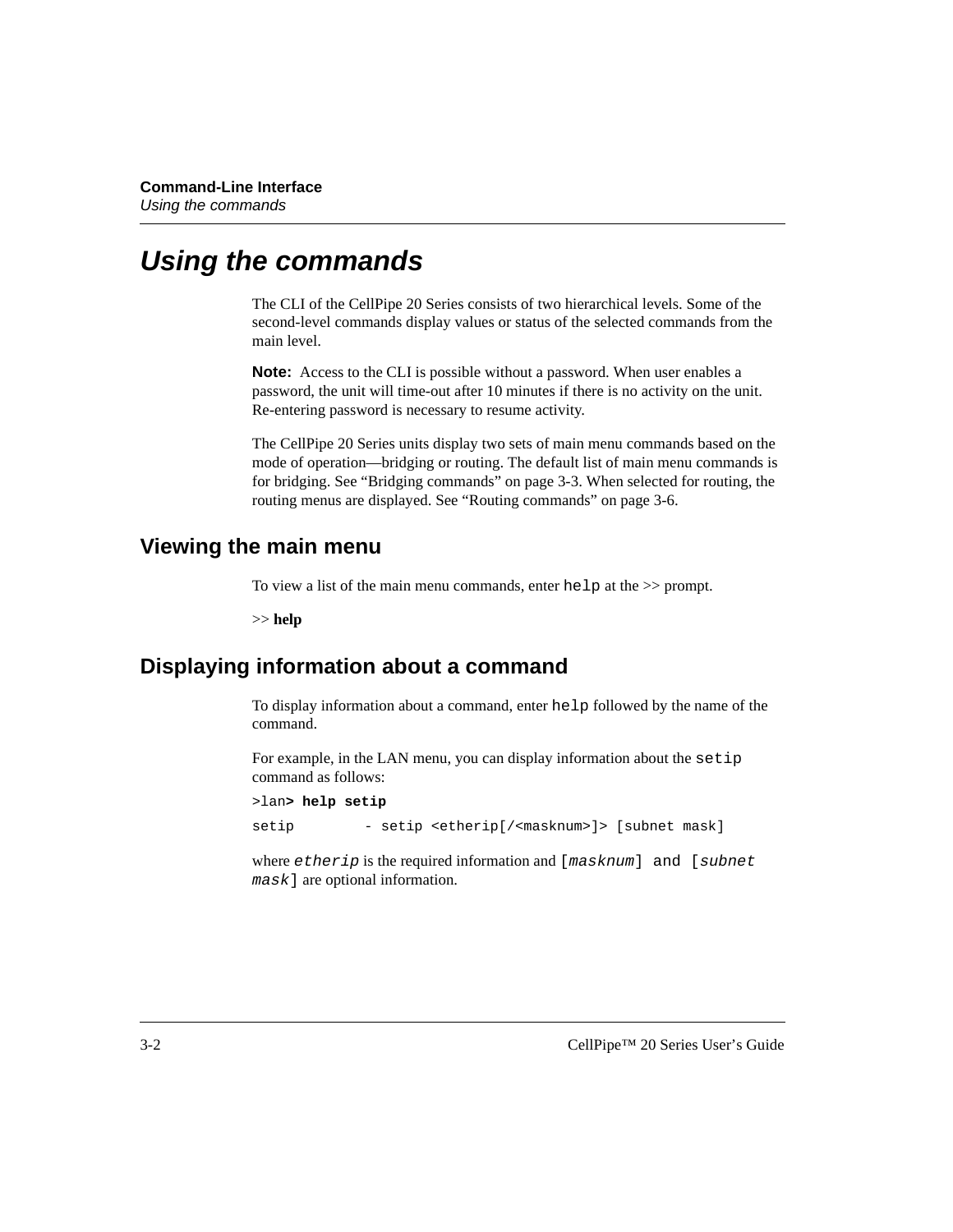#### <span id="page-24-0"></span>**Returning to the main menu**

To return to the main commands, enter the home command: >lan**> home**

#### <span id="page-24-1"></span>**Displaying second-level commands**

To select a second-level command, enter the command at the > prompt: >adsl> **show**

#### <span id="page-24-2"></span>**Saving configurations**

To save a value or configuration, enter the save command and type y:

>> **save**

Are you sure that you want to save the new changes?(y/n)**y**

**Note:** All settings have to be saved to take effect.

### <span id="page-24-3"></span>**Bridging commands**

The default main menu list of commands is for bridging. To display a list of bridging commands, enter the help command.

>> **help**

The following main menu commands are displayed for bridging mode:

| *dsl    | - entry to xdsl menu                       |
|---------|--------------------------------------------|
| default | - set all configuration to factory setting |
| lan     | - entry to Ethernet                        |
| list    | - list status for enabled PVC              |
| manage  | - entry to management menu                 |
| mode    | - exit this menu and change modem mode     |
| ping    | - ping IP for testing purpose              |
| quick   | - quick setup                              |
| r1483   | - entry to RFC 1483 menu                   |
| restart | - reboot modem                             |
|         |                                            |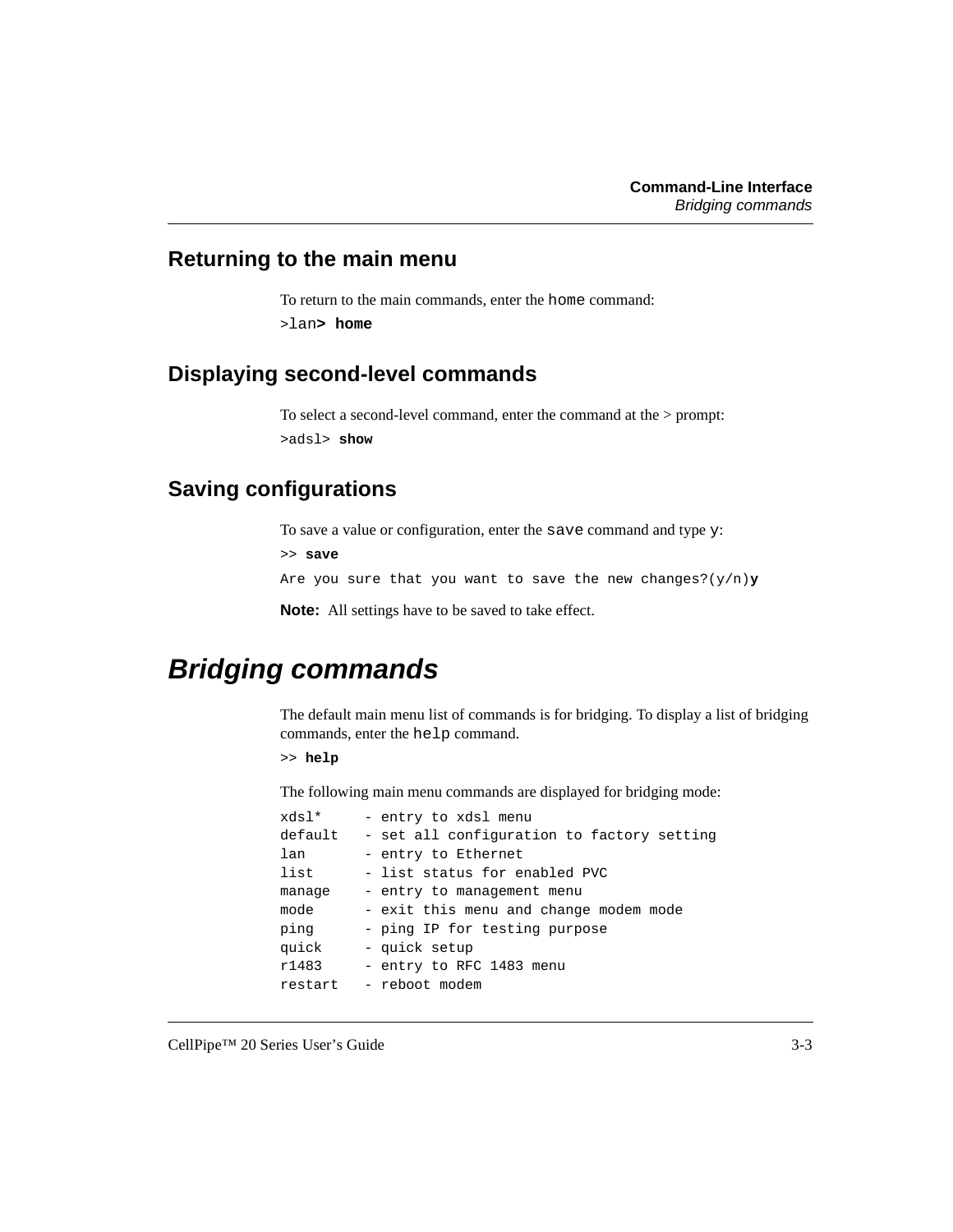| save | - save and restart modem                    |
|------|---------------------------------------------|
| show | - display configuration of PVC and Ethernet |
| ver  | - display software version                  |

**Note:** \*The WAN interface displayed in the menu is dependent on the interface supported by your unit. This *generic* form of presentation has been arrived at to eliminate the need of representing every interface.

[Table 3-1](#page-25-0) lists the main menu commands and their corresponding second-level menus. The different WAN interfaces and their corresponding menus are presented in sequence. Select the interface and menus appropriate to your unit.

| <b>Main menu</b> | Second-level menus/description |                                                                                |
|------------------|--------------------------------|--------------------------------------------------------------------------------|
| adsl             | abort                          | - abort ADSL line                                                              |
|                  | bitdn                          | - ADSL downstream bit loading value                                            |
|                  | bitup                          | - ADSL upstream bit loading value                                              |
|                  | coding                         | - <0> <1> <2> <3> <4> <5> <6>  <auto> dB<br/>coding gain</auto>                |
|                  | counts                         | - display ADSL counters                                                        |
|                  | default                        | - reset to default ADSL setting                                                |
|                  | ec fdm                         | - <ec> <fdm> - set EC or FDM mode</fdm></ec>                                   |
|                  | $rx\_bin$                      | - <start_bin> <end_bin></end_bin></start_bin>                                  |
|                  | show                           | - display ADSL parameter configuration                                         |
|                  | startup                        | - restart ADSL line                                                            |
|                  | status                         | - display ADSL line status                                                     |
|                  | stnl                           | $ \langle$ T1.413> $ \langle$ g.Lite> $ \langle$ g.Dmt> $ \langle$ Multi Mode> |
|                  | trellis                        | - <enable> <disable> - Trellis encoding</disable></enable>                     |
|                  | $tx\_pwr$                      | $-$ <0>  <12> dB - Tx power attenuation                                        |
|                  | $tx_b$ in                      | $-$ <start_bin> <end_bin></end_bin></start_bin>                                |

<span id="page-25-0"></span>*Table 3-1. Main menu and second-level bridging commands*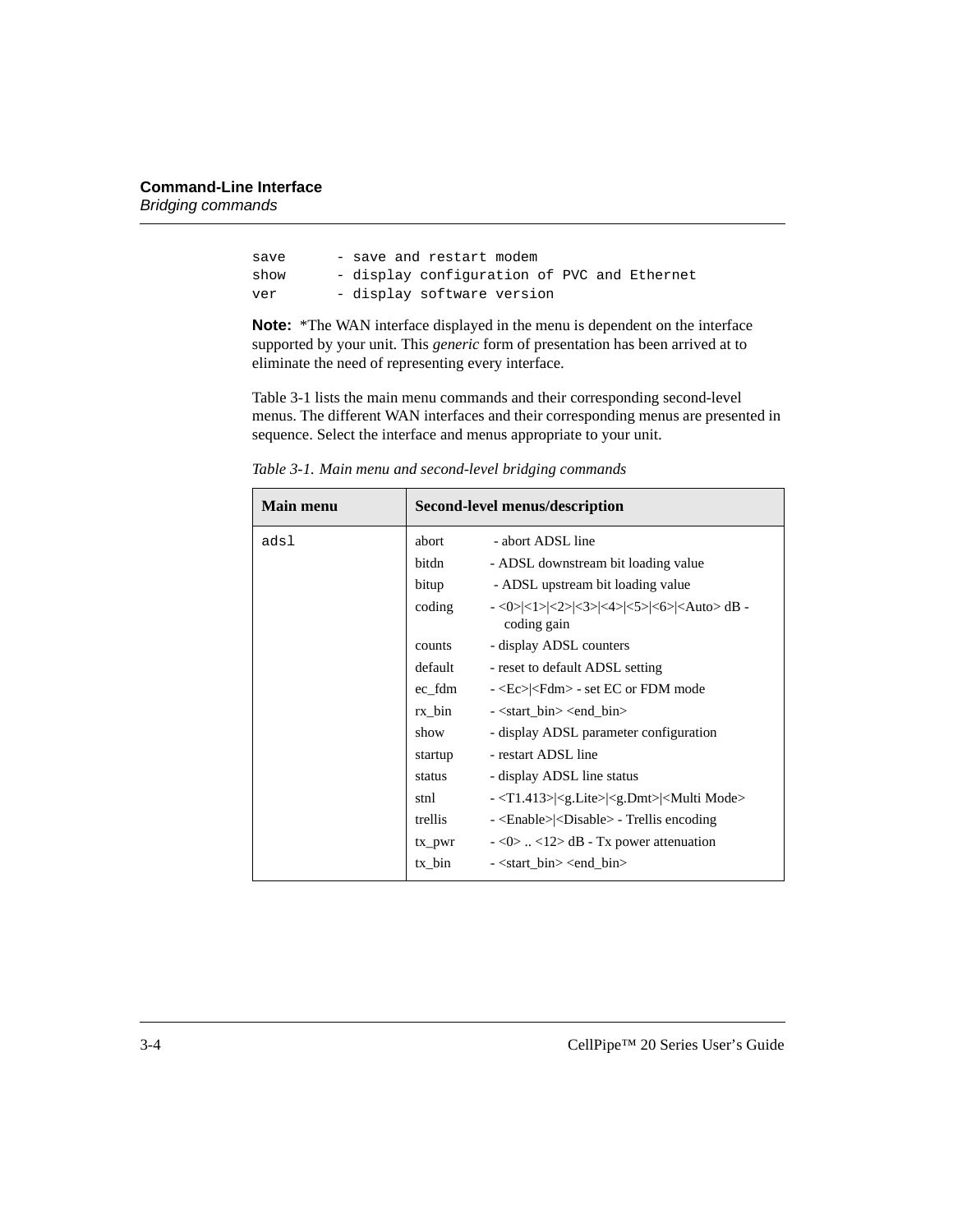| <b>Main menu</b> | <b>Second-level menus/description</b>                                        |  |
|------------------|------------------------------------------------------------------------------|--|
| sdsl             | - <enable> <fast> <scan> <disable><br/>auto</disable></scan></fast></enable> |  |
|                  | cell<br>- <enable> <disable> idle-cell header</disable></enable>             |  |
|                  | dbit<br>- configure the SDSL data bit as normal or reverse<br>polarity       |  |
|                  | - set SDSL configuration back to factory setting<br>default                  |  |
|                  | - activate the last updated SDSL parameters<br>enable                        |  |
|                  | - configure the SDSL autobuad max rate<br>maxrate                            |  |
|                  | - manually configure the SDSL line rate<br>rate                              |  |
|                  | scramble - <enable> <disable> payload scrambling</disable></enable>          |  |
|                  | - configure sign/magnitude bit sequence<br>smbit                             |  |
|                  | - display the configuration and status of current<br>status<br>SDSL setting  |  |
|                  | - configure modem to COE or CPE mode<br>terminal                             |  |
| default          | set all configuration to factory setting                                     |  |
| lan              | fullduplex - fullduplex <disable> <enable></enable></disable>                |  |
|                  | - setup the IP address, and subnet mask for Ethernet<br>setip<br>connection  |  |
|                  | - show LAN configuration<br>show                                             |  |
| list             | list status for enabled PVC                                                  |  |
| manage           | - change password<br>setpass                                                 |  |
| mode             | please select bridge or router:(b/r,b)                                       |  |
| ping             | ping IP                                                                      |  |
| quick (for adsl) | $R1483(r)/$ IPoA(i)/ PPPoA(p)                                                |  |
| quick (for sdsl) | configure VPI/VCI                                                            |  |

*Table 3-1. Main menu and second-level bridging commands (continued)*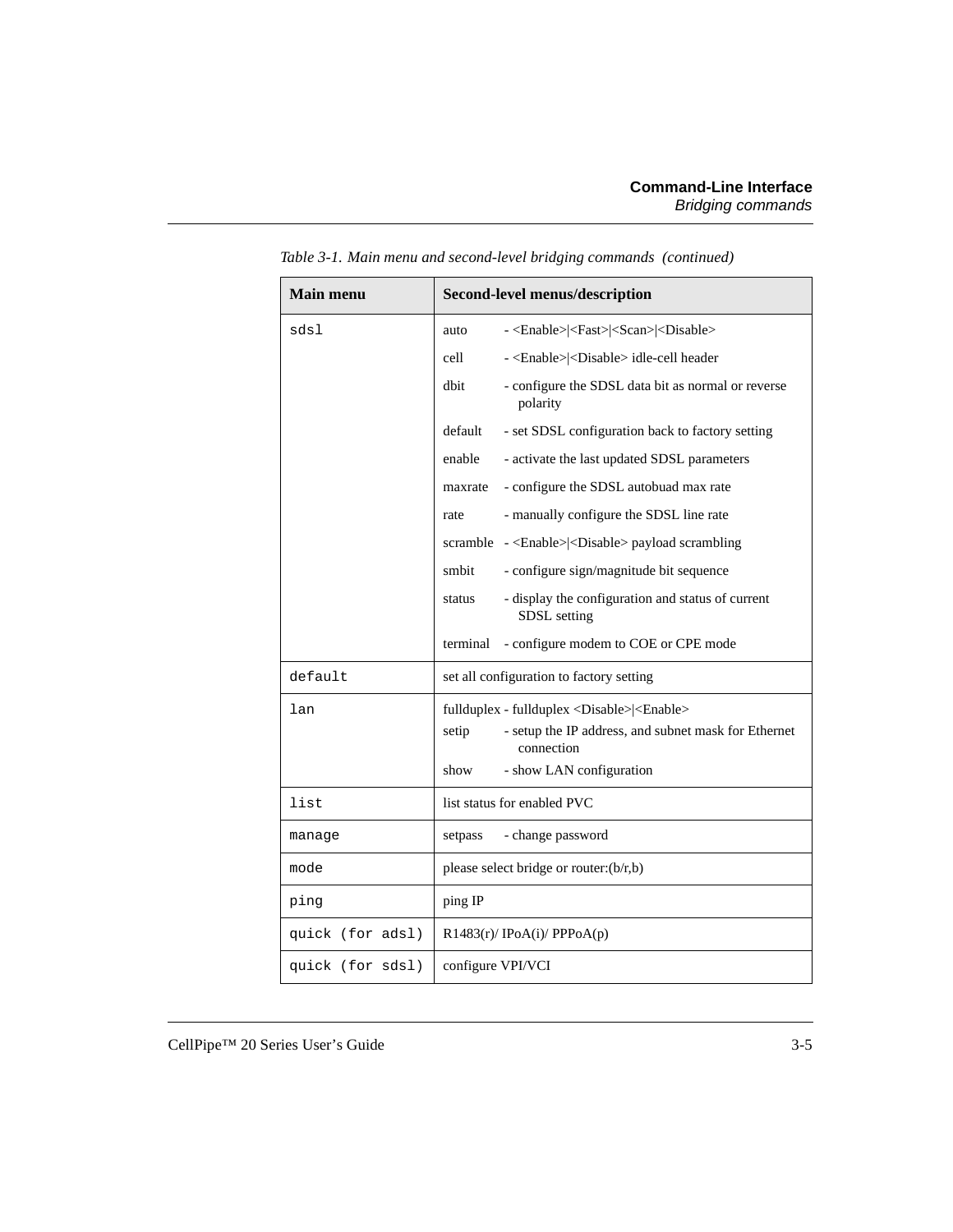| <b>Main menu</b>   | Second-level menus/description                                    |  |
|--------------------|-------------------------------------------------------------------|--|
| $r1483$ (for adsl) | delpvc<br>- delete VPI and VCI                                    |  |
|                    | pfilter<br>- set packet filter type                               |  |
|                    | - set VPI and VCI for bridge mode<br>setpvc                       |  |
|                    | - set class<br>setgos                                             |  |
|                    | - <enable> <disable> spanning tree<br/>setspan</disable></enable> |  |
|                    | show<br>- show RFC1483 configuration                              |  |
| $r1483$ (for sdsl) | delwanip - delete VPI and VCI                                     |  |
|                    | setgos - set class                                                |  |
|                    | setwanip - set PVC and Wan IP for routing mode                    |  |
|                    | show<br>- show RFC1483 configuration                              |  |
| restart            | reboot modem                                                      |  |
| save               | save and restart modem                                            |  |
| show               | display configuration of PVC and Ethernet                         |  |
| ver                | display software version                                          |  |

*Table 3-1. Main menu and second-level bridging commands (continued)*

### <span id="page-27-0"></span>**Routing commands**

You have to preselect for routing mode to have the routing commands display.

To select for routing, enter the mode command and then enter  $r$  to select routing. >>**mode**

Please select bridge or router:(b/r,b)**r**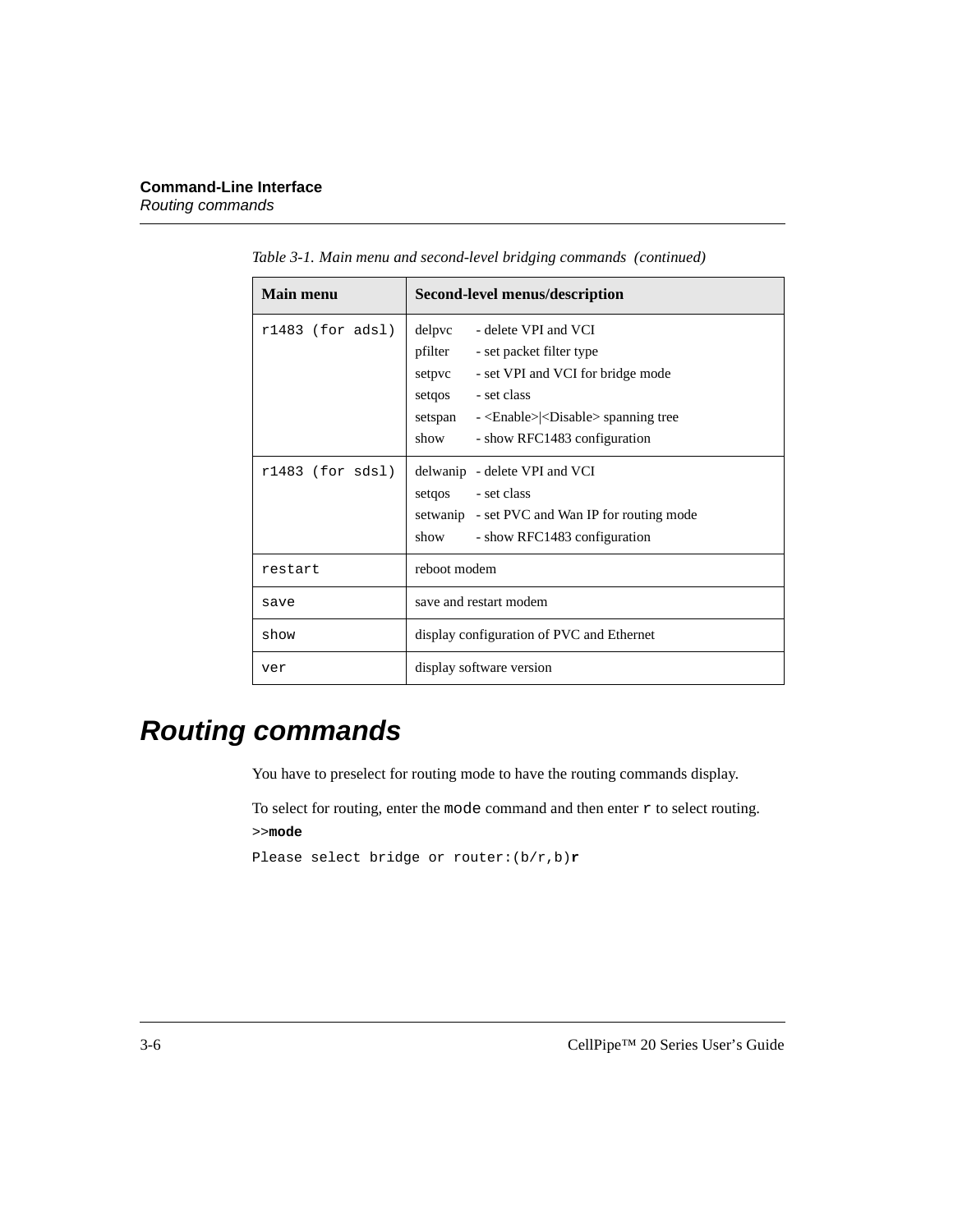The following main menu commands are displayed for routing mode:

| *dsl    | - entry to xdsl menu                        |
|---------|---------------------------------------------|
| default | - set all configuration to factory setting  |
|         | dnsrelay - entry to DNS Relay menu          |
| ipoa    | - entry to IPoA menu                        |
| lan     | - entry to Ethernet                         |
| list    | - list status for enabled PVC               |
| manage  | - entry to management menu                  |
| mode    | - exit this menu and change modem mode      |
| pat     | - entry to PAT menu                         |
| ping    | - ping IP for testing purpose               |
| pppoa   | - entry to PPPoA menu                       |
| quick   | - quick setup                               |
| r1483   | - entry to RFC 1483 menu                    |
| restart | - reboot modem                              |
| rtable  | - entry to Routing Table menu               |
| save    | - save and restart modem                    |
| show    | - display configuration of PVC and Ethernet |
| ver     | - display software version                  |

**Note:** \*The WAN interface displayed in the menu is dependent on the interface supported by your unit. This *generic* form of presentation has been arrived at to eliminate the need of representing every interface.

Most of the routing commands are similar to those under bridging mode. [Table 3-2](#page-28-0) lists only the additional routing commands and their corresponding second-level menus that appear when routing is selected.

| <b>Main menu</b> | Second-level menus/description |                                                       |
|------------------|--------------------------------|-------------------------------------------------------|
| dnsrelay         | setdnsip<br>show               | - set DNS server IP<br>- show DNS Relay configuration |

<span id="page-28-0"></span>*Table 3-2. Additional main-menu and second-level routing commands*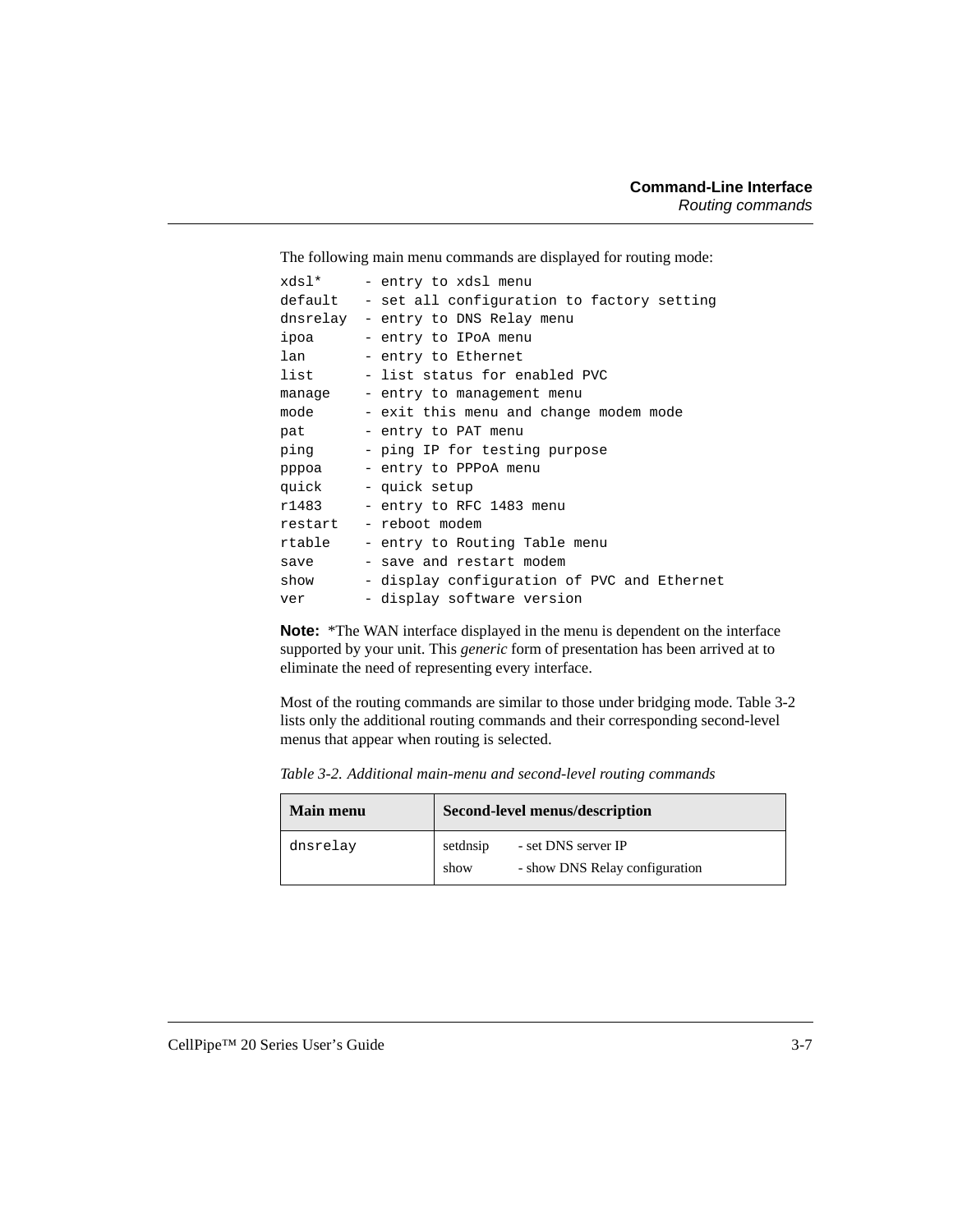| <b>Main menu</b> | <b>Second-level menus/description</b>                              |                                                                                                                                                                                                                                                          |
|------------------|--------------------------------------------------------------------|----------------------------------------------------------------------------------------------------------------------------------------------------------------------------------------------------------------------------------------------------------|
| ipoa             | delwanip<br>setqos<br>setrip<br>setwanip<br>show                   | - delete IPoA PVC<br>- set class<br>- set IPoA PVC<br>- set IPoA PVC<br>- show IPoA configuration                                                                                                                                                        |
| lan              | dhepelient<br>dhcpserver<br>fullduplex<br>setdhcp<br>setip<br>show | - set dhcp client configuration<br>- set dhcp server configuration<br>- fullduplex <disable>   <enable><br/>- set dhcp operation<br/>- setup the IP address, and subnet mask for<br/>Ethernet connection<br/>- show LAN configuration</enable></disable> |
| pat              | addpatin<br>delpatin<br>setpat<br>show                             | - add incoming PAT table<br>- delete incoming PAT table<br>- enable or disable PAT function<br>- show PAT configuration                                                                                                                                  |
| pppoa            | adduser<br>chpass<br>deluser<br>echo<br>setllc<br>setgos<br>show   | - add user ID and password<br>- change user password<br>- delete user<br>- set echo interval time<br>- add LLC header on the packets<br>- set class<br>- show PPPoA configuration                                                                        |
| r1483            | delwanip<br>setqos<br>setwanip<br>show                             | - delete VPI and VCI<br>- set class<br>- set PVC and Wan IP for routing mode<br>- show RFC1483 configuration                                                                                                                                             |

*Table 3-2. Additional main-menu and second-level routing commands (continued)*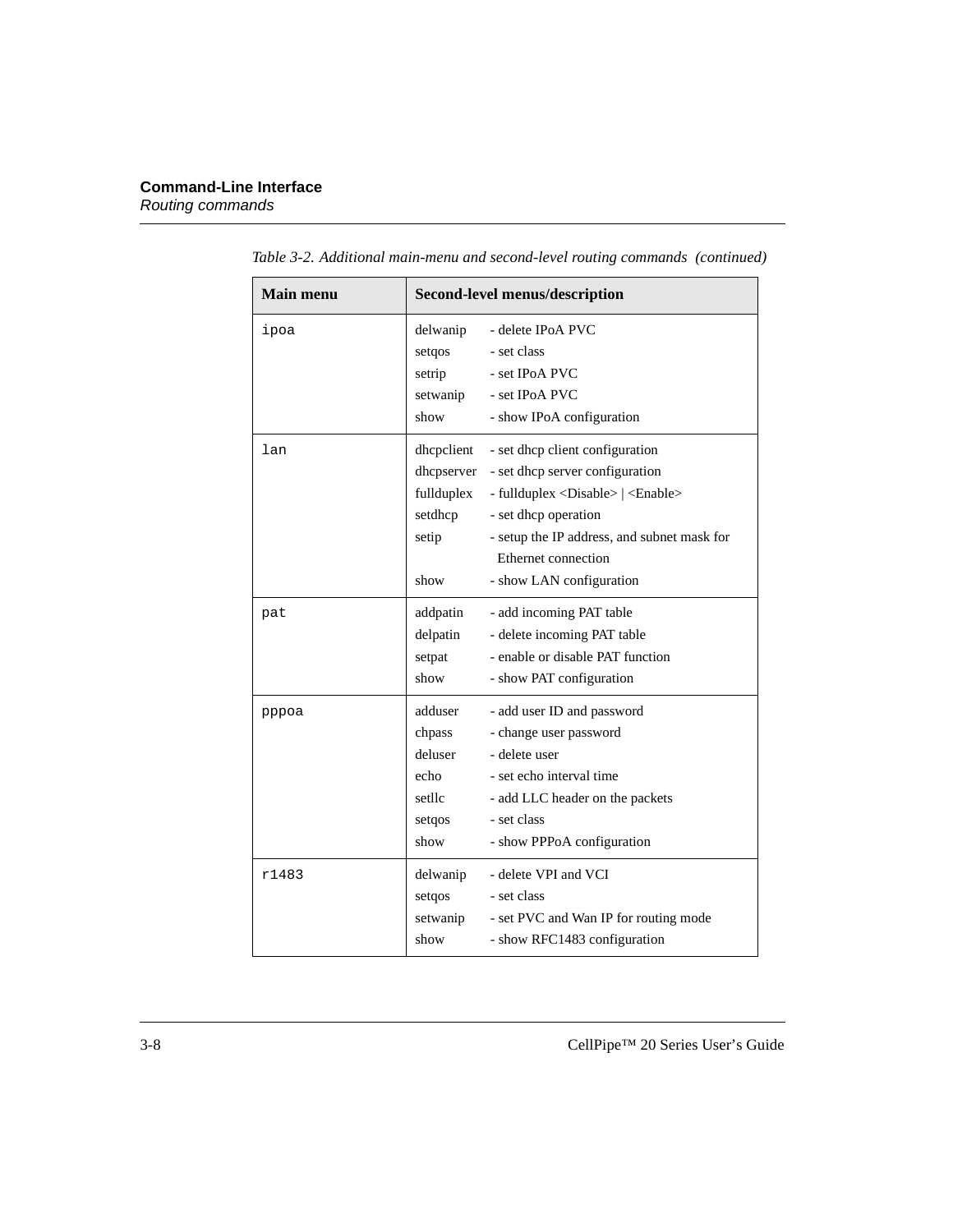| <b>Main menu</b> | <b>Second-level menus/description</b>                                       |                      |
|------------------|-----------------------------------------------------------------------------|----------------------|
| rtable           | addiproute - add routing table<br>deliproute - delete routing table<br>show | - show routing table |

*Table 3-2. Additional main-menu and second-level routing commands (continued)*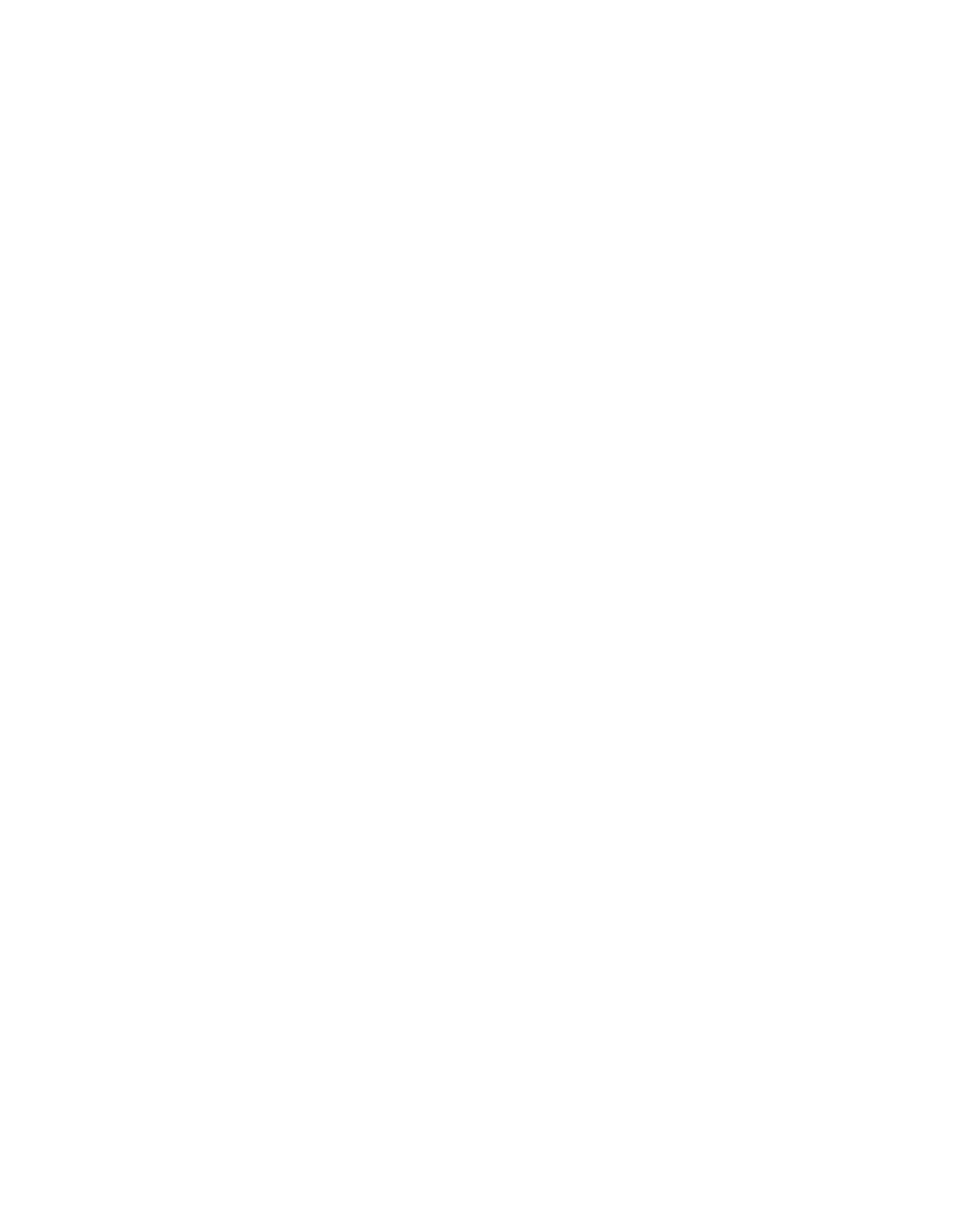## <span id="page-32-0"></span>**4 Configuring a 20 Series CellPipe**

This chapter provides general information for configuration of the various interfaces and procedures for administering a CellPipe 20 Series unit.

### <span id="page-32-1"></span>**Auto-provisioning**

All CellPipe 20 Series units support the Lucent TURN-UP automated CPE provisioning system. TURN-UP eliminates the need for user configuration of units and provides centralized management of configuration information.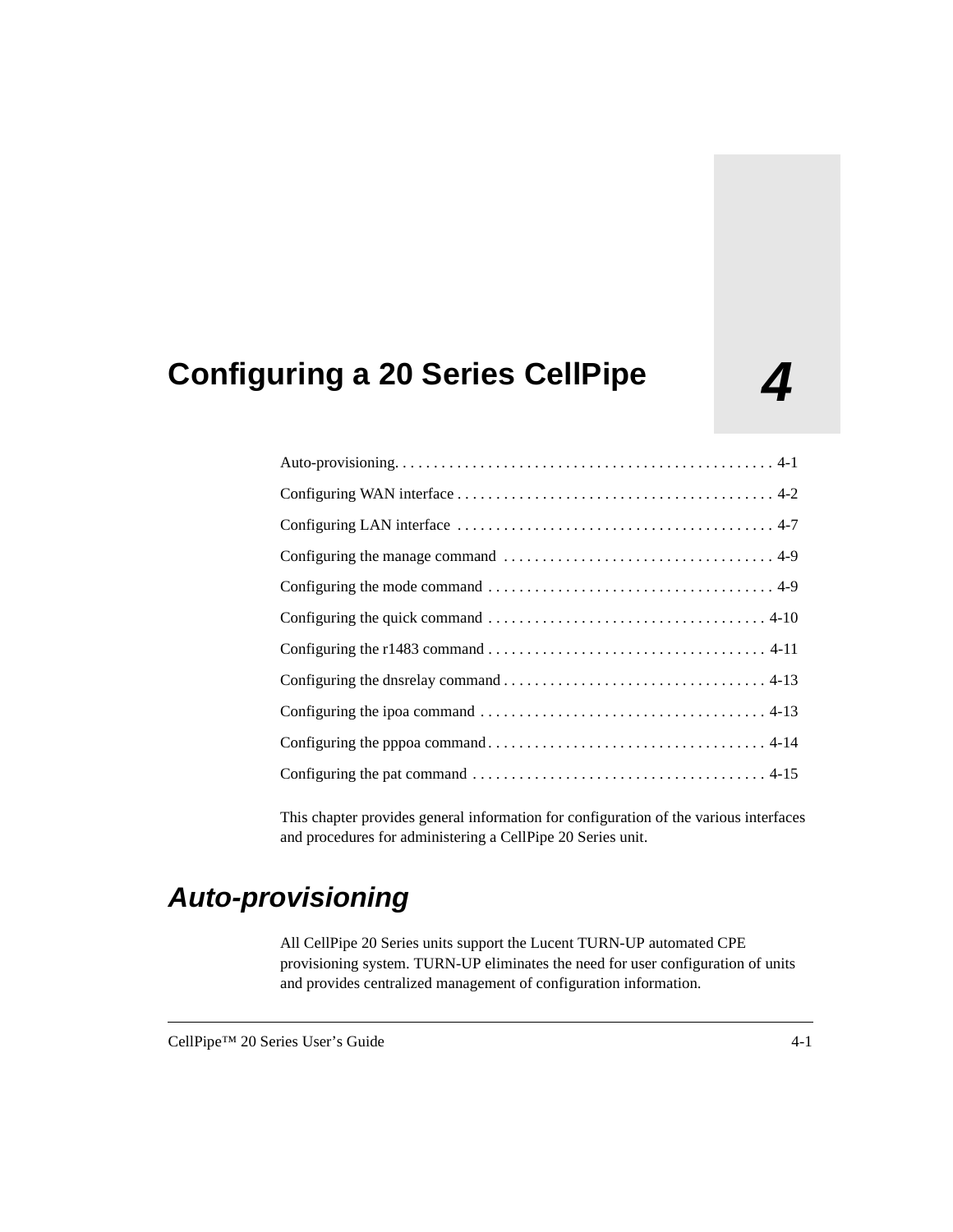When you power up the unit, it is set to default (factory settings) and the console will display the following message:

Starting to download from remote server...

This means TURN-UP is enabled and is downloading the latest configuration information.

To disable the feature, interrupt the download and manually configure the system.

To re-enable the feature, you need to select the default command and reinstall the factory default configuration.

### <span id="page-33-0"></span>**Configuring WAN interface**

Currently the 20 Series units support SDSL and ADSL WAN interfaces.

#### <span id="page-33-1"></span>**SDSL commands and configurations**

The following is a list of the menus available under the sds1 command:

```
auto - <Enable>|<Fast>|<Scan>|<Disable> autobaud rate function
cell - <Enable>|<Disable> idle-cell header
dbit - configure the SDSL data bit as normal or reverse polarity
default - set SDSL configuration back to factory setting
enable - activate the last updated SDSL parameters
maxrate - configure the SDSL autobuad max rate
rate - manually configure the SDSL line rate
scramble - <Enable>|<Disable> payload scrambling
smbit - configure sign/magnitude bit sequence
status - display the configuration and status of current SDSL 
setting
terminal - configure modem to COE or CPE mode
```
Select the auto command to set values for autobaud rate function.

```
>sdsl> auto <Enable>|<Fast>|<Scan>|<Disable>
        (Scan Rate: 2320, 1744, 1536, 1152, 768, 384, 192)
```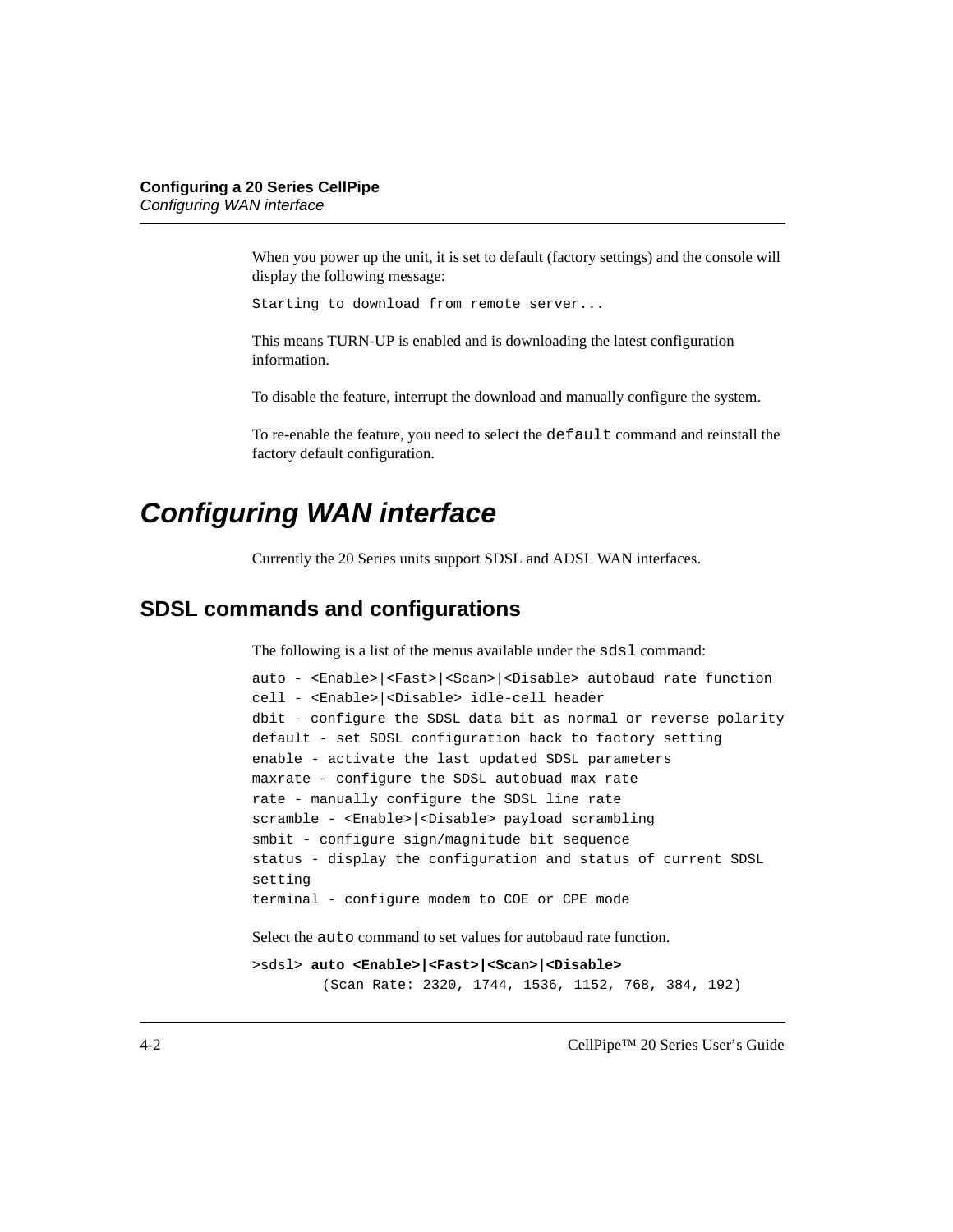Select the cell command to enable or disable the idle-cell header.

```
>sdsl> cell <Enable|Disable>
```
Select the dbit command to configure the sdsl data bit.

```
>sdsl> dbit <Normal|Reverse>
```
Select the default command to set the SDSL configuration back to factory setting. >sdsl> **default**

```
Set SDSL configuration back to factory setting
```
Select the enable command to activate the last updated SDSL parameters.

```
>sdsl> <enable > (null)
```
Select the rate command to manually configure the SDSL line rate.

```
>sdsl> rate - <n*8> (144 <= (n*8) <= 2320)
```
Select the maxrate command to configure the maximum SDSL autobaud rate. For example:

```
>sdsl> maxrate
```
maxrate - configure the sdsl autobaud max rate can use 2320K 1568K 1552K 1536K 1168K 1152K 1040K 784K 768K 528K 416K 400K 384K 272K 208K 192K 160K 144K

Select the rate command to manually configure the SDSL line rate. For example:

```
>sdsl> rate
```

```
rate - configure the sdsl line rate
can use
2320K 1568K 1552K 1536K 1168K 1152K 1040K 784K
768K 528K 416K 400K 384K 272K 208K 192K
160K 144K
```
Select the scramble command to enable or disable payload scrambling.

```
>sdsl> scramble <Enable>|<Disable>
```
Select the smbit command to configure sign and magnitude bit sequence.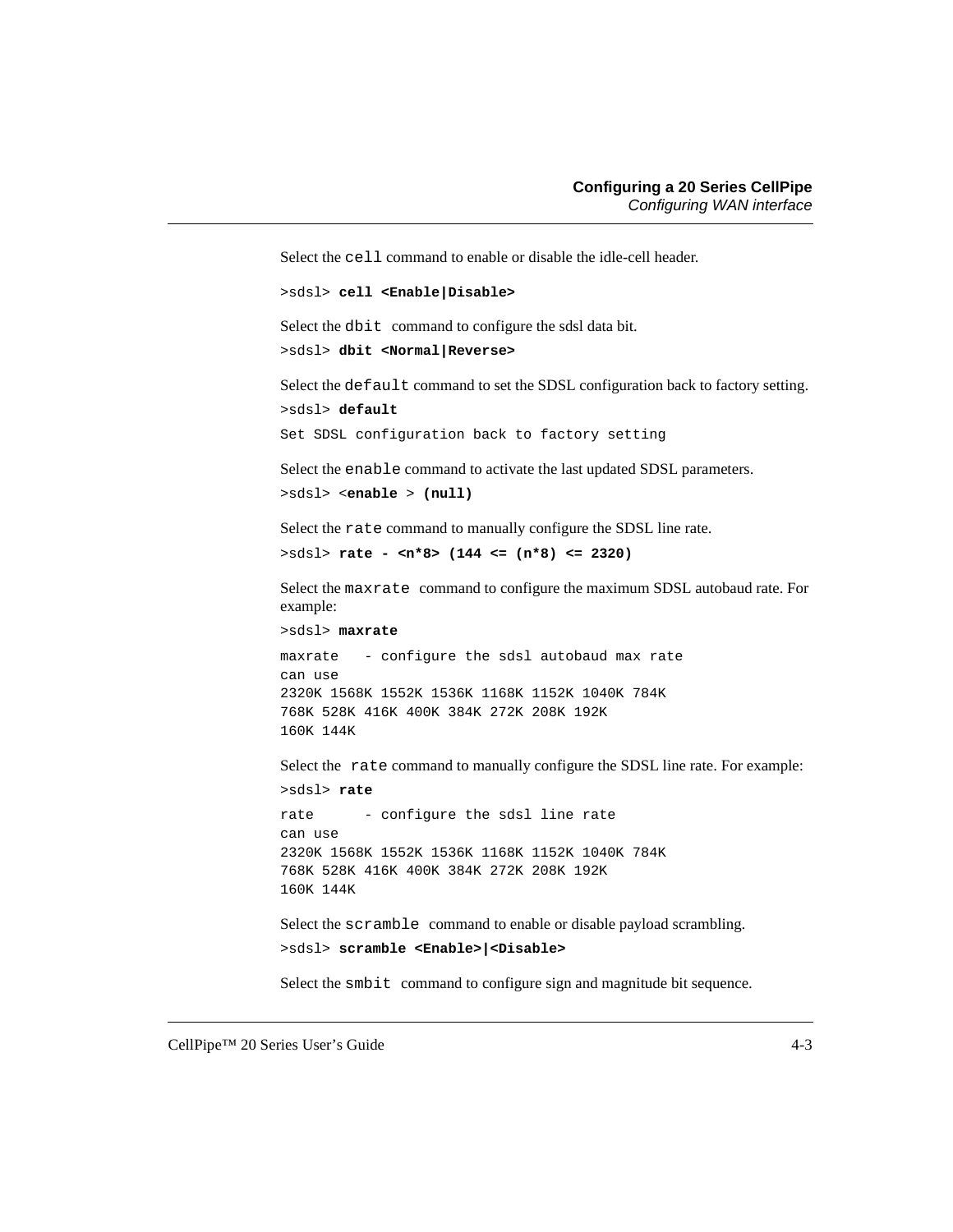```
>sdsl> smbit <Normal|Reverse>
```
Select the status command to display the configuration and status of the current SDSL setting. For example:

```
>sdsl> status
>version : Ver 2.31 Date 19/Feb/2001
terminal - cpe
auto - enable
rate - 2320
maxrate - 2320
smbit - reverse
dbit - normal
scramble - enabled
cell - disabled
```

```
Status :
Bitpump F/W Version : 5.1
Bitpump : present
CO/RT Select : cpe
Auto Rate : enable
Current Rate : 272
Max Rate : 2320
Sign/Magnitude Bit Sequence : reverse
Data Bit Polarity : normal
DSL Status : during startup
Line Quality : -16.0
Attenuation : 31.5
```
Select the terminal command to configure the modem to COE or CPE mode. >sdsl> **terminal <Coe>|<CPe>**

#### <span id="page-35-0"></span>**ADSL commands and configurations**

The following is a list of the menus available under the adsl command:

| abort | - abort ADSL line                   |
|-------|-------------------------------------|
| bitdn | - ADSL downstream bit loading value |
| bitup | - ADSL upstream bit loading value   |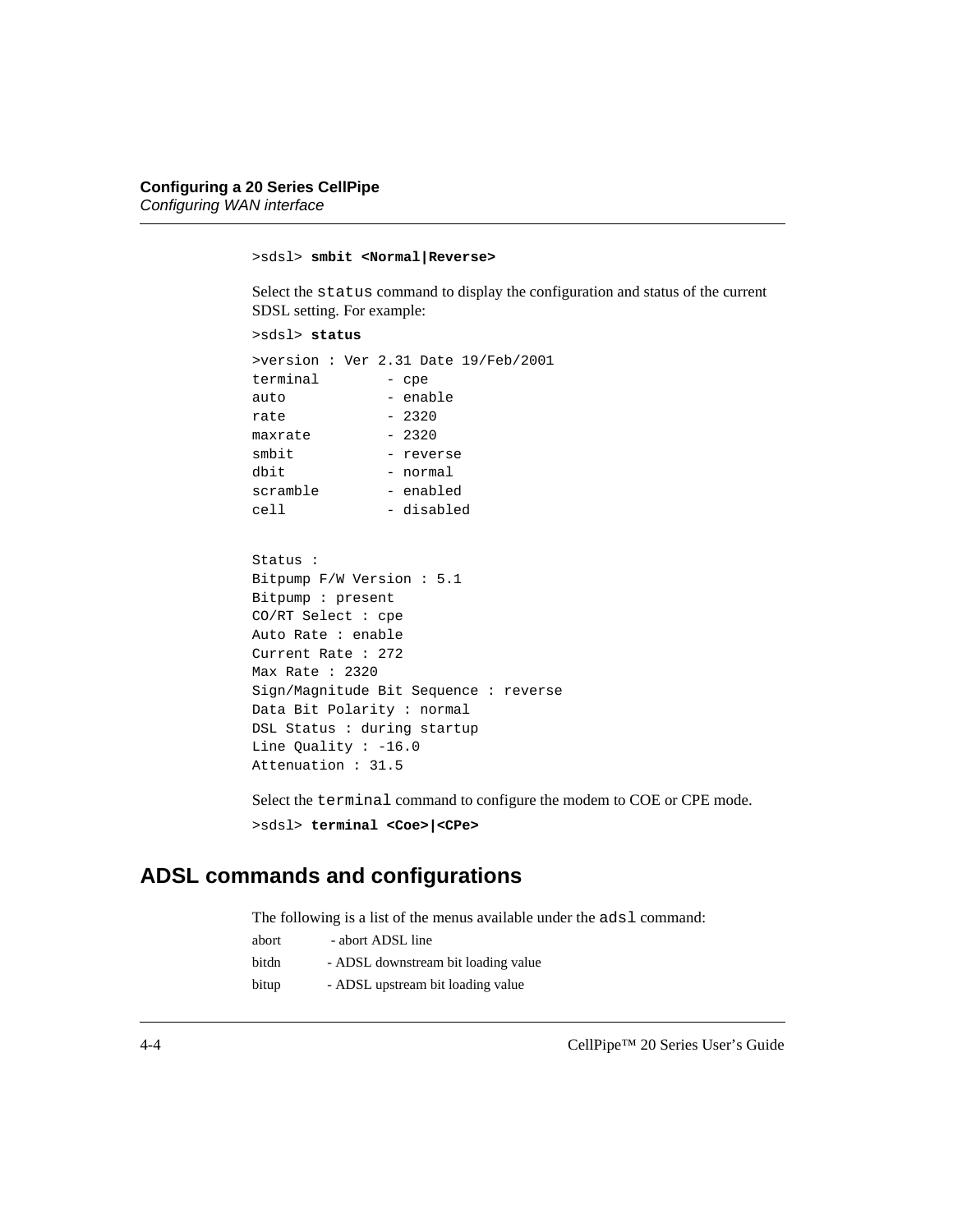| coding     | $-$ <0> <1> <2> <3> <4> <5> <6>  <auto> dB - coding gain</auto>               |
|------------|-------------------------------------------------------------------------------|
| counts     | - display ADSL counters                                                       |
| default    | - reset to default ADSL setting                                               |
| ec_fdm     | - <ec> <fdm> - set EC or FDM mode</fdm></ec>                                  |
| rx bin     | $-$ <start bin=""> <end bin=""></end></start>                                 |
| show       | - display ADSL parameter configuration                                        |
| startup    | - restart ADSL line                                                           |
| status     | - display ADSL line status                                                    |
| stnl       | - <t1.413> <g.lite> <g.dmt> <multi mode=""></multi></g.dmt></g.lite></t1.413> |
| trellis    | - <enable> <disable> - Trellis encoding</disable></enable>                    |
| $tx_1$ pwr | $-\langle 0 \rangle$ $\langle 12 \rangle$ dB - Tx power attenuation           |
| tx bin     | $-$ <start bin=""> <end bin=""></end></start>                                 |

Select the abort command to abort the ADSL connection.

```
>adsl> abort
```
Abort ADSL connection

Select the bitdn command to obtain the downstream bit loading value.

```
>adsl> bitdn
```
Select the bitup command to obtain the upstream bit loading value.

```
>adsl> bitup
```
Select the coding command to set the ADSL coding gain:

```
>adsl> coding - <0>|<1>|<2>|<3>|<4>|<5>|<6>|<Auto> dB - coding 
gain
```
Select the default command to set the ADSL configuration back to factory setting.

>adsl> **default**

Set ADSL configuration back to factory setting

Select the ec\_fdm command to configure the ADSL link for echo cancellation or frequency division multiplexing (FDM).

```
>adsl> ec_fdm <Ec>|<Fdm>
```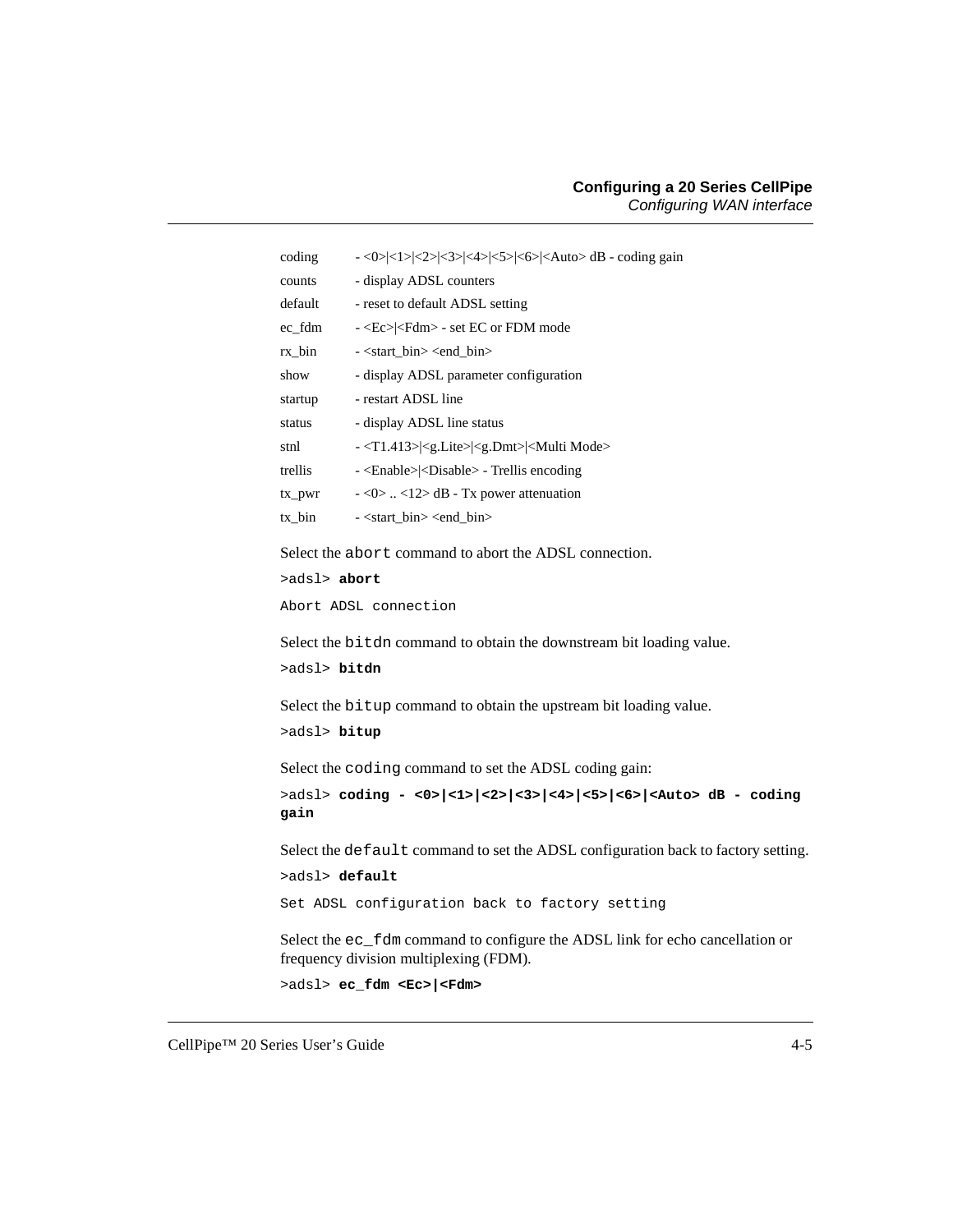Select the rx\_bin command to limit the bin number used for special configurations in the receive signal. Values for bin numbers are between 1 to 255.

```
>adsl> rx_bin - <start_bin> <end_bin>
```
Select the show command to display the ADSL parameter configuration. For example:

>adsl> **show**

| Current          | Ineffective      |
|------------------|------------------|
| <b>MULTIMODE</b> | <b>MULTIMODE</b> |
| Enabled          | Enabled          |
| <b>FDM</b>       | <b>FDM</b>       |
| <b>AUTO</b>      | 2 dB             |
| $0$ dB           | 0 dB             |
| 6(H)             | 6(H)             |
| 1f(H)            | 1f(H)            |
| 20(H)            | 3(H)             |
| ff(H)            | 4(H)             |
|                  |                  |

Select the startup command to restart the ADSL connection.

```
>adsl> startup
start to re-Sync. ...
```
Select the status command to display the ADSL parameter configuration. For example:

```
>adsl> status
ADSL Firmware version ANNEX_A CPE 41000
OP state handshake
Last Failed Status (0)
Start Progress a0
Watchdog Timer 53
```

| Line code               | G.DMT               |
|-------------------------|---------------------|
| Framing Overhead actual |                     |
| Trellis                 | <disable></disable> |
| ASO Dn Bytes Actual     | $^{\prime}$         |
|                         |                     |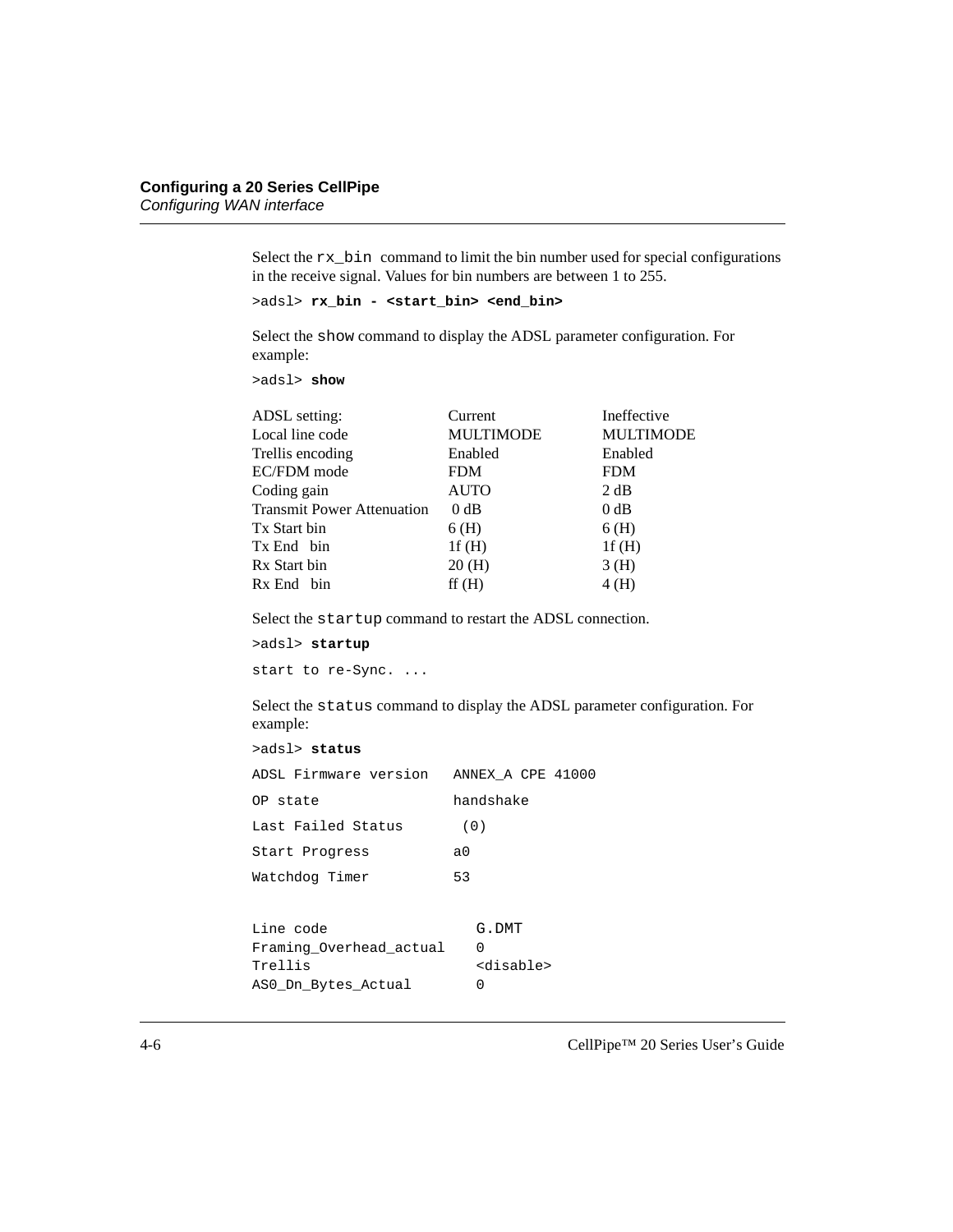| AS0 Dn Latency Actual  | <interleave></interleave> |
|------------------------|---------------------------|
| LS0 Up Bytes Actual    | $\left( \right)$          |
| LS0 Up Latency Actual  | <interleave></interleave> |
| Fast R Up Actual       | O                         |
| Interleave S Up Actual | O                         |
| Interleave D Up Actual | O                         |
| Interleave R Up Actual | $\left( \right)$          |
| Fast R Dn Actual       | O                         |
| Interleave S Dn Actual | O                         |
| Interleave D Dn Actual | $\left( \right)$          |
| Interleave R Dn Actual |                           |

Select the stnl command to configure the local ADSL coding type.

>adsl> **stnl - <T1.413>|<g.Lite>|<g.Dmt>|<Multi-Mode>**

Select the trellis command to enable or disable Trellis encoding.

```
>adsl> trellis <Enable>|<Disable>
```
Select the tx\_pwr command to configure the transmitted power attentuation for a range between 0 dB and 12 dB.

>adsl> **tx\_pwr <0> .. <12>** 

Select the tx\_bin command to allow the user to limit bins used for special configuration in the transmitted signal.

```
> adsl> tx_bin - <start_bin> <end_bin>
```
### <span id="page-38-0"></span>**Configuring LAN interface**

This section provides menus for configuring the LAN interface in both bridging and routing mode.

#### <span id="page-38-1"></span>**Configuring LAN interface in bridging mode**

The following is a list of the menus available under the lan command in bridging mode: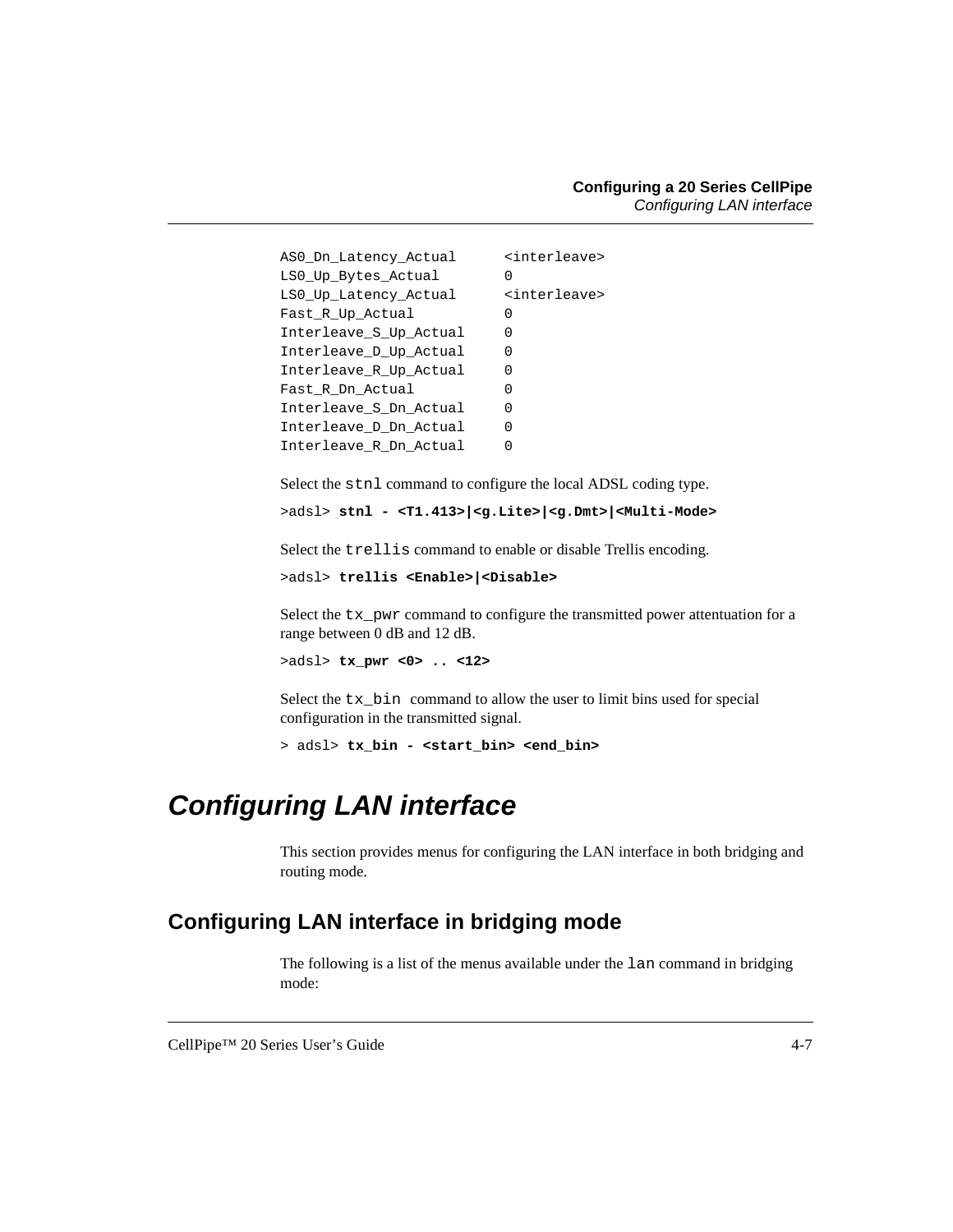| fullduplex | - fullduplex <disable> <enable></enable></disable> |
|------------|----------------------------------------------------|
| setip      | - setup the IP address, and subnet mask for        |
|            | Ethernet connection                                |
| show       | - show LAN configuration                           |

Select the fullduplex command to enable or disable fullduplex.

```
>lan> fullduplex <Disable>|<Enable>
```
Select the setip command to set up the IP address and subnet mask for the LAN link. For example:

```
>lan> setip 192.168.2.32 
Set a new IP address = 192.168.2.32 and
Subnet mask is default = 255.255.255.0
```
Select the show command to display the current configuration of IP setting. For example:

>lan> **show** Ethernet IP = 192.168.2.32 and Subnet mask is default =  $255.255.255.0$ FullDuplex : Disable

#### <span id="page-39-0"></span>**Configuring LAN interface in routing mode**

The following is a list of the menus available under the lan command in routing mode:

| dhcpclient | - set dhcp client configuration                    |
|------------|----------------------------------------------------|
| dhcpserver | - set dhcp server configuration                    |
| fullduplex | - fullduplex <disable> <enable></enable></disable> |
| setdhcp    | - set dhcp operation                               |
| setip      | - setup the IP address, and subnet mask for        |
|            | Ethernet connection                                |
| show       | - show LAN configuration                           |

Select the dhcpclient command to set up the dhcp client configuration.

>lan> **dhcpclient <lease time>**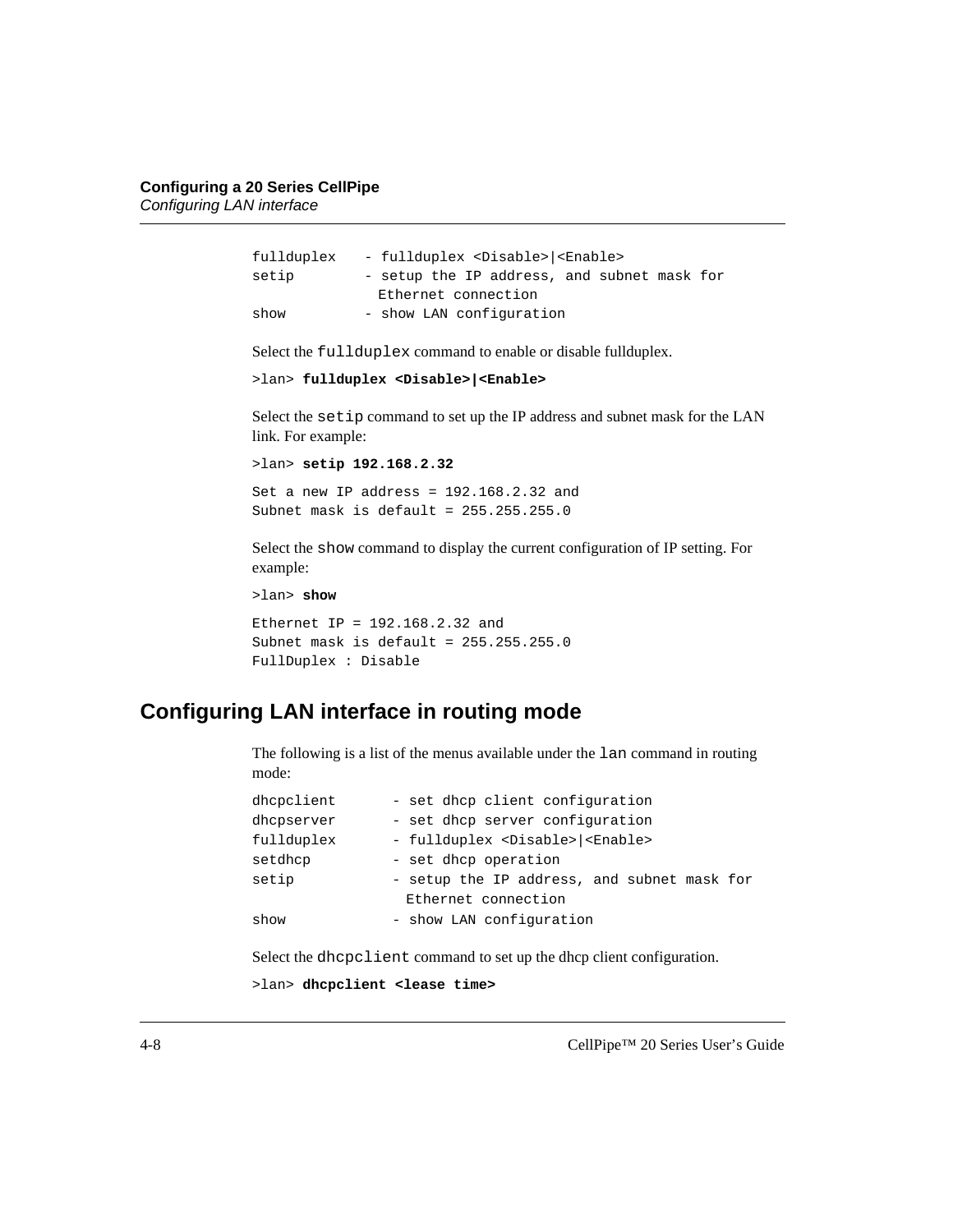Select the dhcpserver command to configure the range of IP addresses that are associated with the subnet mask used for the DHCP server.

```
>lan> dhcpserver <range1 startIP> <range1 endIP> [<range2 
          startIP> <range2 endIP>] [<max-lease-time>]
          - dhcpserver dns <dns ip1> [<dns ip2>]
```
Select the setdhcp command to set the DHCP mode of the unit.

```
>lan> setdhcp <server|client|disable>
```
Select the setip command to set the the IP address and subnet mask for the link.

>lan> **setip <etherip[/<masknum>] [subnet mask]>|<dhcp>**

Select the show command to display the LAN configuration. For example:

```
>lan> show 
Ethernet ip: 149.198.65.46
Subnet mask: 255.255.255.0
FullDuplex:Enable
```

```
DHCP current setting : disable.
DHCP ineffective setting : disable.
```
### <span id="page-40-0"></span>**Configuring the manage command**

The manage command allows you to set the user password. When user enables a password, the unit will time out after 10 minutes if there is no activity. The password has to be re-entered to resume activity.

```
>manage> setpass
Password disabled
New Password:<password>
```
### <span id="page-40-1"></span>**Configuring the mode command**

The mode command allows you to select for either the bridging or the routing mode of operation.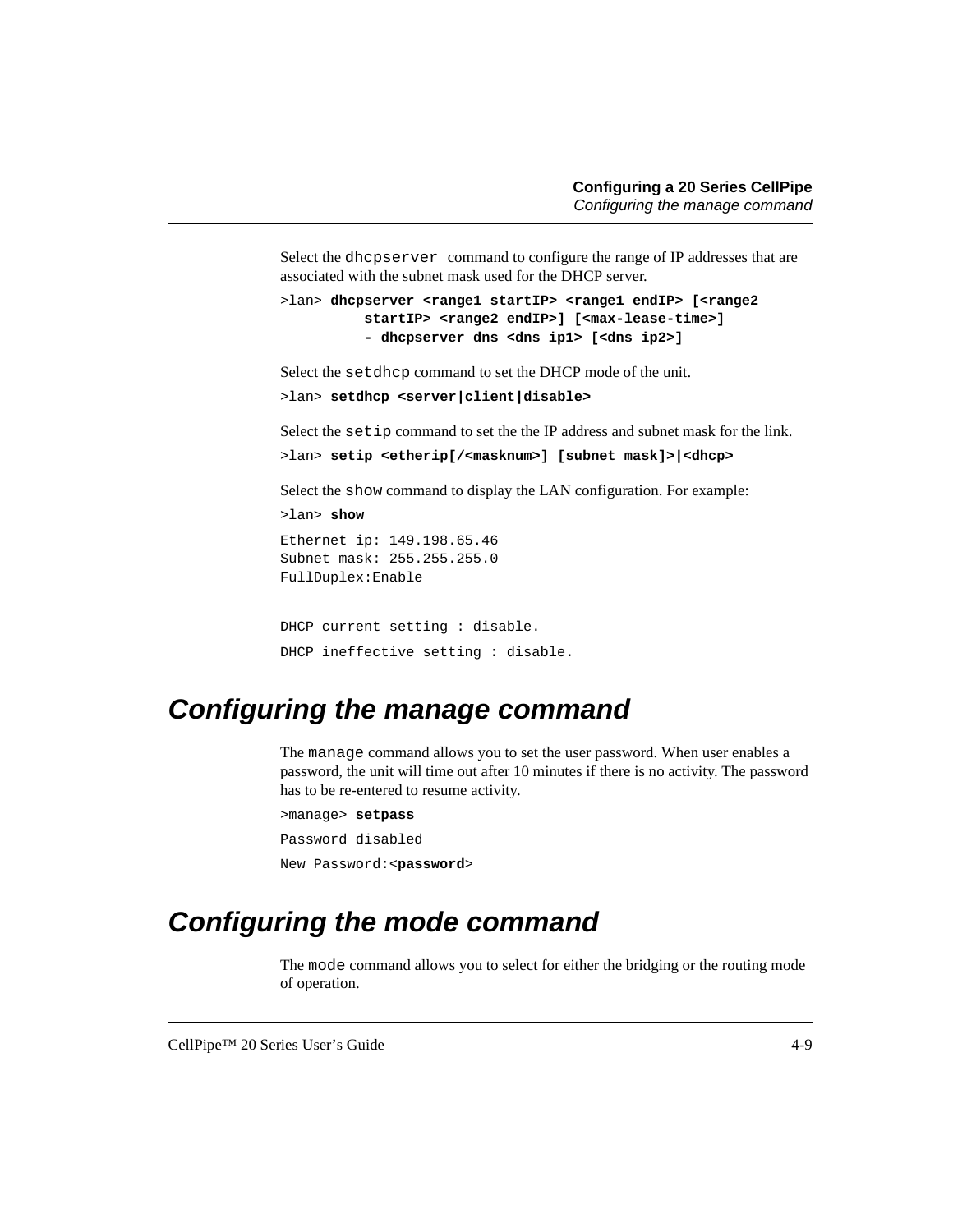```
>>mode
Please select bridge or router:(b/r,r) <b|r>
```
### <span id="page-41-0"></span>**Configuring the quick command**

The quick command allows you to easily configure your LAN connections in either the bridging or routing mode.

#### <span id="page-41-1"></span>**The quick command in bridging mode**

The quick command in bridging mode allows you to easily configure eight PVCs. For example:

```
>> quick
1 PVC existed, 7 PVCs available.
VPI(0-1023):8
VCI (0-65535):33
Packet Filter (Any/Ip/Pppoe): any
Add another PVC ? (y/n): n
Enable Spanning tree? (y/n) : y
```
#### <span id="page-41-2"></span>**The quick command in routing mode**

The quick command in routing mode allows you to select the connection protocol and set up the appropriate PVCs. For example:

```
>> quick
R1483(r)/ IPoA(i)/ PPPoA(p): r1483
0 PVC existed, 8 PVCs available.
Ethernet IP (149.198.65.46) :
Subnet mask (255.255.255.0) :
VPI(0-1023): 5
VCI(1-65535): 32
WAN IP : 149.198.6.46
Add another PVC ? (y/n): n
```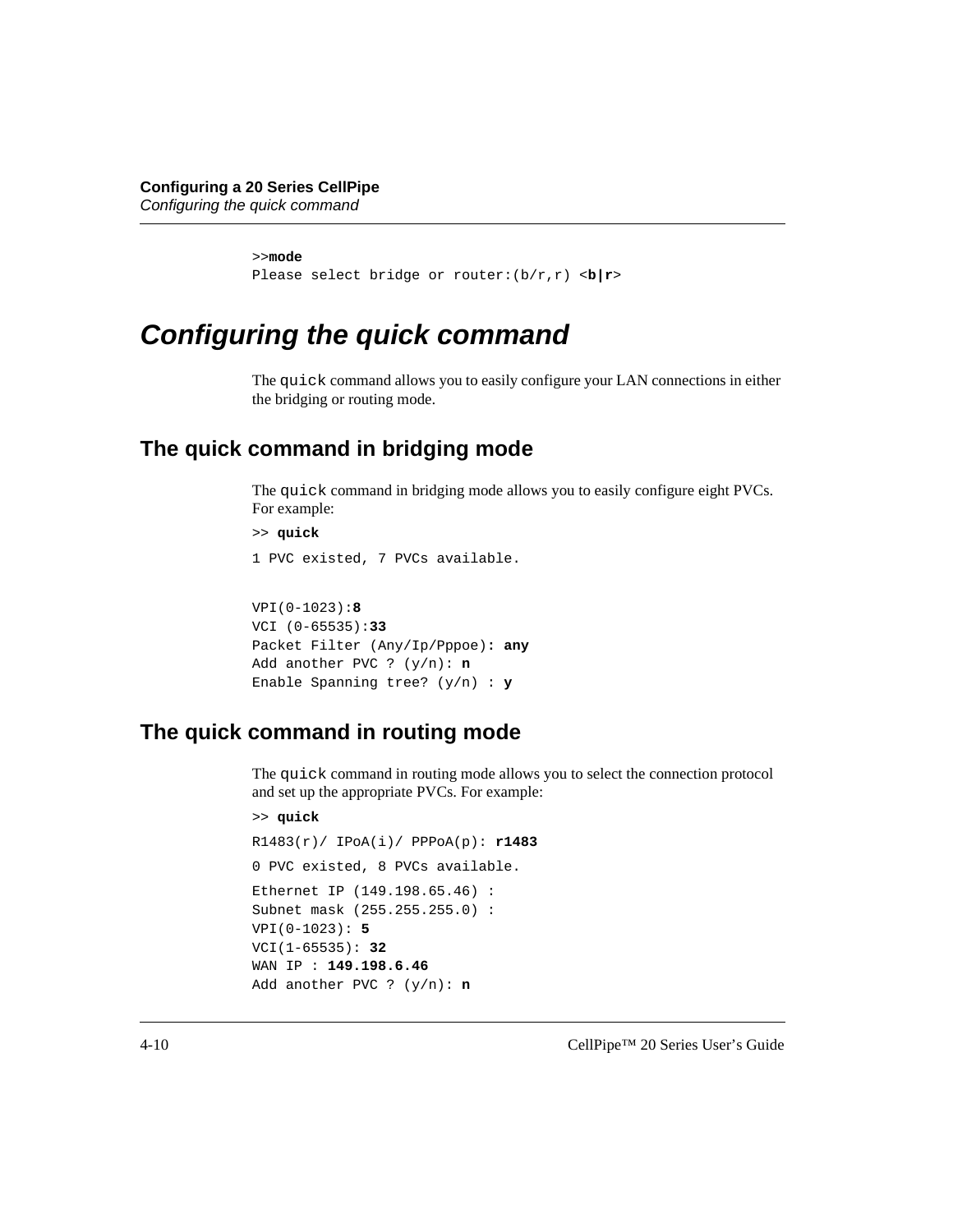```
>>quick
R1483(r)/ IPoA(i)/ PPPoA(p): ipoa
0 PVC existed, 8 PVCs available.
Ethernet IP (149.198.65.46) :
Subnet mask (255.255.255.0) :
VPI(0-1023): 5
VCI(1-65535): 33
WAN IP : 148.198.6.46
Gateway : 148.198.6.90
>>quick
```

```
R1483(r)/ IPoA(i)/ PPPoA(p): pppoa
0 PVC existed, 1 PVC available.
Ethernet IP (149.198.65.46) :
Subnet mask (255.255.255.0) :
VPI(0-1023): 5
VCI(1-65535): 34
Authentication( PAP(p)/CHAP(c)/None(n) ): p
User name: Lucent
Password: *******
Retype password: *******
```
### <span id="page-42-0"></span>**Configuring the r1483 command**

You can configure the  $r1483$  command for either bridging or routing mode.

#### <span id="page-42-1"></span>**The r1483 command in bridging mode**

The following is a list of menus under the  $r1483$  command in the bridging mode:

| delpvc  | - delete VPI and VCI              |
|---------|-----------------------------------|
| pfilter | - set packet filter type          |
| setpvc  | - set VPI and VCI for bridge mode |
| setgos  | - set class                       |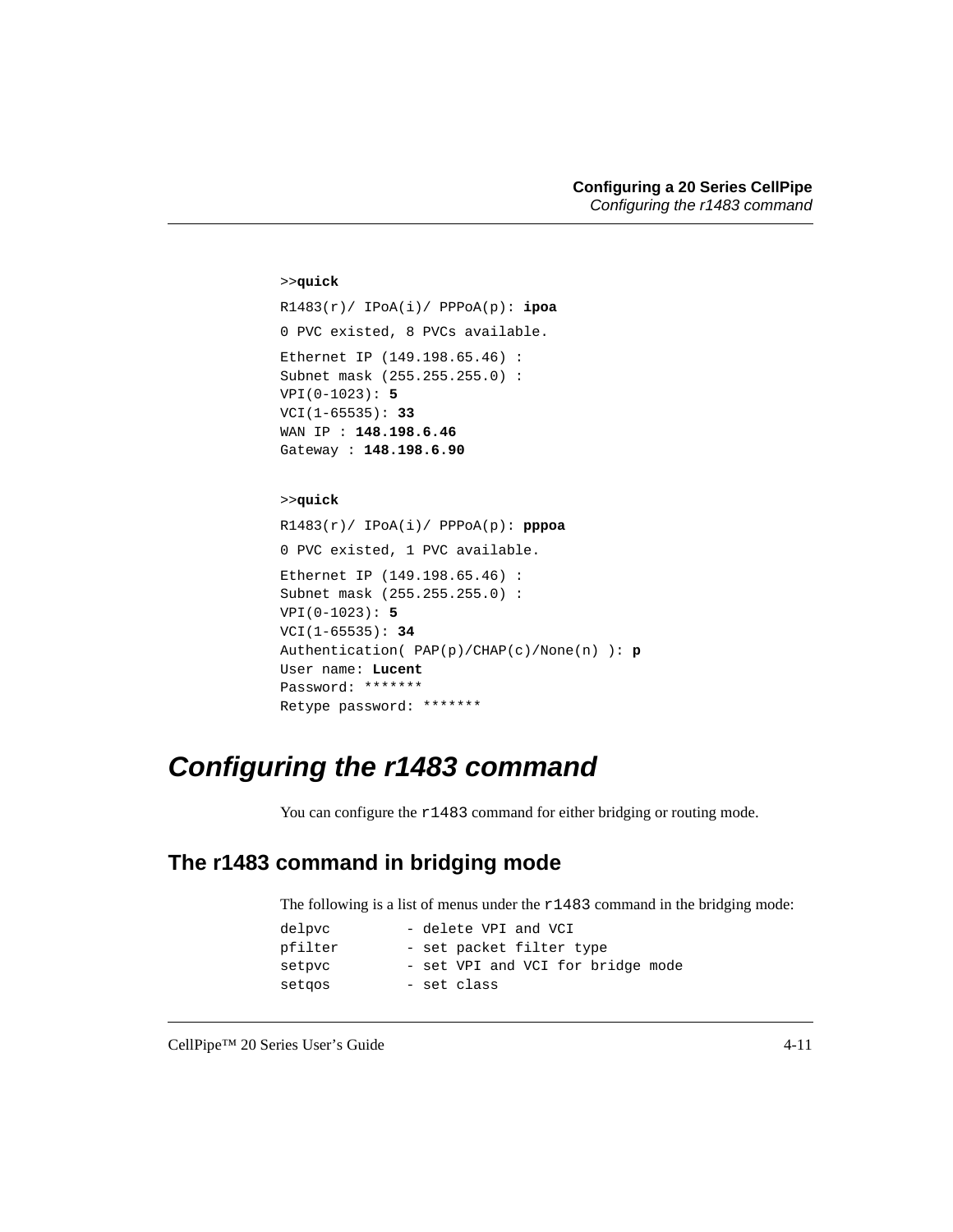setspan - <Enable> <Disable> spanning tree show - show RFC1483 configuration Select the delpvc command to delete one or all PVCs. >r1483> **delpvc <all>|[<vpi>/]<vci>** Select the pfilter command to set the packet filter type. >r1483> **pfilter [<vpi>/]<vci> <any|ip|pppoe|igmp|none>** Select the setpvc command to set the PVCs in bridging mode. >r1483> **setpvc [<vpi>/]<vci> [llc/vcmux]** Select the setqos command to set the class for quality of service. >r1483> **setqos [<vpi>/]<vci> <ubr|cbr|vbr(nrt)>** Select the show command to display the RFC1483 configuration. FUNCTION VPI/VCI CLASS LLC/VCMUX Spanning Pkt Filter Rfc1483 8/35 ubr LLC Enable ANY

#### <span id="page-43-0"></span>**The r1483 command in routing mode**

The following is a list of menus under the  $r1483$  command in the routing mode:

```
delwanip - delete VPI and VCI
setgos - set class
setrip - set RIP configuration
setwanip - set PVC and Wan IP for routing mode
show - show RFC1483 configuration
Select the delwanip command to delete one or all PVCs.
>r1483> delpvc <all>|[<vpi>/]<vci>
Select the set qos command to set the class for quality of service.
>r1483> setqos [<vpi>/]<vci> <ubr|cbr|vbr(nrt)>
Select the setrip command to set the PVC for RIP.
>ipoa> setrip [<vpi>/]<vci> <1|2|1&2|0>
```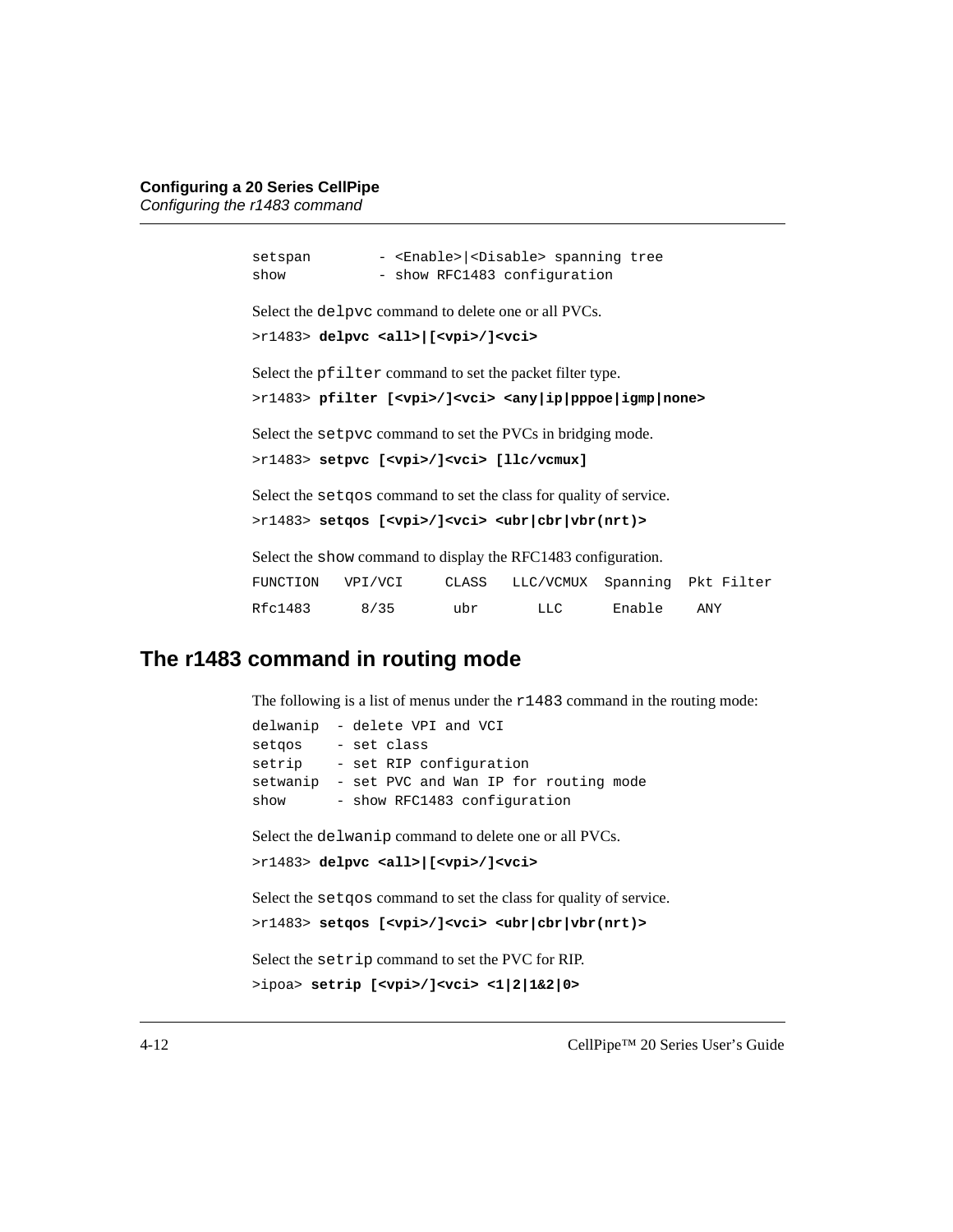Select the setwanip command to set PVC and the IP address for routing.

```
>r1483> setwanip [<vpi>/]<vci> <wanip[/<masknum>]>
```
Select the show command to display the RFC1483 configuration.

```
> r1483> show
RFC1483 setting:
FUNCTION VPI/VCI CLASS Wan IP/MaskNum
```
#### <span id="page-44-0"></span>**Configuring the dnsrelay command**

The following is a list of menus available under the dnsrelay command:

| setdnsip | - set DNS Server IP |  |                                |
|----------|---------------------|--|--------------------------------|
| show     |                     |  | - show DNS Relay configuration |

Select the setdnsip command to set the IP address of the DNS server.

```
>dnsrelay> setdnsip <dnsip> [<retry times>]
```
Select the show command to display the DNS Relay configuration.

```
>dnsrelay> show
DNS server ip: 192.168.2.65
Retry times: 3
DNS relay status
```
#### <span id="page-44-1"></span>**Configuring the ipoa command**

The following is a list of menus available under the ipoa command>

| delwanip | - delete IPoA PVC         |
|----------|---------------------------|
| setgos   | - set class               |
| setrip   | - set IPoA PVC            |
| setwanip | - set IPoA PVC            |
| show     | - show IPoA configuration |

Select the delwanip command to delete one or all (8) IPoA PVCs.

```
>ipoa> delpvc <all>|[<vpi>/]<vci>
```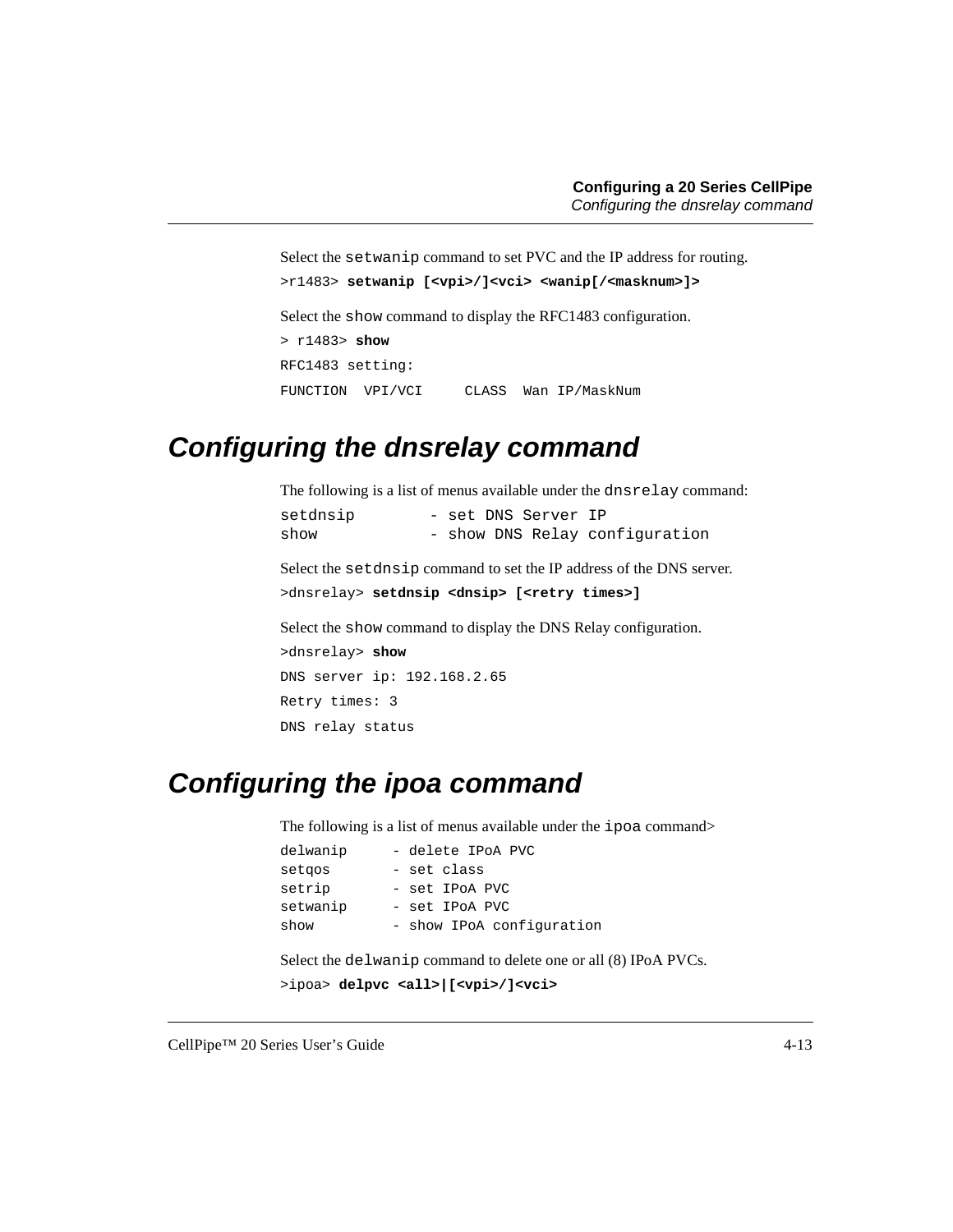Select the setqos command to set the class for quality of service.

```
>ipoa> setqos [<vpi>/]<vci> <ubr|cbr|vbr(nrt)>
```
Select the setrip command to set the PVC for RIP.

```
>ipoa> setrip [<vpi>/]<vci> <1|2|1&2|0>
```
Select the setwanip command to set up to eight PVCs, the WAN IP addresses for each PVC, and the gateway IP address.

```
>ipoa> setwanip [<vpi>/]<vci> <wanip[/<masknum>]> <gatewayip>
```
Select the show command to display the IPoA configuration.

```
> ipoa> show
IPoA setting:
FUNCTION VPI/VCI CLASS Wan IP/MaskNum GatewayIP RIP
```
### <span id="page-45-0"></span>**Configuring the pppoa command**

The following is a list of the menus available under the pppoa command:

| adduser | - add user ID and password      |
|---------|---------------------------------|
| chpass  | - change user password          |
| deluser | - delete user                   |
| echo    | - set echo interval time        |
| setllc  | - add LLC header on the packets |
| setgos  | - set class                     |
| setrip  | - set RIP configuration         |
| show    | - show PPPoA configuration      |

Select the adduser command to set up a PVC, user ID, and select an authentication protocol for a user.

```
>pppoa> adduser [<vpi>/]<vci> <userid> [<chap|pap>]
```
Select the chpass command to change the password for the user of a pppoa connection.

```
>pppoa> chpass
Old Password:******
New Password:******
```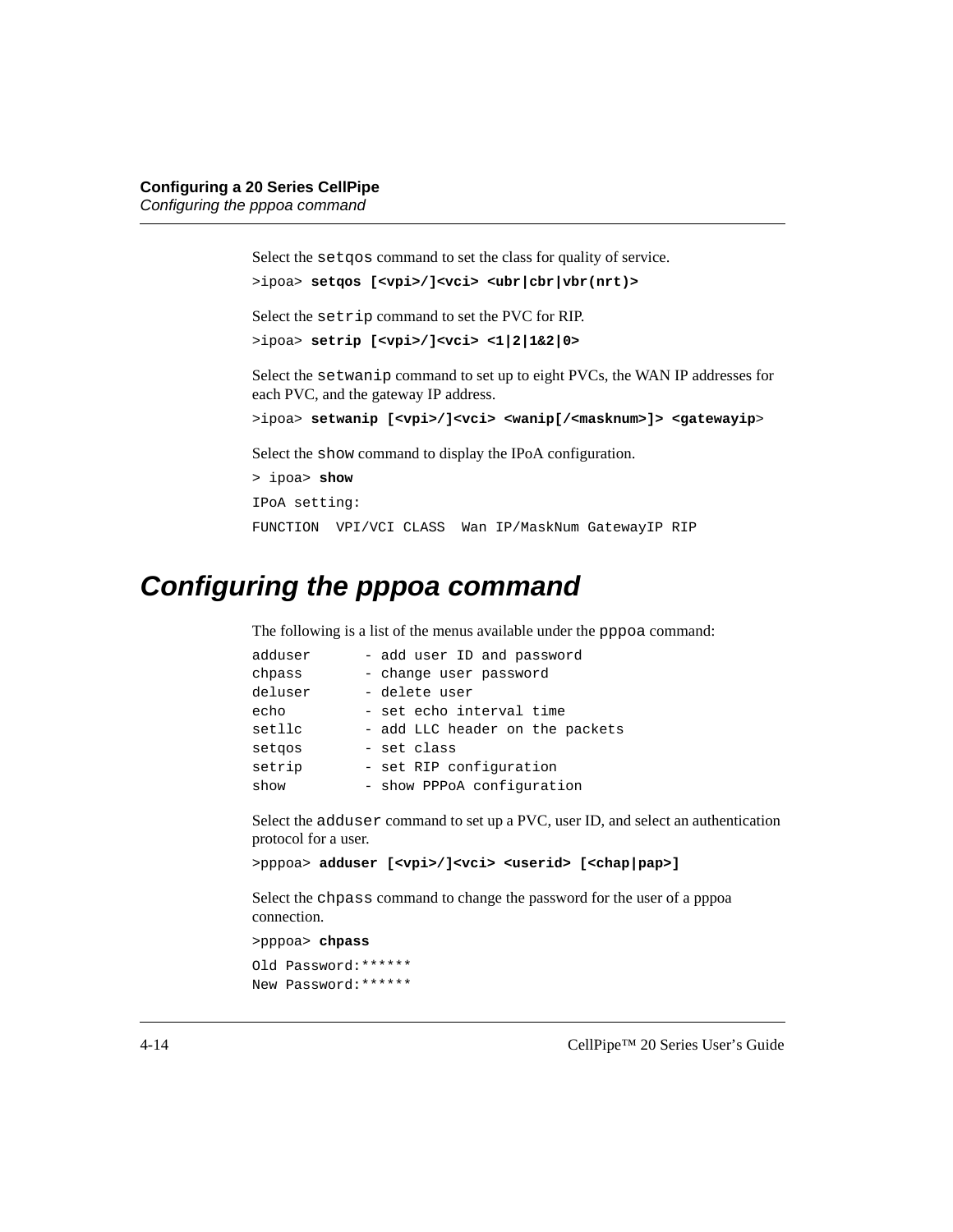```
Confirm Password again: ******
Pass has been changed
```
Select the deluser command to delete a user of a pppoa connection.

>pppoa> **deluser**

Select the echo command to input the echo time interval and enable LCP echo cancellation.

```
>pppoa> echo <interval time>
```
Select the setllc command to enable or disable logic link control (LLC).

```
>pppoa> setllc <e>nable|<d>isable
```
Select the setqos command to set the class for quality of service.

>pppoa> **setqos [<vpi>/]<vci> <ubr|cbr>**

Select the setrip command to set up for RIP.

```
>pppoa> setrip <1|2|1&2|0>
```
Select the show command to display the PPPoA routing setting.

| $>$ pppoa $>$ show      |         |       |             |             |  |
|-------------------------|---------|-------|-------------|-------------|--|
| PPPoA dial out setting: |         |       |             |             |  |
| Function                | VPI/VCI | Class | PCR (Kbits) | UserID/Auth |  |
| PPPOA                   | 2/32    | ubr   | 640         | Lucent/CHAP |  |

LLC = Disable Echo interval time: 60 s

#### <span id="page-46-0"></span>**Configuring the pat command**

The following is a list of the menus available under the pat command:

| addpatin | - add incoming PAT table         |
|----------|----------------------------------|
| delpatin | - delete incoming PAT table      |
| setpat   | - enable or disable PAT function |
| show     | - show PAT configuration         |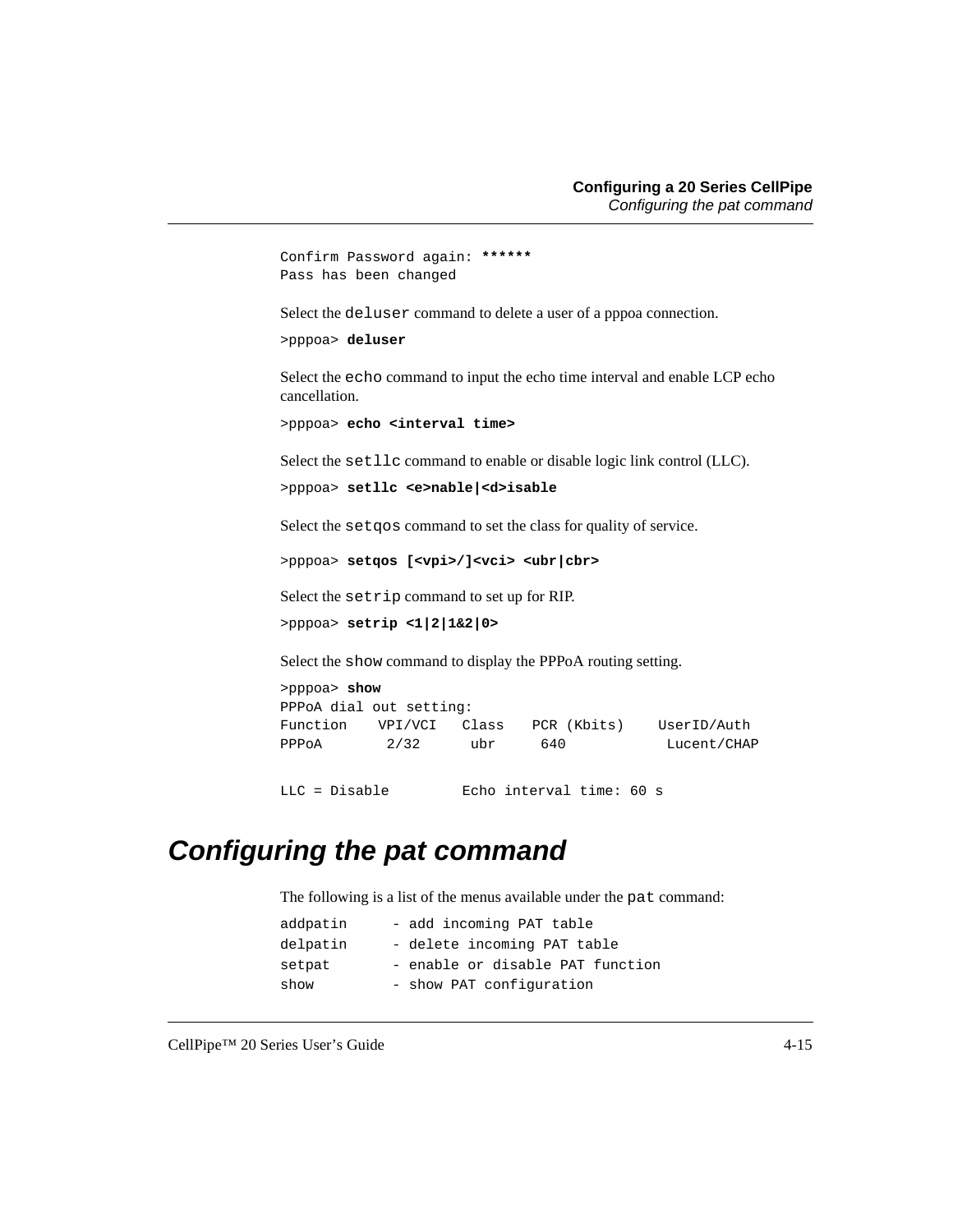Select the addpatin command to enable a local server's IP address to be used as a WAN access port.

```
>pat> addpatin <pppoa|wanip> <port>/<udp|tcp> <serverip>
```
**Note:** Prior to setting the local server as a WAN access port, you have to enable the PAT function. See the setpat command below.

Select the delpatin command to disable the local server as a WAN access port.

```
>pat> delpatin <all>|<number>
```
Select the setpat command to enable or disable a specific PAT interface.

```
>pat> setpat <pppoa|wanip> <e>nable|<d>isable
```
Select the show command to display the Pat configuration.

```
>pat> show
PAT enabled interface:
Interface IP address
IPoA 210.62.2.195
PPPoA?.?.?.?
```

|              | PAT incoming table    |                  |              |
|--------------|-----------------------|------------------|--------------|
|              | No. $i/f$ name WAN IP | Port/Protocol    | Server IP    |
| $\mathbf{1}$ | pppoa                 | $434/\text{udp}$ | 192.62.2.134 |
| 2            | 210.62.2.195          | 232/tcp          | 192.62.2.166 |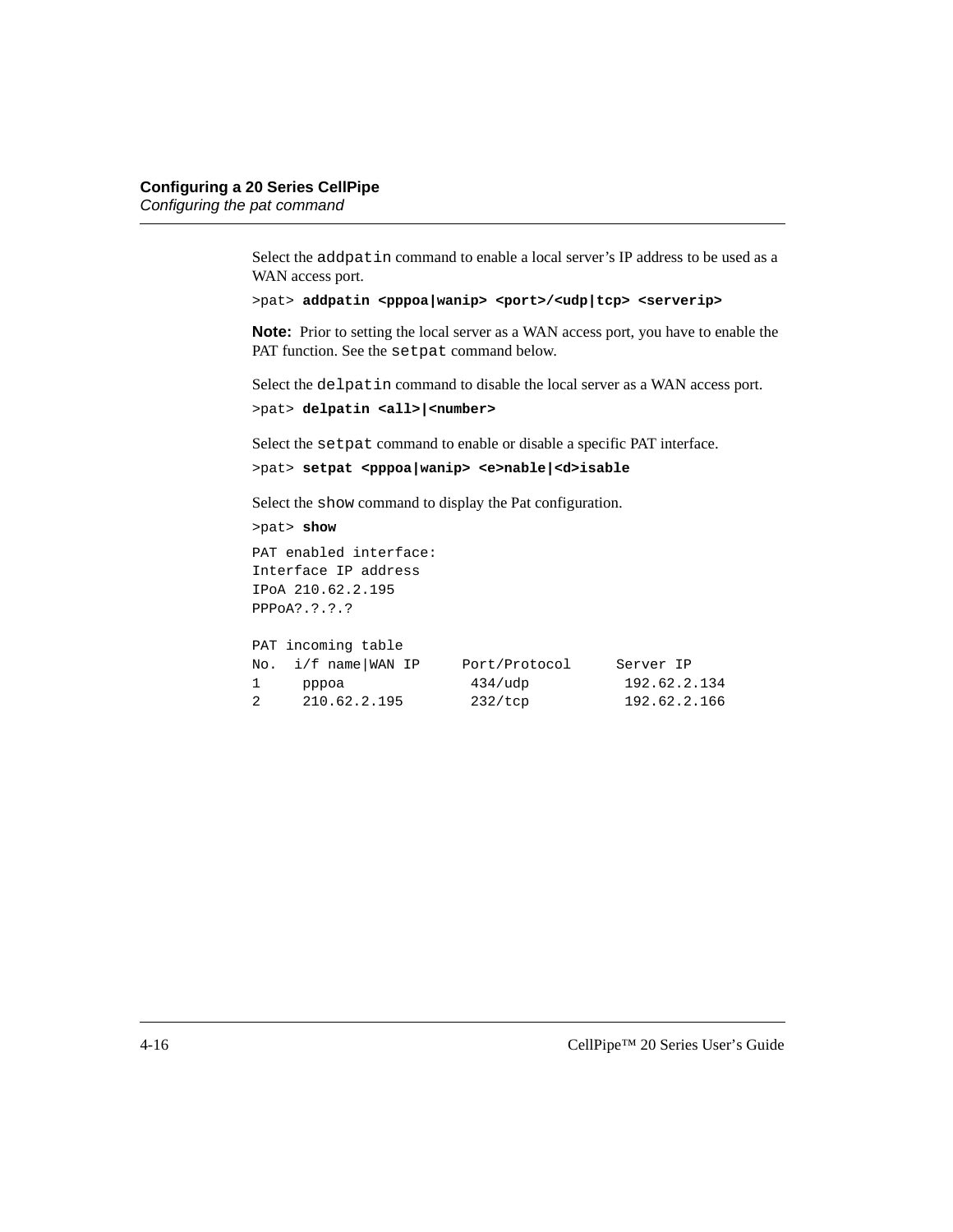## <span id="page-48-0"></span>**5 Upgrading System Software**

### <span id="page-48-1"></span>**Preparing to upgrade**

To upgrade system software for a CellPipe 20 Series unit, you need to download to your computer the appropriate zipped file of the latest software release. Establish a serial connection between the unit and your computer for access to the CLI and also establish an Ethernet connection to the unit. Be sure the unit and your computer are configured properly so that you can successfully "ping" the unit from your computer or vice versa.

### <span id="page-48-2"></span>**Obtaining software**

You can obtain the latest software release from the Lucent Technologies eSight™ Service Center at http://www.esight.com.

**Note:** Be sure you use the correct loads to upgrade. Your unit can lose all or part of its configuration if the wrong loads are used.



**Caution:** Do not upgrade to an earlier software version. Newer units will not function properly when older software is loaded.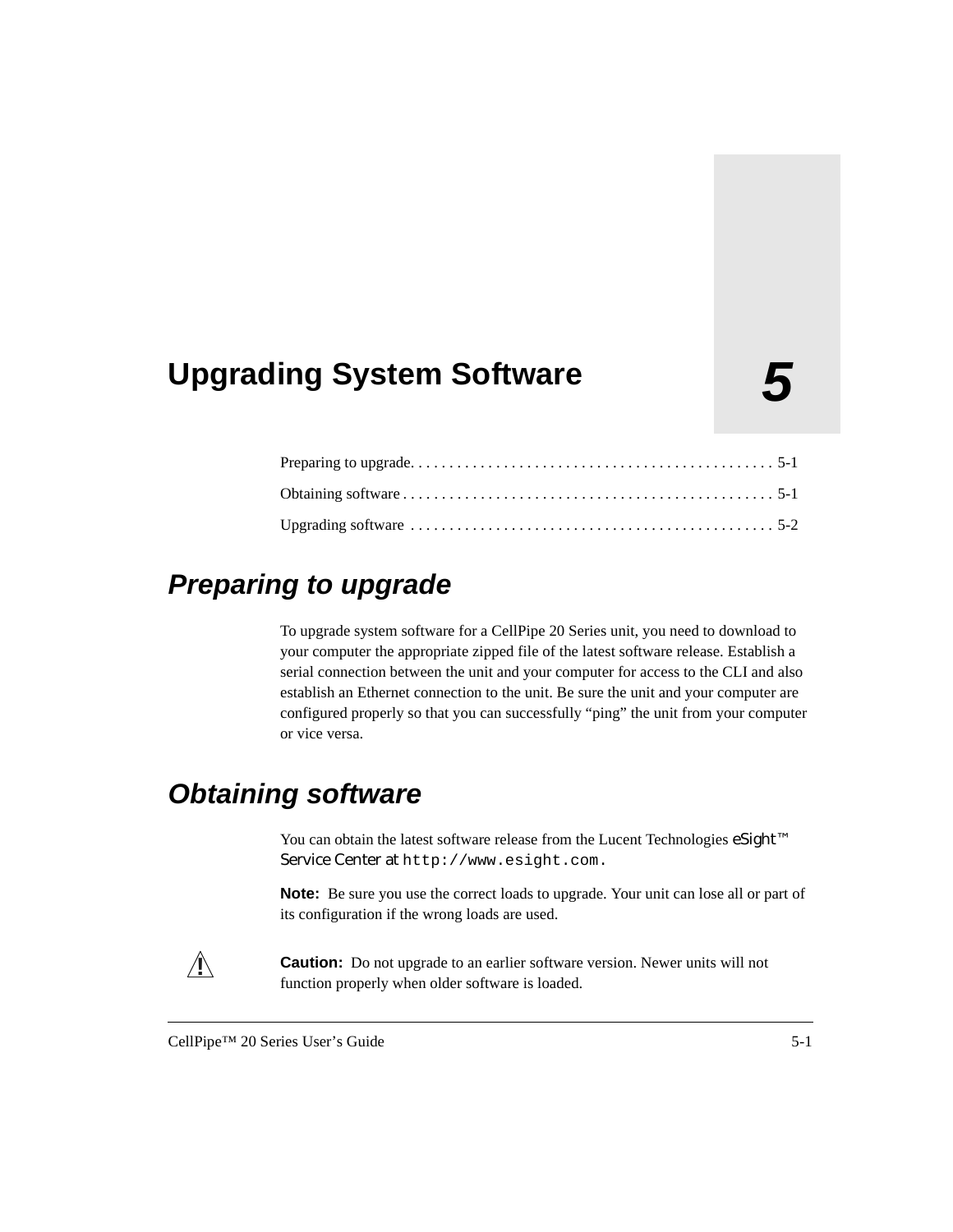### <span id="page-49-0"></span>**Upgrading software**

Follow the procedure below to upgrade software:

- **1** Extract the loads from eSight to your computer.
- **2** Establish an Ethernet connection between the unit and your computer.
- **3** Set up IP addresses on the unit and your computer such that you can successfully ping the unit.
- **4** Under the DOS prompt on your computer, enter the path to the directory containing the extracted loads and a file named xupgrade.bat.
- **5** To start the upgrade, execute command xupgrade  $\le$ ipaddress of unit>, for example:

#### C:\> **xupgrade 149.198.65.46**

**Note:** There is no need to back up your current configuration. Using the xupgrade.bat file for upgrading will retain your current configuration. The upgrading process might last as long as 60 seconds.

- **6** Then enter the restart command to reboot the unit.
- **7** Lastly enter the save command to save the new upgrade.

**Note:** Maintain stable power to the unit while upgrading software. If power fails during the upgrading process, contents in the memory could be destroyed and the system will hang and no longer function.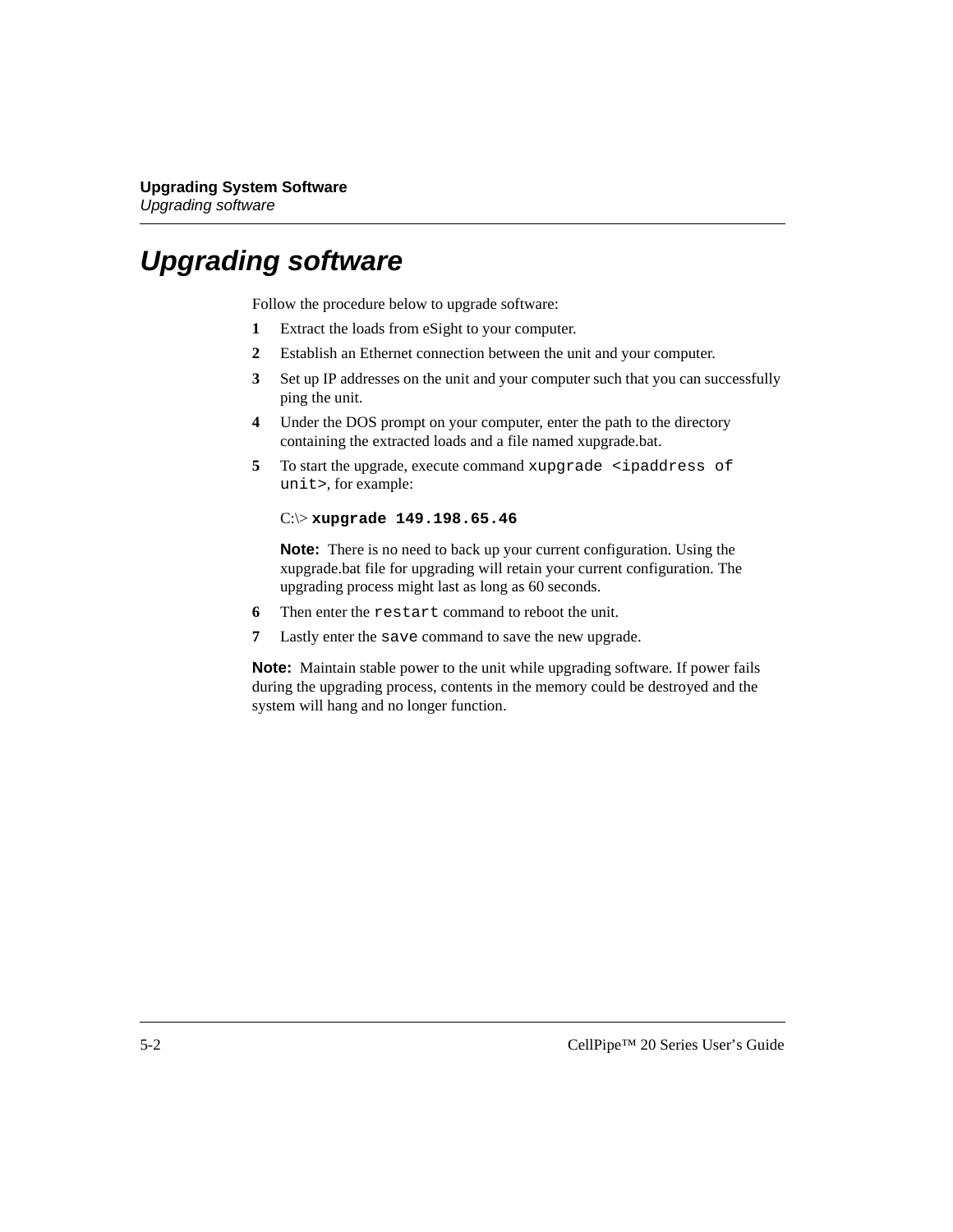## <span id="page-50-0"></span>**Warranties and FCC Regulations**

### <span id="page-50-1"></span>**Product warranty**

- **1** Lucent Technologies warrants that the CellPipe unit will be free from defects in material and workmanship for a period of twelve (12) months from date of shipment.
- **2** Lucent Technologies shall incur no liability under this warranty if:
	- The allegedly defective goods are not returned prepaid to Lucent Technologies within thirty (30) days of the discovery of the alleged defect and in accordance with Lucent Technologies' repair procedures; or
	- Lucent Technologies' tests disclose that the alleged defect is not due to defects in material or workmanship.
- **3** Lucent Technologies' liability shall be limited to either repair or replacement of the defective goods, at Lucent Technologies' option.
- **4** Lucent Technologies MAKES NO EXPRESS OR IMPLIED WARRANTIES REGARDING THE QUALITY, MERCHANTABILITY, OR FITNESS FOR A PARTICULAR PURPOSE BEYOND THOSE THAT APPEAR IN THE APPLICABLE Lucent Technologies USER'S DOCUMENTATION. Lucent Technologies SHALL NOT BE RESPONSIBLE FOR CONSEQUENTIAL, INCIDENTAL, OR PUNITIVE DAMAGE, INCLUDING, BUT NOT LIMITED TO, LOSS OF PROFITS OR DAMAGES TO BUSINESS OR BUSINESS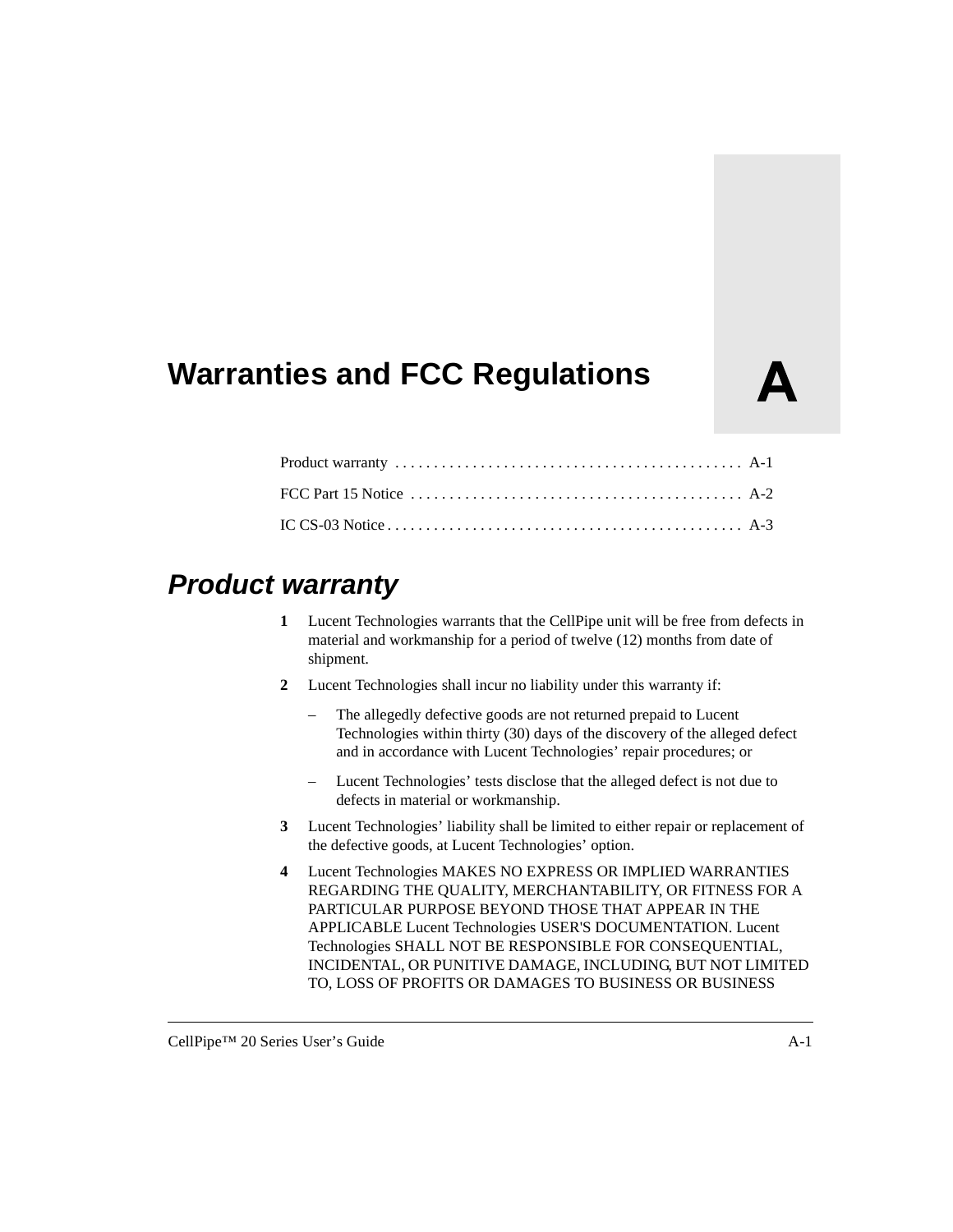RELATIONS. THIS WARRANTY IS IN LIEU OF ALL OTHER WARRANTIES.

#### <span id="page-51-0"></span>**Warranty repair**

- **1** During the first three (3) months of ownership, Lucent Technologies will repair or replace a defective product covered under warranty within twenty-four (24) hours of receipt of the product. During the fourth (4th) through twelfth (12th) months of ownership, Lucent Technologies will repair or replace a defective product covered under warranty within ten (10) days of receipt of the product. The warranty period for the replaced product shall be ninety (90) days or the remainder of the warranty period of the original unit, whichever is greater. Lucent Technologies will ship surface freight. Expedited freight is at customer's expense.
- **2** The customer must return the defective product to Lucent Technologies within fourteen (14) days after the request for replacement. If the defective product is not returned within this time period, Lucent Technologies will bill the customer for the product at list price.

#### <span id="page-51-1"></span>**Out-of warranty repair**

Lucent Technologies will either repair or, at its option, replace a defective product not covered under warranty within ten (10) working days of its receipt. Repair charges are available from the Repair Facility upon request. The warranty on a serviced product is thirty (30) days measured from date of service. Out-of-warranty repair charges are based upon the prices in effect at the time of return.

### <span id="page-51-2"></span>**FCC Part 15 Notice**

**Warning:** This equipment has been tested and found to comply with the limits for a Class B digital device, pursuant to Part 15 of the FCC rules. These limits are designed to provide reasonable protection against harmful interference when the equipment is operated in a residential environment. This equipment generates, uses, and can radiate radio frequency energy, and, if not installed and used in accordance with the instruction manual, may cause harmful interference to radio communications. Operation of this equipment in a residential area is unlikely to cause harmful